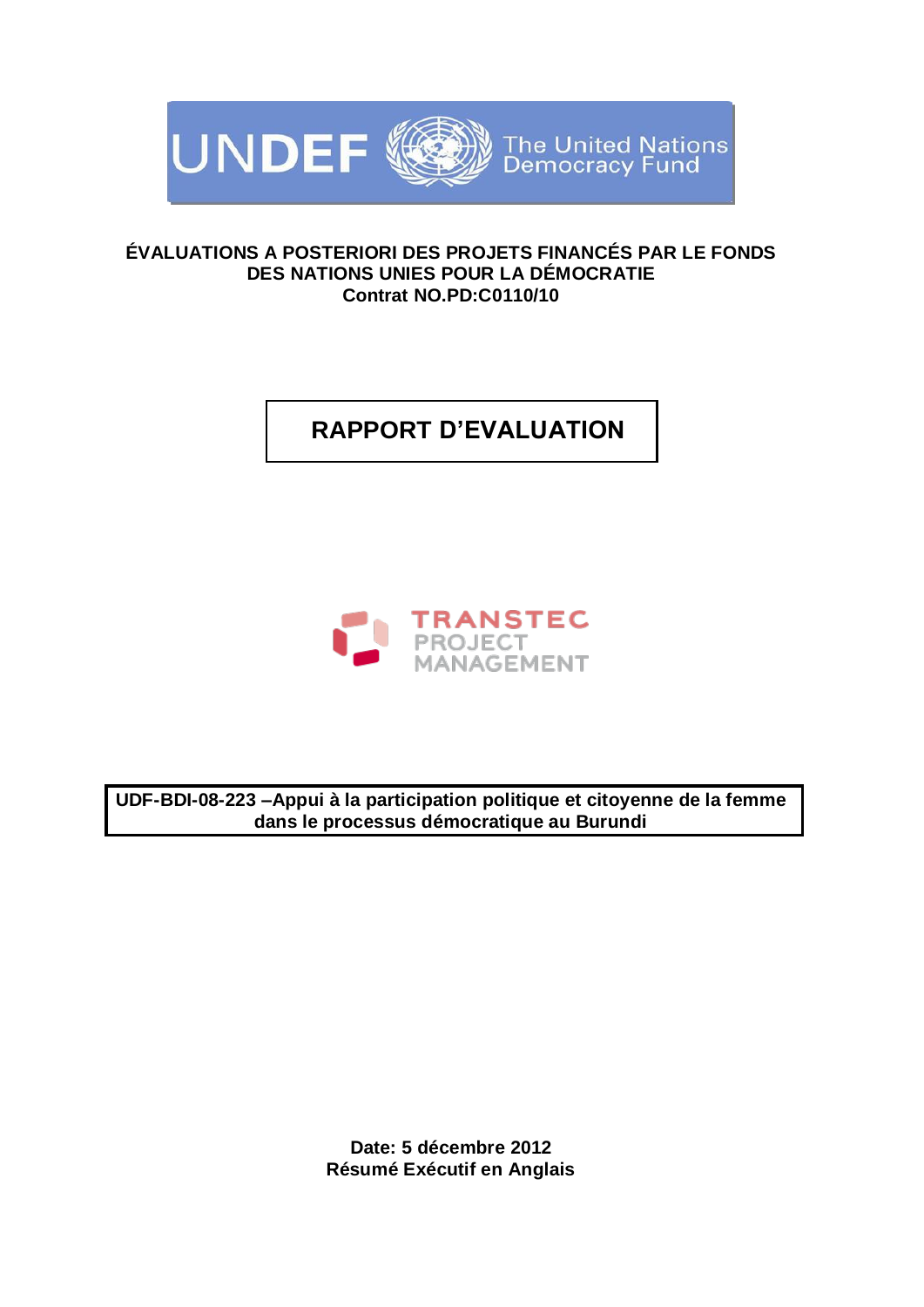#### **Remerciements**

Madame Florence Burban, Consultante internationale principale et Pierre Claver Ndayicariye, organisateur local, félicitent en particulier Monsieur Jean Barakamfitiye, Coordinateur et Monsieur Ernest Nikobahoze, Secrétaire exécutif de l'association TWUNGUBUMWE qui ont pu rester disponibles et en contact régulier avec les consultants pendant la phase cruciale de rédaction du présent rapport. Le Secrétaire exécutif a facilité les principaux contacts dans la Mairie de Bujumbura et à l'intérieur du pays, en particulier à Ngozi.

Les évaluateurs souhaitent également remercier tous les acteurs, intervenants et bénéficiaires qui ont participé à ce processus d'évaluation, qui ont accepté d'être disponibles et de partager leurs expériences et réflexions.

#### **Décharge**

Le contenu de la présente publication relève de la seule responsabilité des évaluateurs et ne peut en aucun cas être considéré comme reflétant l'avis du FNUD, Transtec ou d'autres institutions et/ou personnes mentionnées dans ce rapport.

#### **Auteurs**

Ce rapport est rédigé par Florence Burban avec l'apport de Pierre Claver Ndayicariye sur le chapitre du contexte national. Michel Leblanc a fourni les conseils méthodologiques et éditoriaux et assuré le contrôle qualité avec le support d'Aurélie Ferreira, responsable Evaluation. M. Eric Tourrès, Directeur du projet à Transtec, a aussi apporté son concours lors de cette évaluation.

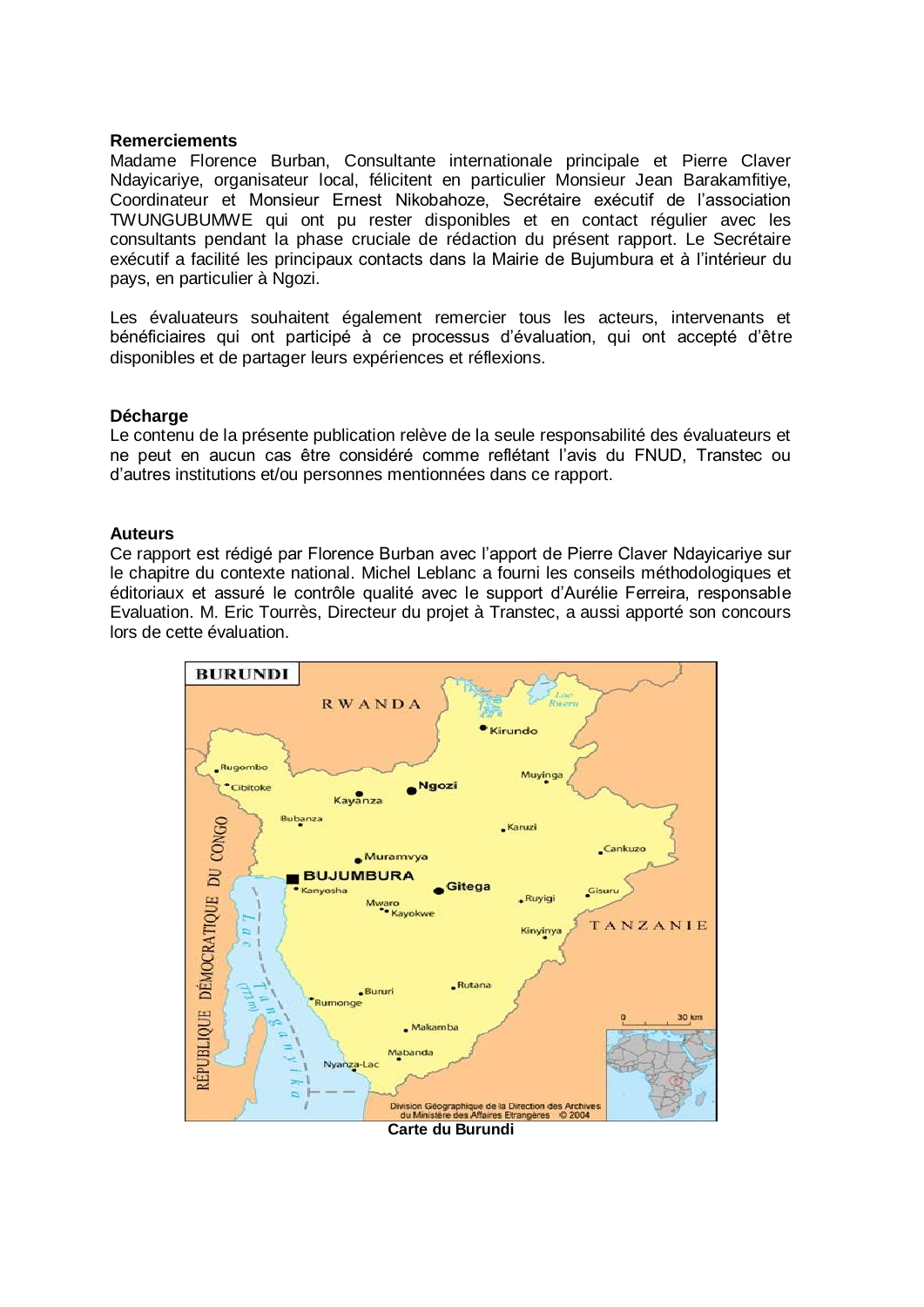# Table des Matières

| Ι.    |  |  |  |  |  |  |
|-------|--|--|--|--|--|--|
| Ш.    |  |  |  |  |  |  |
| Ш.    |  |  |  |  |  |  |
| (i)   |  |  |  |  |  |  |
| (ii)  |  |  |  |  |  |  |
| (iii) |  |  |  |  |  |  |
| IV.   |  |  |  |  |  |  |
| (i)   |  |  |  |  |  |  |
| (iii) |  |  |  |  |  |  |
| V.    |  |  |  |  |  |  |
| (i)   |  |  |  |  |  |  |
| (ii)  |  |  |  |  |  |  |
| (iii) |  |  |  |  |  |  |
| (iv)  |  |  |  |  |  |  |
| (v)   |  |  |  |  |  |  |
| VI.   |  |  |  |  |  |  |
| VII.  |  |  |  |  |  |  |
|       |  |  |  |  |  |  |
|       |  |  |  |  |  |  |
|       |  |  |  |  |  |  |
|       |  |  |  |  |  |  |
|       |  |  |  |  |  |  |
|       |  |  |  |  |  |  |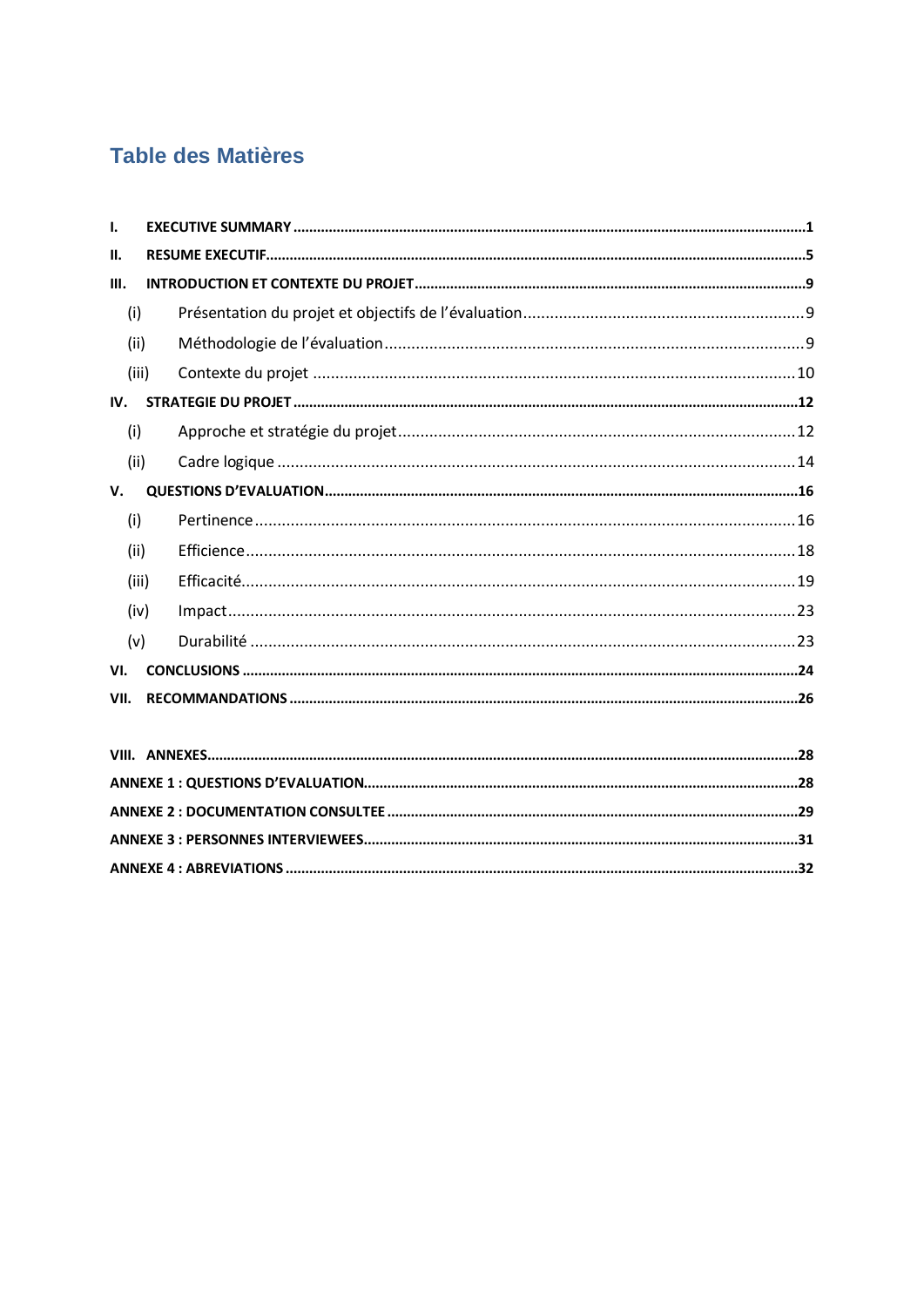### <span id="page-3-0"></span>**I. Executive Summary**

This report presents the results of the evaluation of the project "Supporting political participation and citizenship among women in the democratic process of Burundi", which was implemented between 1 December 2009 and 30 November 2011 by the association TWUNGUBUMWE. The total budget for this project was US\$225,000.00. The goal of the project was to increase and strengthen political participation and citizenship among women within democratically elected institutions before, during, and after the election process of 2010. The underlying idea was to make use of this election period as a timeframe allowing for public debate in order to raise awareness among influential parties, such as the media and women leaders, of their rights in order to better know and to assert these rights. The project suggested creating a National Forum in order to establish an environment for permanent political dialogue, allowing civil society organizations (CSOs) to engage with women leaders who would be represented from across the board, in order to develop a legal framework and policies benefitting women regardless of their geographic location and beyond political and/or ethnic divides. The project defined "women leaders" as women who have been elected at local and national level, as well as women working in administration and civil society organizations.

The project consisted of six components: (i) promoting women in media coverage (ii) raising awareness among journalists about the importance of their role when it comes to disseminating information on and promoting gender issues (iii) reinforcing the capabilities of women leaders and their civil society organizations when it comes to democratic practices (iv) raising awareness among the members of political parties (v) observing the election process domestically (vi) creating a National Forum for women leaders, allowing for an environment for permanent political dialogue on the question of women in Burundi and shaping the legal framework in favor of women.

The initial project was due to cover all 17 provinces of Burundi.

#### *(i) Evaluation questions*

The project which was carried out in Burundi before, during, and after the 2010 elections is part of the political compromise negotiated in Arusha in 2000. This compromise provides not only a minimum quota of 30% women at local and parliamentary levels, but also provides a mechanism of cooption in order to correct possible gender and ethnic imbalances at the outcome of the election. Within this context, the project is **relevant**, since it is closely linked to the 2010 electoral challenges to encourage women to vote and to stand for election. The project also touches upon the critical issue of putting in place a policy benefitting women, made by women for women, regardless of political divide, whilst using the election period as a springboard which would allow crucial issues to be publicly debated. The election process, with a mandatory quota of 30% female representatives within institutions, is an important lever to generate collective awareness among all these leaders and shapers of opinion. This project also goes beyond the elections by suggesting the creation of a National Forum for dialogue, allowing women leaders to overcome political differences and to exchange ideas on priorities to be implemented in order to improve the living conditions of Burundian women.

There are however several factors which reduced the relevance of this project: the project did not take the socio-political situation of women within political parties during these elections into account. It would seem that the TWUNGUBUMWE association was not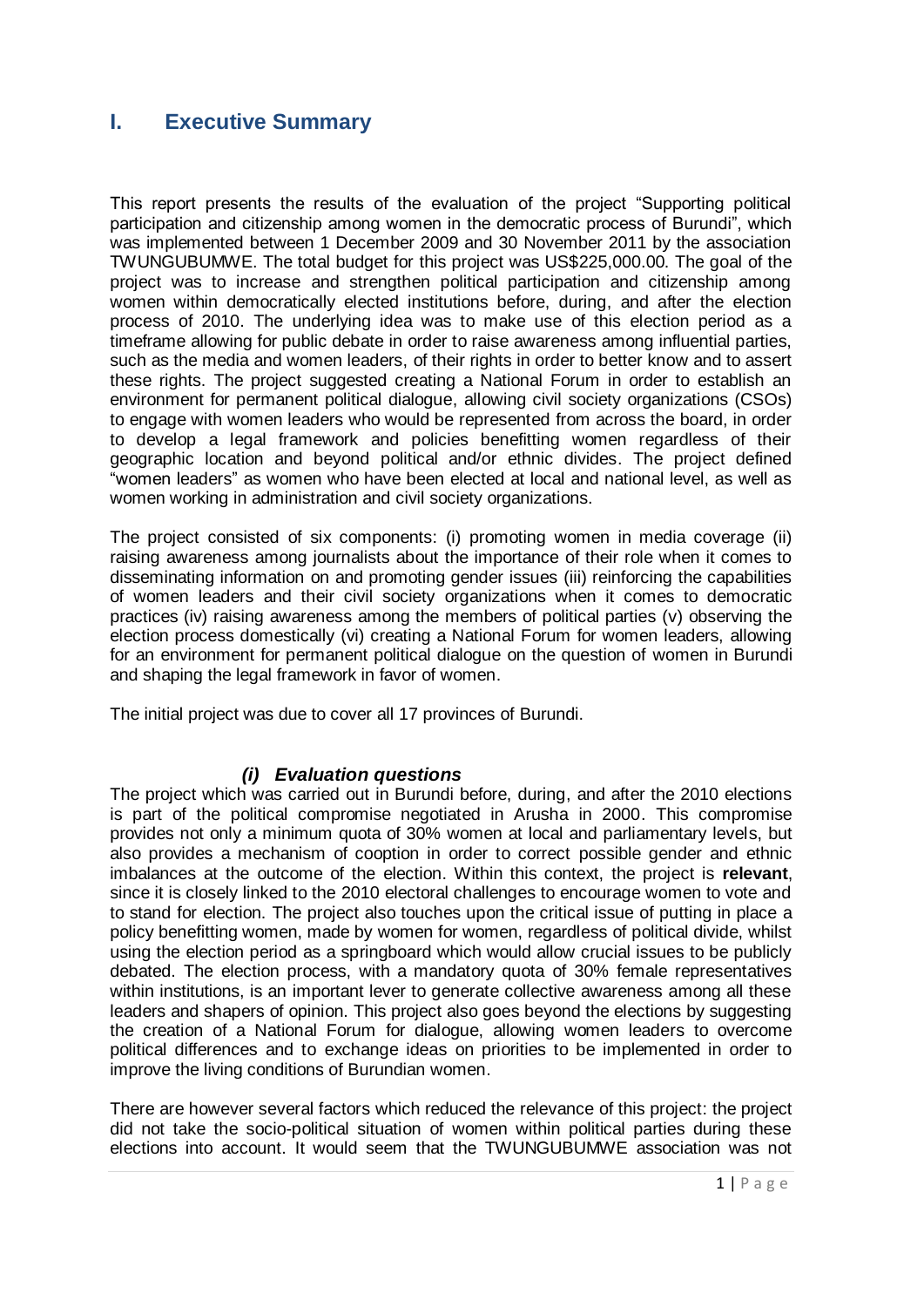aware of the impact the political parties have on the alleged independence of candidates, representatives and leaders in the administration. The interviews which were conducted lead to believe that the true impact of women leaders within the political parties relied mainly on cooption and loyalty to leading figures. The project's approach also did not take into account the reality faced by Burundian civil society actors operating in the same thematic areas. During the elections, these players coordinated among themselves, to make their voice more credible and coherent when dealing with public authorities. TWUNGUBUMWE's approach, which was to isolate itself from the activities being undertaken by the platform of these CSOs, considerably weakened the relevance of the project as a whole. The project also failed to take into account the necessary conditions for developing a legal framework benefitting women and for developing an environment for permanent political dialogue between women leaders, allowing them to define and implement a policy supporting women. The project document also made no mention of the National Gender Policy, which was adopted jointly by CSOs and the government in 2003 and which still appears to be relevant today. Furthermore, the project's approach failed to take into account other civil society actors, who became involved in coordinating their efforts during these elections in order to make the voice of civil society more audible.

In terms of **efficiency**, TWUNGUBUMWE's approach proved to be less than adequate. Although all planned activities were indeed carried out, three unplanned activities were carried out, and the project was able to reach a large number of women, none of the expected goals were achieved. The TWUNGUBUMWE association opted for an allencompassing approach, rather than a more rigorous approach which would have contributed to the final objective. In light of the interviews that were conducted with the project management team, the execution modalities of this project seemed fairly inefficient. Beneficiaries were identified via a system of suggestions coming from the three regions without there being any kind of control mechanism in place and women leaders could not be efficiently identified. There is no indication of women leaders having been identified in all 17 provinces and thereby covering the whole country. The content and the diversity of the topics which were dealt with during the training and awareness raising sessions had no apparent connection to each other (leadership, election observation, the fight against sexual violence) and show a certain level of improvisation in the planning of activities. The theoretical content of these training sessions, which were carried out almost exclusively in French even though women in rural zones rarely speak anything other than Kirundi, meant that the needs of the beneficiaries could not be efficiently met. All these elements significantly weakened the efficiency of this project and meant that the desired goals could not be reached. The National Forum remains merely a well-intentioned document, and there is no environment for political dialogue between women leaders from across the board. None of the project elements led to the drafting of a policy promoting women. The signing and ratification of a legislative text remain wishful thinking. The report written by female observers was not circulated. Furthermore, the efficiency of additional activities to improve the "communication" and visibility of the project remains to be shown. It is also difficult to gauge the efficiency of the workshop on strengthening staff and Café de Presse capacities, which was organized around the electoral violence, and its contribution to the overall project goal. The documentary that was made in four of the Northern provinces has never been shown and remains to this day in a desk drawer in the association.

Carrying out these various activities lead to a negative cost-benefit ratio, which includes a large portion of spending being used on staff costs. The lack of qualified staff jeopardized the management and **efficiency** of the project as a whole.

The fact that these actions remain incomplete calls into question the **impact** and **durability** of the project. Although it may have highlighted the importance of fostering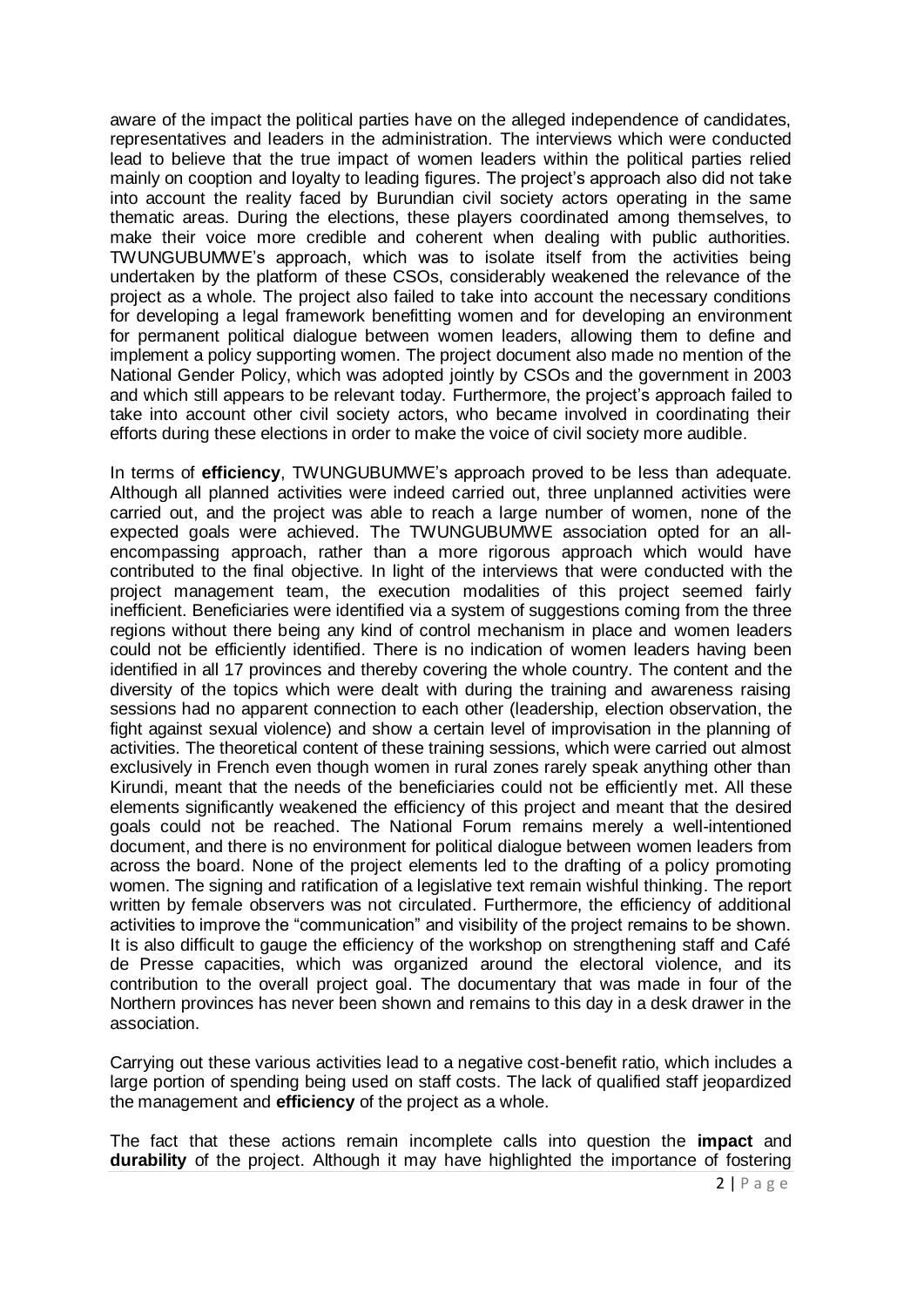exchanges between women from different political, ethnic and social backgrounds, the fact that there were no precise qualitative indicators means that the impact and durability of the project cannot be assessed. Furthermore, the TWUNGUBUMWE association has undertaken no measures to support continued action since the conclusion of the project.

### *(ii) Conclusions*

 The relevance and impact of the project could have been improved by including a *better analysis of the context and the players involved within the framework of these elections but also within the framework of the priorities defined by the National Gender Policy***.** The project should have better taken the *sociopolitical reality in Burundi* into account in order to determine the actual situation of the beneficiary "women leaders" from the administration and the political parties and in order to identify those who are truly independent from the governing bodies.

 *The project should have coordinated its actions with the CSOs dealing with gender issues and women's issues during the elections as well as domestic observation* in order to identify targets more rigorously and to make activities more efficient, credible, coherent and visible at the close of the project.

 *The project should have identified men supporting the "women's cause" within political parties or government.* We should remember that female participation in defining a policy to promote women not only depends on quotas being reached, but relies more heavily on a will for change in favor of women which obviously involves reaching out to male leaders and sensitizing them to this subject.

**Considering the large budget awarded to this project, it would have** been wise for the project managers to think more about the number of planned activities in relation to the total budget whilst taking into account the approximate cost of living.

 *The unfocused approach did not ensure the overall effectiveness of the action.* The action would have been more efficient, had a consultation process taken place with a sample of women leaders in order to better understand their needs. The fact that the beneficiaries were not consulted and the desire to hastily carry out activities for the sake of it rather than targeting them towards the overall objective hampered the smooth running of the project.

 *The partial completion of some of the activities and the lack of continuity within the action call the impact and durability of this action into question.* Although the project clearly helped raise awareness among a certain number of women on the importance of a policy made by women for women, it is unfortunate that the project surrounding mobilization and the civic participation of women stops mid-way. It merely brandishes the map of planned quotas (at least 30% women), when it was initially meant to go beyond mere numbers and was meant to overcome political differences by advancing closer ties between women leaders from various backgrounds.

 The weaknesses that have been highlighted in the execution of the project are partially linked to weaknesses in the project document and to the extra activities that were carried out and were not directly linked to the project's goal.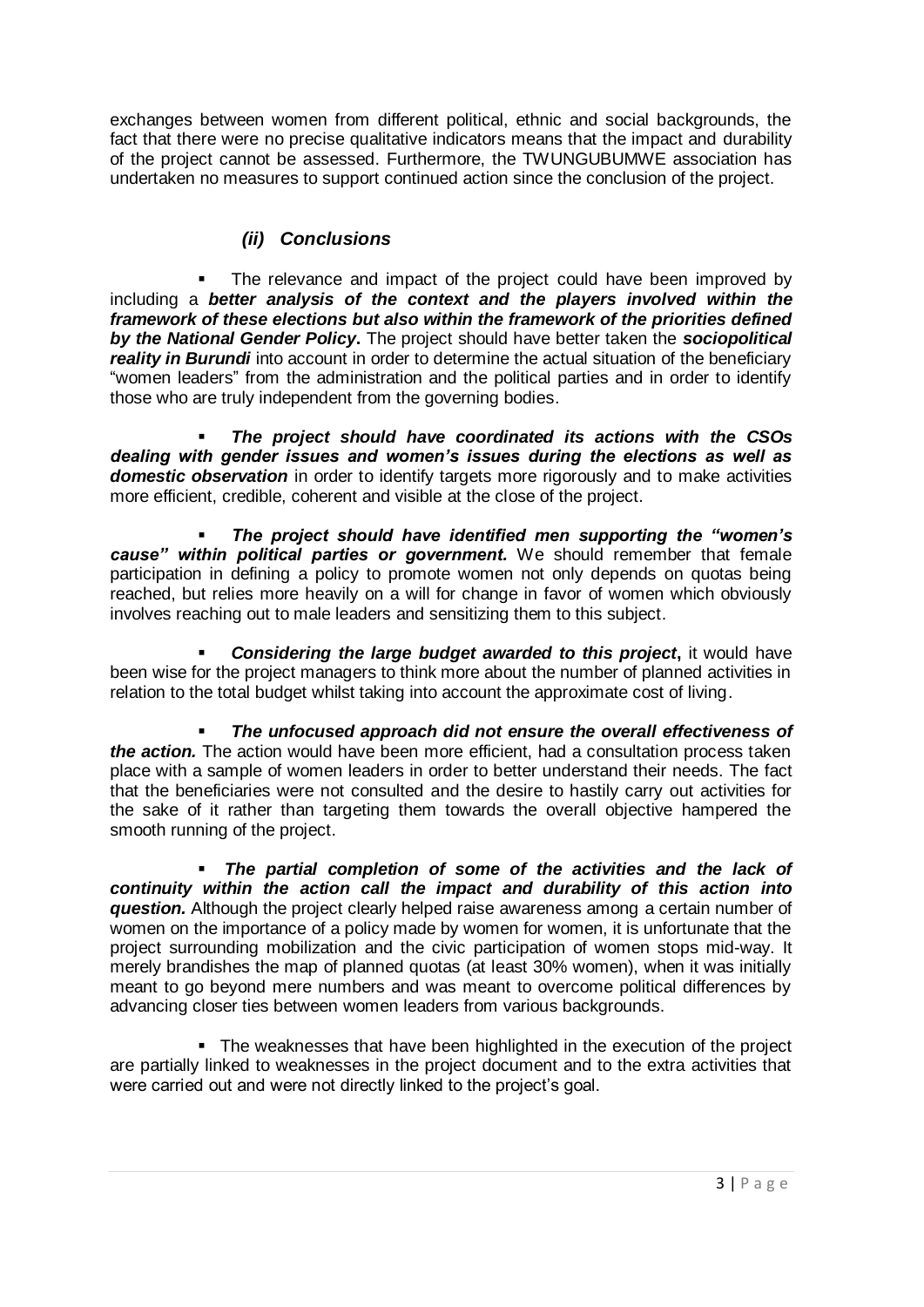#### *(iii) Recommendations*

 *Take into greater account the context and have a preparation phase at the beginning of the project*. In the context of the 2010 elections, the project should have capitalized and assessed previous initiatives in order to identify problems and to objectively evaluate the steps undertaken by the CSOs and government in the promotion of women since the adoption of the policy in 2003. This would have allowed the project to be more targeted and to respond to identified needs.

 *Search to form synergies and coherent action by coordinating with efforts being undertaken by Burundian CSO platforms which were already present in order to avoid duplications* and redundant training sessions. There are many civil society players in Burundi who work to support the political participation and citizenship of women, especially during election time. The coordination of efforts and the assessment of the impact of previous activities appear essential in order to adapt the intervention strategies of the members to create a true force of civil society players vis-à-vis public authorities and political parties.

 *Identifying and including men who support the "women's cause" within political parties and government in order to raise awareness and to convince governing bodies of the necessity to consider the quality of elected women and of the necessity to put a policy for the promotion of women in place***.** Supporting the political participation of women should first and foremost be an opportunity to support women in playing a central role in party leadership structures.

 *Analyzing the necessary expenditure, i.e. the ratio of estimated costs*  **of a project in order to reach the desired goals** is vital when conducting such a sensitive project. In this respect, taking past experiences into account is an excellent indicator.

 *Ensure that supporting gender promotion during election time becomes part of a strategy supporting democratic development.* Elections are not an end in and of themselves and any support given during elections should be seen in the context of a permanent support to assess the progress made on gender issues outside of election time.

 *Additional information on the geographical scope related to the number of planned activities should have been requested from the TWUNGUBUMWE association when they introduced their proposal*. Additional information should have been requested by UNDEF when the extra activities were being presented. This would have allowed an adaptation of the operational framework of these interventions in line with the overall goal. It would have also made it possible to better apprehend the difficulties that had already been encountered in reaching the desired results.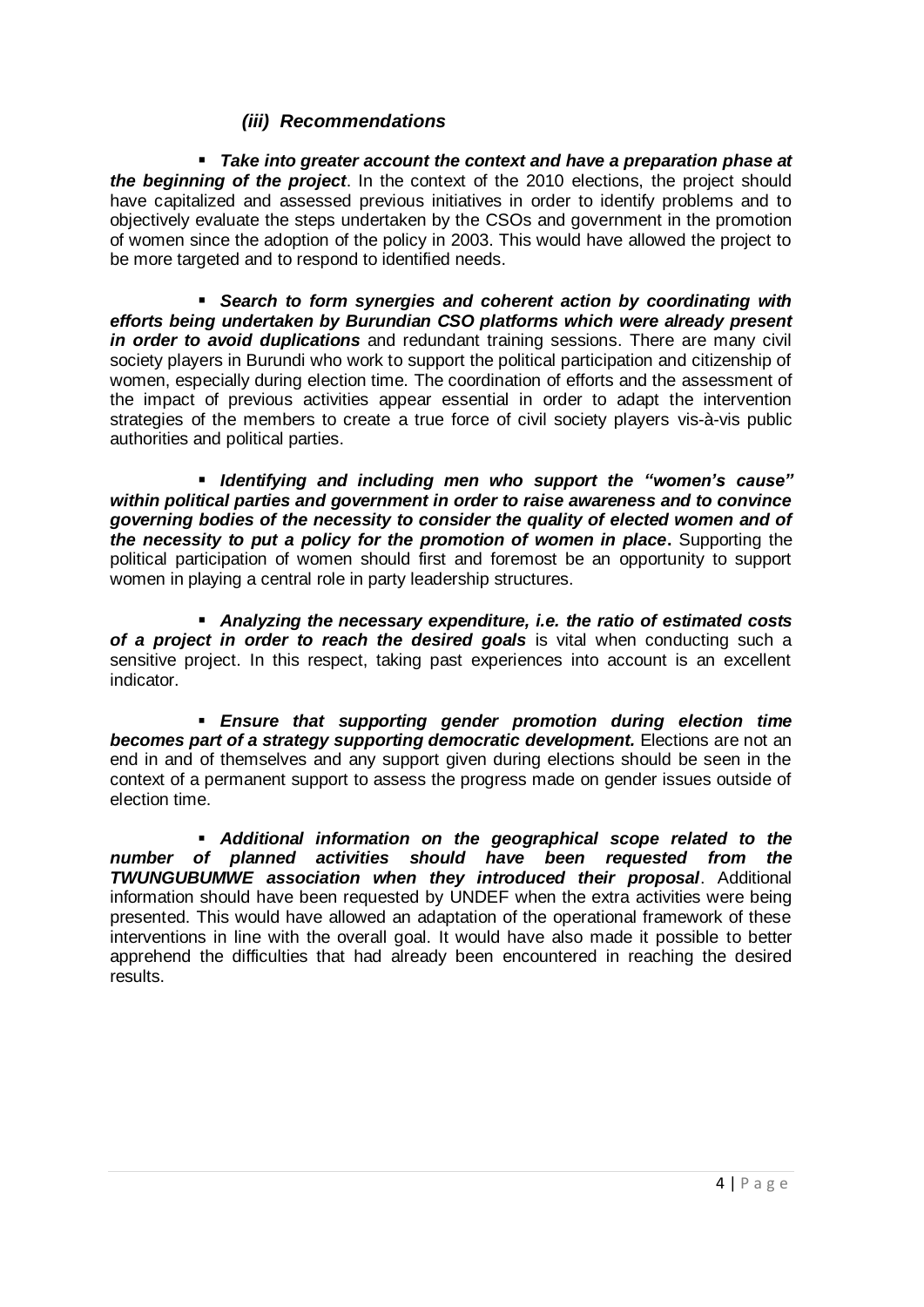## <span id="page-7-0"></span>**II. Résumé Exécutif**

Ce rapport présente les résultats de l'évaluation du projet « Appui à la participation politique et citoyenne de la femme dans le processus démocratique au Burundi », mis en œuvre du 1erdécembre 2009 au 30 novembre 2011 par l'association TWUNGUBUMWE. Le budget total du projet était de 225 000,00 \$US. L'objectif du projet était d'augmenter et de renforcer la participation politique et citoyenne des femmes au sein des institutions démocratiquement élues avant, pendant et après le processus électoral de 2010. L'idée sous-jacente était d'utiliser cette période électorale en tant que période permettant des débats publics pour sensibiliser les prescripteurs, tels que les médias et les femmes leaders, à une meilleure connaissance de leurs droits afin de les faire valoir. Le projet proposait via la création d'un Forum National d'établir un cadre de dialogue politique permanent permettant de rapprocher les organisations de la société civile (OSC) et les femmes leaders, représentées de la base au sommet, pour faire évoluer le cadre légal et les politiques en faveur des femmes au-delà de leur situation géographique, des clivages politiques et/ou ethniques. Le projet définissait les femmes leaders comme étant les élues locales et nationales, les femmes occupant des postes au sein de l'administration et les femmes issues des organisations de la société civile.

Le projet reposait sur six volets : (i) la promotion des femmes au travers des émissions médiatisées (ii) la sensibilisation des journalistes sur l'importance de leurs rôles en tant que relais d'information de la promotion du genre (iii)le renforcement des capacités des femmes leaders et des organisations de la société civile aux pratiques démocratiques (iv) la sensibilisation des membres des partis politiques (v) l'observation domestique du processus électoral (vi) la création d'un Forum National des femmes leaders permettant de créer un cadre permanent de dialogue politique sur la question de la femme burundaise et de faire évoluer le cadre légal en faveur des femmes.

Le projet initial était censé couvrir les 17 provinces que compte le Burundi.

#### *(i) Questions d'évaluation*

Le projet mené avant, pendant et après les élections de 2010 au Burundi s'inscrit dans le compromis politique négocié à Arusha en 2000 qui prévoit non seulement un quota d'un minimum de 30% de femmes au niveau parlementaire et au niveau communal mais aussi un mécanisme de cooptation permettant de corriger les déséquilibres éventuels de genre et d'ethnies à l'issue du scrutin. Dans ce cadre, le projet est **pertinent** car il est particulièrement ancré dans les défis électoraux de 2010 pour motiver les femmes à voter et se faire élire. Le projet aborde aussi la question critique de la mise en place d'une politique en faveur des femmes faite par les femmes et pour les femmes, en dehors des clivages politiques, tout en utilisant le tremplin de la période électorale qui permet de susciter des débats publics sur des questions cruciales. Le scrutin électoral qui imposait un quota de 30% de femmes dans les institutions représente un levier important pour solliciter auprès de tous ces leaders et prescripteurs une prise de conscience collective. Ce projet va en outre au delà du processus électoral en proposant un Forum national de dialogue permettant aux femmes leaders d'échanger, au delà des clivages politiques, sur les priorités à mettre en œuvre pour améliorer les conditions de vie des femmes burundaises.

Toutefois plusieurs facteurs ont conduit à réduire la pertinence du projet : le projet n'a pas pris en compte la situation sociopolitique des femmes au sein des partis politiques lors de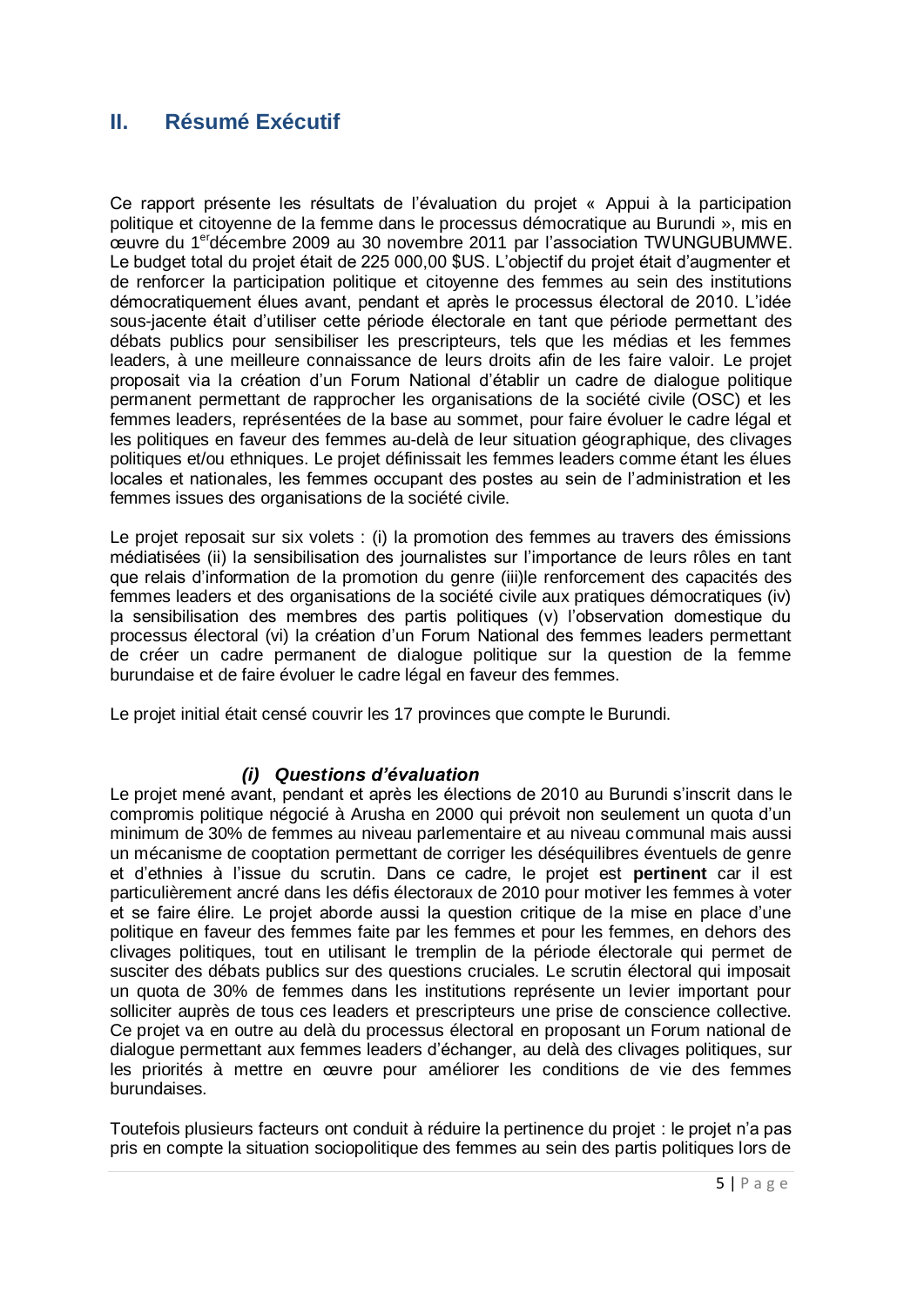ces élections. Il semble que l'association TWUNGUBUMWE n'a pas pris conscience du poids qu'exercent les partis politiques sur l'indépendance supposée des candidates, des élues ou encore des leaders de l'administration. Au fils des entretiens réalisés, il semble que le poids véritable des femmes leaders issues dans les partis politiques reste principalement le résultat de la cooptation et de la fidélité aux organes dirigeants. La logique d'intervention du projet n'a pas non plus pris en compte la réalité des acteurs de la société civile burundaise intervenant sur les mêmes thématiques qui lors de ces élections, se sont coordonnés pour rendre plus cohérente et crédible la voix des acteurs de la société civile vis-à-vis des pouvoirs publics. L'approche de l'association TWUNGUBUMWE, qui a isolé ses actions de celles menées par les plateformes des OSC, a réduit considérablement la pertinence de l'ensemble du projet. Le projet n'a non plus pris en compte les conditions pour faire évoluer le cadre légal en faveur des femmes et créer un cadre de dialogue permanent entre les femmes leaders permettant de définir et de mettre en œuvre une politique en faveur des femmes. Le document de projet n'a d'ailleurs jamais mentionné la Politique Nationale Genre adoptée conjointement par les OSC et le gouvernement depuis 2003, et qui semble toujours d'actualité. La logique d'intervention du projet n'a pas non plus pris en compte les autres acteurs de la société civile qui se sont mobilisés pour coordonner les efforts lors de ces élections pour mieux faire entendre la société civile.

En terme d'**efficacité**, la logique d'intervention utilisée par l'association TWUNGUBUMWE s'est avérée peu adéquate. Bien que toutes les activités programmées aient été exécutées, que trois activités non prévues aient été réalisées ; et que le projet ait permis de toucher un grand nombre de femmes, aucun des résultats escomptés n'a été réalisé. L'Association TWUNGUBUMWE a privilégié une approche « fourre tout » au détriment d'une approche rigoureuse permettant de parvenir à l'objectif final. A la lumière des entretiens réalisés avec l'équipe de gestion du projet, les modalités d'exécution du projet semblent peu efficaces. L'identification des bénéficiaires a été réalisé en fonction des propositions faîtes par les trois régions représentatives sans aucun mécanisme de contrôle, et n'a pas permis d'identifier efficacement les femmes leaders. Rien n'indique que des femmes leaders aient été identifiées dans les 17 provinces permettant ainsi de couvrir tout le pays. Le contenu et la diversité des thèmes abordés lors des sessions de formations / sensibilisation sans lien apparent les uns avec les autres (leadership, observation électorale, lutte contre les violences sexuelles), révèlent une certaine improvisation dans la programmation des activités. Le contenu théorique de ces formations, majoritairement réalisées en français alors même que les femmes dans les zones rurales ne parlent presque exclusivement que le Kirundi, n'a pas permis de répondre efficacement aux besoins des bénéficiaires. Tous ces éléments ont considérablement ont nui à l'efficacité du projet et n'ont pas permis d'atteindre les résultats escomptés. Le Forum national reste un document de bonne intention et le cadre de dialogue politique entre les femmes leaders allant de la base au sommet n'existe pas. Aucun élément n'a permis d'ébaucher une politique en faveur des femmes. La signature et approbation d'un texte de lois reste un vœu pieu. Le rapport des observatrices n'a pas été diffusé. L'efficacité des activités additionnelles, réalisées pour renforcer la « communication » et la visibilité du projet, reste par ailleurs à démontrer. Il est également difficile d'appréhender l'efficacité de l'atelier de renforcement des capacités du personnel et du Café de Presse, organisés autour des violences électorales vis-à-vis de l'objectif général du projet. Le documentaire réalisé dans quatre provinces du Nord, n'a jamais été diffusé et, est à ce jour dans les tiroirs de l'association.

La réalisation de ces différentes activités a mis en lumière un rapport coût-bénéfice négatif, dans lequel on relève une forte proportion des dépenses en faveur des coûts de personnel. La carence en personnel qualifié a finalement pâti à la

gestion et à **l'efficience** du projet dans son ensemble.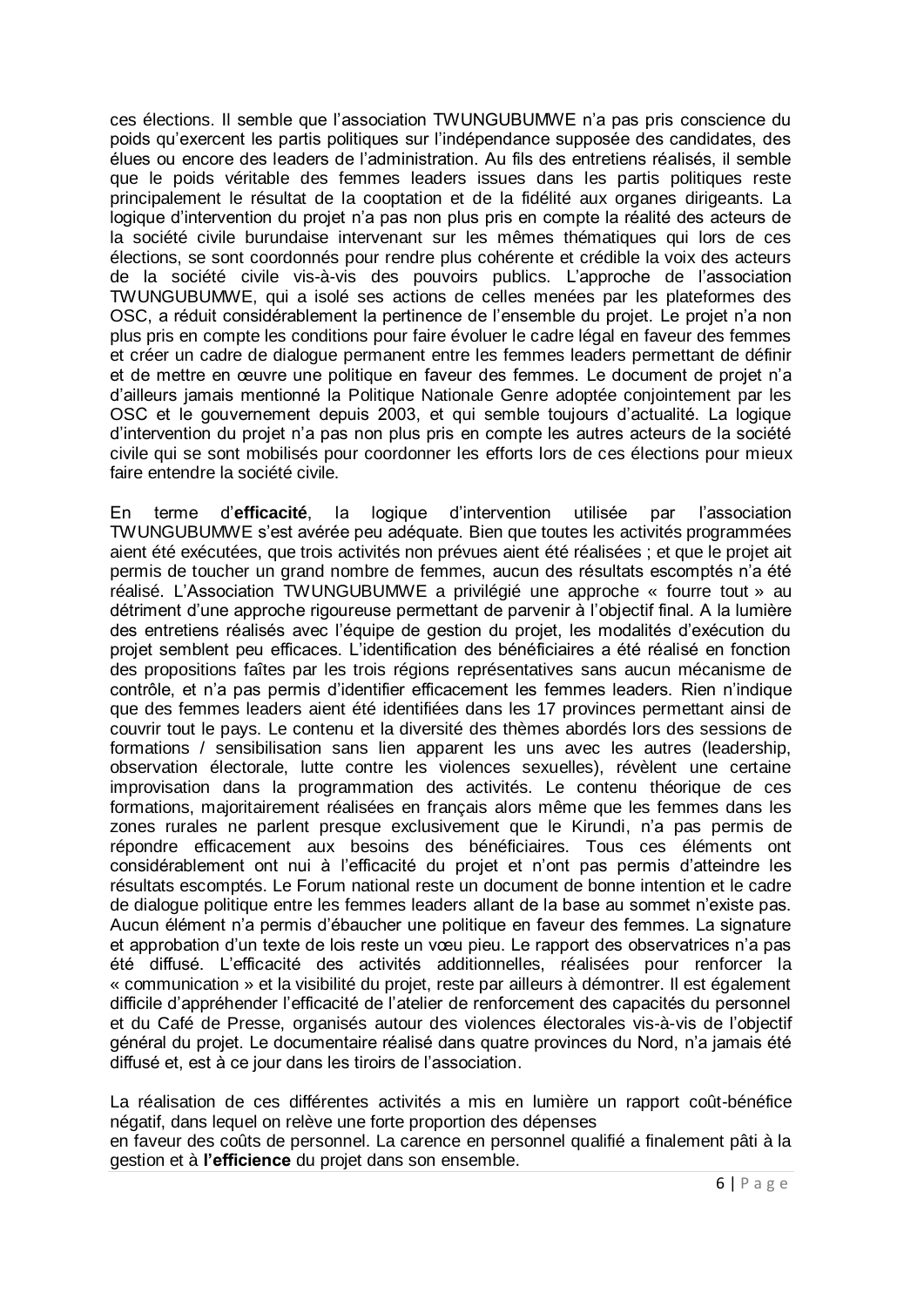Le caractère inachevé des actions remet en cause **l'impact** et la **durabilité** de ce projet. Bien qu'il a démontré l'importance de la création des échanges entre femmes issues de divers horizons politiques, ethniques, ou sociaux ; l'absence d'indicateur qualitatif précis, ne permet pas de définir l'impact et la durabilité de ce projet. L'association TWUNGUBUMWE n'a par ailleurs pris aucune mesure, depuis l'exécution du projet pour appuyer la continuité de l'action.

### *(ii) Conclusions*

 La pertinence et l'impact du projet auraient été meilleurs si le projet avait pris en considération *une meilleure analyse du contexte et des acteurs intervenant dans le cadre de ces élections mais aussi dans le cadre des priorités définies dans la Politique Nationale Genre***.** Le projet aurait dû aussi mieux appréhender **la réalité**  *sociopolitique burundaise* pour déterminer la véritable situation des bénéficiaires dites « femmes leaders »issues de l'administration, des partis politiques et identifier celles qui disposent d'une véritable indépendance vis-à-vis des organes dirigeants.

 *Le projet aurait dû coordonner son action avec les OSC rompues à la question du genre, à la question des femmes dans les élections et à l'observation domestique* afin d'identifier de façon plus rigoureuse les cibles et rendre ses activités plus efficaces, crédibles, cohérentes et visibles à l'issue du projet.

 **Le projet aurait aussi dû identifier les hommes favorables à « la cause des femmes » au sein des partis politiques ou de l'administration.** Rappelons que la participation des femmes pour définir une politique en faveur des femmes n'est pas simplement liée au respect des quotas mais bien plus à une volonté de changement en faveur des femmes qui implique évidemment d'éveiller les hommes leaders sur ce sujet.

 **Considérant le budget conséquent alloué au projet,** il eut été sage aux gestionnaires du projet de s'interroger sur le nombre d'activités prévues vis-à-vis du budget total en considérant peu ou prou le coût de la vie.

 *L'approche « fourre tout » n'a pas permis d'assurer l'efficacité globale de l'action.* L'efficacité de l'action aurait gagné à définir un processus de consultation auprès d'un échantillon des femmes leaders afin de mieux comprendre la réalité de leurs besoins. L'absence de consultation des bénéficiaires et une volonté précipitée de réaliser des activités pour les activités, plutôt que de les utiliser comme des moyens pour parvenir à l'objectif final, ont pâti à la bonne conduite du projet.

 *L'achèvement partiel des activités et le manque de continuité dans l'action remettent en cause l'impact et la durabilité de cette action*. Bien que ce projet ait clairement servi à sensibiliser de nombreuses femmes à l'importance d'une politique pour les femmes et faites par les femmes, il est regrettable de constater que ce projet concernant la mobilisation et la participation citoyenne féminine s'arrête à mi-chemin en brandissant seulement la carte des quotas prévus (30% de femmes au moins) alors que ce projet allait initialement au-delà de la politique des chiffres et des clivages politiques en proposant un rapprochement des femmes leaders issues de divers horizons.

 Les faiblesses identifiées dans l'exécution du projet sont en partie liées aux faiblesses qui existent dans le document de projet, et les activités additionnelles qui ont été réalisées n'étaient pas directement liées à l'objectif du projet ;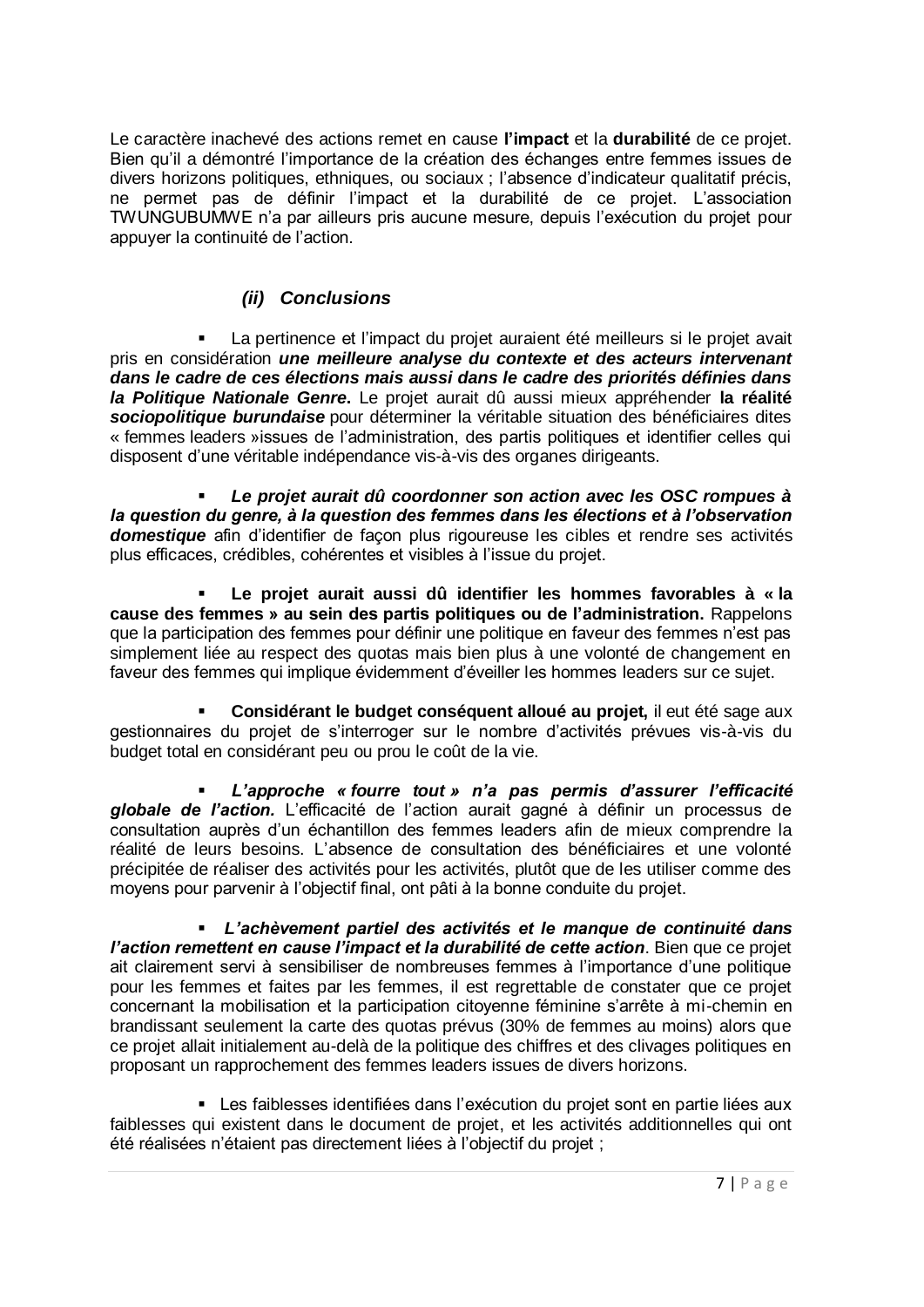### *(iii) Recommandations*

 *Mieux prendre en considération le contexte et avoir une phase préparatoire au début du projet*. Dans le contexte des élections de 2010, le projet aurait dû capitaliser et évaluer les initiatives antérieures, afin d'identifier tout blocage et d'évaluer objectivement les pas franchis par les OSC et le gouvernement dans la politique de la promotion de la femme adoptée depuis 2003. Cela aurait permis d'orienter plus spécifiquement l'action du projet tout comme sa réponse aux besoins identifiés.

 *Rechercher la création de synergies et la cohérence de l'action en coordonnant les efforts avec les plateformes des OSC burundaises présentes sur le terrain et éviter ainsi les duplications* et les formations redondantes. Les acteurs de la société civile intervenant dans le domaine de l'appui à la participation politique et citoyenne de la femme sont très nombreux au Burundi notamment en période électorale. La coordination des efforts et l'évaluation de l'impact des actions précédentes pour ajuster les stratégies d'intervention des membres et pour créer une véritable force des acteurs de la société civile vis-à-vis des pouvoirs publics et des partis politiques parait donc essentielle.

 *Identifier et associer* **des hommes favorables à « la cause des femmes » au sein des partis politiques et de l'administration afin de sensibiliser les cadres dirigeants à la nécessité de considérer la qualité des femmes élues, et la nécessité de la mise en œuvre d'une politique en faveur des femmes.** Appuyer la participation politiques des femmes devrait d'abord et surtout être une opportunité d'appuyer les femmes à jouer un rôle de premier plan dans les organes dirigeants des partis.

 *Analyser la nécessité de la dépense, le ratio des coûts estimés d'un projet pour parvenir aux résultats escomptés* s'avère important pour piloter un projet aussi délicat. A cet égard, la prise en compte des expériences passées est un excellent indicateur.

 *S'assurer que l'appui à la promotion du genre lors des périodes électorales s'inscrit dans une stratégie d'appui au développement démocratique.* Les élections ne sont pas une fin en soi et l'appui électoral donné doit être avant tout considéré dans le cadre d'un appui permettant d'évaluer entre deux rencontres électorales, les progrès réalisés en matière de genre.

 *Un complément d'information à l'association TWUNGUBUMWE sur la couverture géographique vis-à-vis du nombre d'activités planifiées aurait du être requis lors de la présentation de la proposition*. Un complément d'information aurait aussi du être demandé par le FNUD lors de la présentation des activités additionnelles. Cela aura permis de réajuster le cadre opérationnel de ces interventions en fonction de l'objectif général et de mieux appréhender les difficultés d'ores et déjà rencontrées pour parvenir aux résultats escomptés.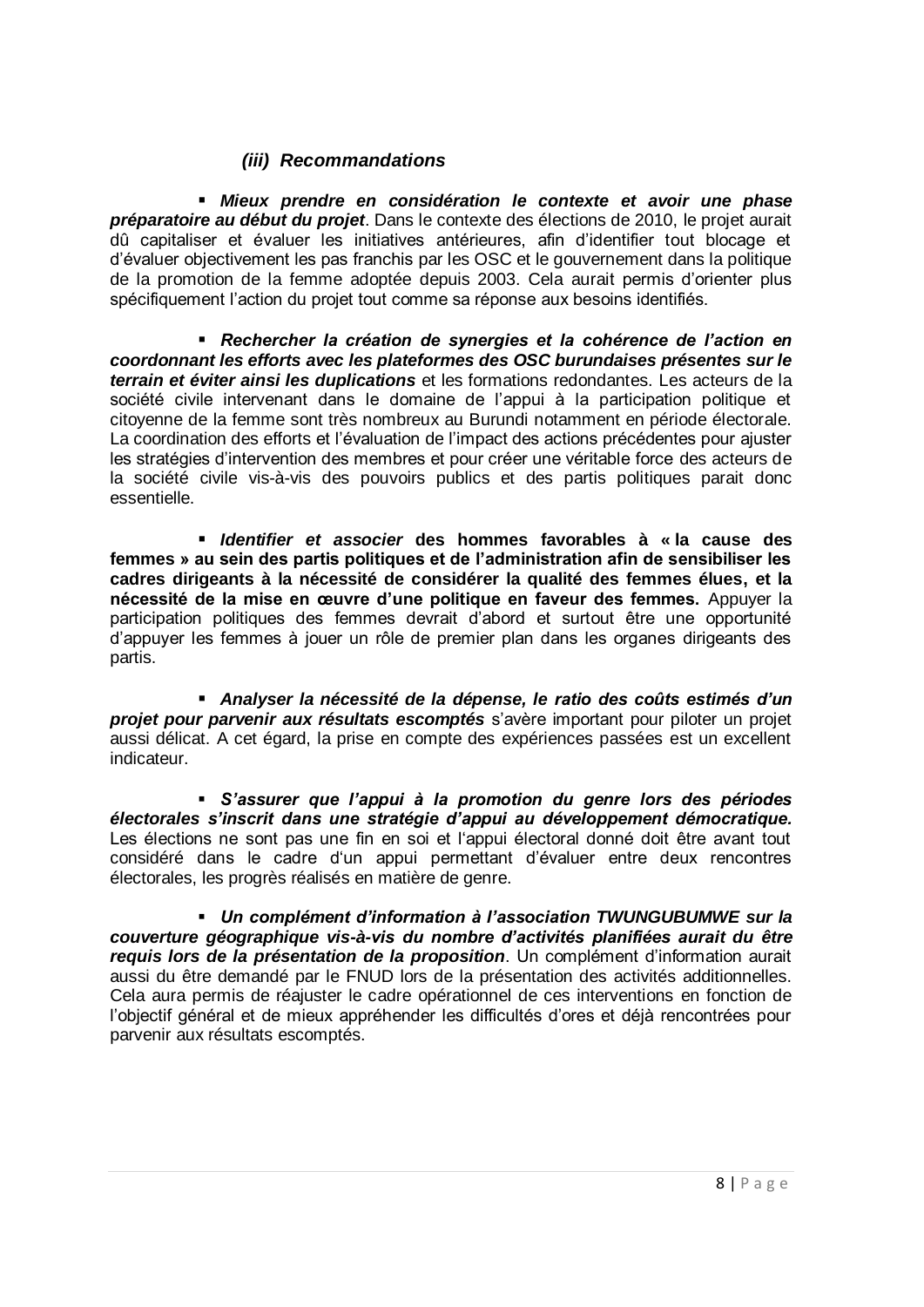## <span id="page-11-0"></span>**III. Introduction et contexte du projet**

### *(i) Présentation du projet et objectifs de l'évaluation*

<span id="page-11-1"></span>Ce rapport présente les résultats de l'évaluation du projet« Appui à la participation politique et citoyenne de la femme dans le processus démocratique au Burundi » mis en œuvre du 1er décembre 2009 au 30 novembre 2011 par l'Association TWUNGUBUMWE. Le projet devait initialement couvrir tout le pays, c'est-à-dire les 17 provinces du pays. Le budget total du projet était de 225.000,00 \$US et le montant de la subvention accordée par le FNUD s'élevait à 225.000,00 \$US incluant 25.000\$US pour les activités de suivi et d'évaluation.

L'objectif du projet était d'augmenter et de renforcer la participation politique et citoyenne des femmes au sein des institutions démocratiquement élues lors du processus électoral de 2010. L'idée sous jacente était d'utiliser cette période électorale pour sensibiliser les prescripteurs tels que les médias et les femmes leaders à la création d'un cadre de dialogue politique permanent, permettant de rapprocher les organisations de la société civile (OSC) et les femmes leaders représentées de la base au sommet, afin de faire évoluer le cadre légal et les politiques en faveur des femmes en dehors des clivages politiques. Le projet définissait les femmes leaders comme étant les élues locales et nationales, les femmes occupant des postes au sein de l'administration et les femmes issues des l'organisations de la société civile.

Le projet reposait sur six volets : (i) la promotion des femmes au travers des émissions médiatisées ; (ii) la sensibilisation des journalistes sur l'importance de leurs rôles en tant que relais d'information de la promotion du genre ; (iii) le renforcement des capacités des femmes leaders et des organisations de la société civile (OSC) aux pratiques démocratiques ; (iv) la sensibilisation des membres des partis politiques ; (v)l'observation domestique du processus électoral ; (vi) la création d'un Forum national des femmes leaders permettant de créer un cadre permanent de dialogue politique sur la question de la femme burundaise et de faire évoluer le cadre légal en faveur des femmes.

La mission d'évaluation s'inscrit dans le cadre des évaluations a posteriori des projets financés par le Fonds des Nations Unies pour la Démocratie (FNUD) et a pour objectif « d'entreprendre en profondeur l'analyse des projets financés par le FNUD en vue d'acquérir une meilleure connaissance des éléments constituant un projet réussi. En contrepartie, cela aidera le FNUD à élaborer ses stratégies futures. Les évaluations permettent également d'aider les parties prenantes à déterminer si leurs projets ont été mis en œuvre en accord avec le document du projet et si les résultats attendus ont été atteints ».

### *(ii) Méthodologie de l'évaluation*

<span id="page-11-2"></span>L'évaluation a été réalisée par une experte internationale et un expert national, engagés selon le contrat cadre signé entre le FNUD et Transtec. La méthodologie d'évaluation est présentée dans le Manuel Opérationnel régissant ce contrat et accompagnée des précisions spécifiques de la note de démarrage. Selon les dispositions établies, les documents relatifs au projet ont été transmis aux évaluateurs en août 2012 (voir Annexe 2, Documentation consultée). Sur base d'une première analyse documentaire, l'équipe d'évaluateurs a préparé la note de démarrage (UDF-BDI-08-223) précisant les méthodes,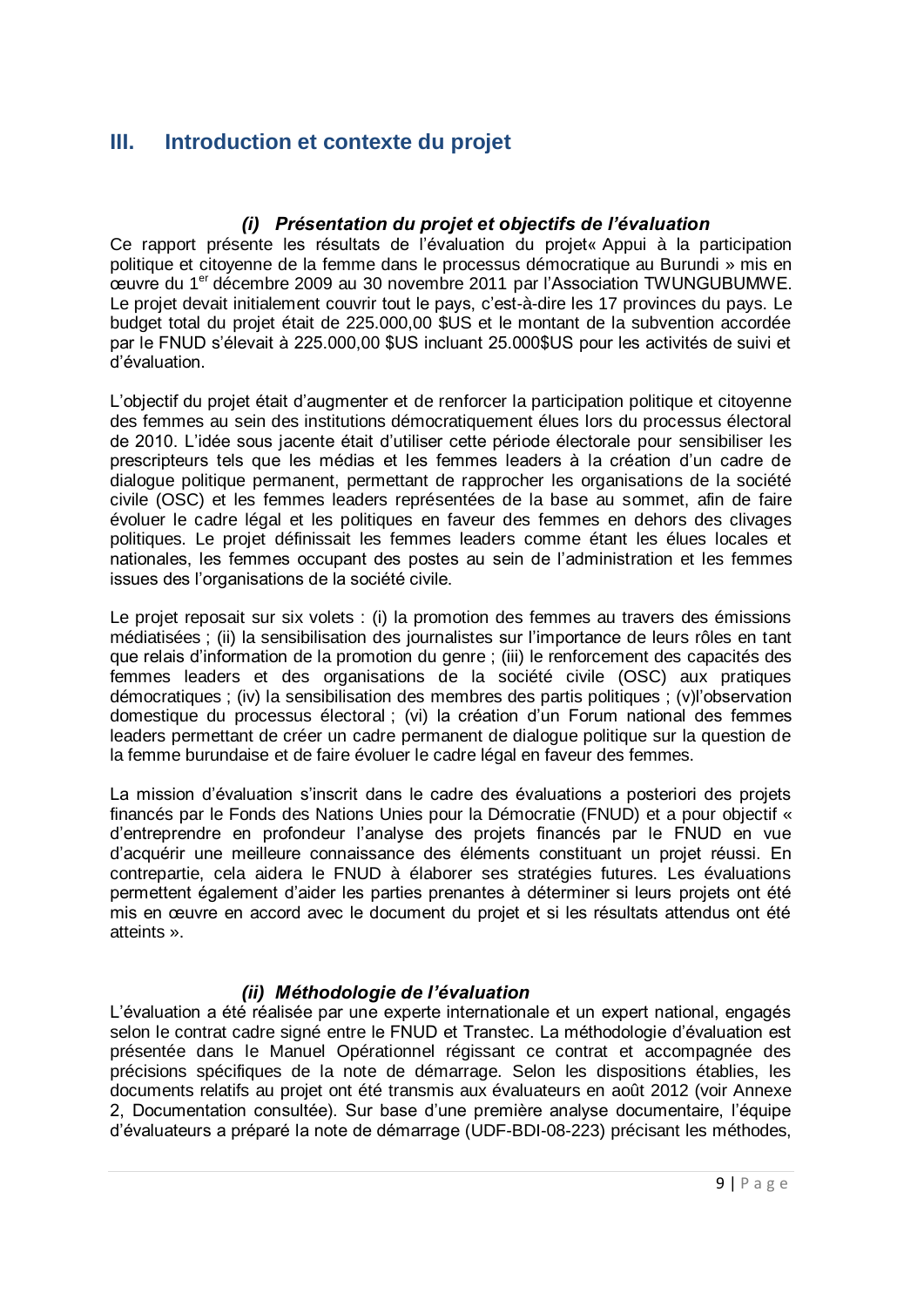les techniques et les instruments d'analyse utilisés lors de la mission d'évaluation. La mission d'évaluation s'est déroulée au Burundi du 15 au 19 septembre 2012.

Les évaluateurs ont réalisé des entretiens individuels et des concertations de groupe avec les responsables du projet, les intervenants du projet, les bénéficiaires, les autorités, les médias, les membres des partis politiques, les femmes élues, les membres d'organisations féminines issues de la société civile, les observatrices électorales et les partenaires internationaux. La mission s'est déroulée principalement à Bujumbura, et une visite de terrain a été organisée à Ngozi où l'équipe d'évaluation a eu l'occasion de rencontrer les bénéficiaires et les parties prenantes ayant participé aux activités du projet. Lors de son périple, l'équipe d'évaluateurs a rencontré les personnes suivantes :

- L'équipe de gestion de l'Association TWUNGUBUMWE responsable de la gestion, coordination et de l'exécution du projet ;
- Le partenaire, Forum pour le Renforcement de la Société Civile (FORSC), ayant participé à la réalisation des activités ;
- Les consultants ayant réalisé les modules de formation/ sensibilisation ayant trait à la (i) mobilisation des médias (ii) ; mobilisation des femmes leaders ; (iii) mobilisation des partis politiques ; (iv) formation des observateurs ; (v) formation aux droits humain ;
- Un échantillon de journalistes ayant participé aux sessions de sensibilisations ;
- Les participants du « Café de Presse » ;
- Le producteur et le réalisateur« Tournage d'un film documentaire » ;
- Les membres des partis politiques ;
- Les femmes leaders, c'est-à-dire les élues locales et les membres des OSC, les femmes issues de l'administration ayant participé aux ateliers d'échanges et de dialogue pour la création d'un cadre permanent de dialogue politique ;
- Les observatrices électorales domestiques

La liste complète des personnes rencontrées est présentée à l' Annexe 3.

#### *(iii) Contexte du projet*

<span id="page-12-0"></span>Le projet s'inscrit dans le cadre de la seconde élection organisée à la suite de l'Accord pour la Paix et la Réconciliation au Burundi, signé à Arusha en août 2000. Après deux gouvernements de transition, le Burundi a franchi une étape historique en 2005, avec l'adoption d'une nouvelle Constitution<sup>1</sup>, et l'organisation d'élections présidentielles, législatives, communales et dans les conseils des collines.

Cette élection comme celle de 2005, a été régie principalement par le compromis politique de l'Accord d'Arusha dans lequel la Constitution prévoit un quota d'un minimum de 30% de femmes élues au Parlement<sup>2</sup> et pour la première fois au niveau communal. Le Code électoral en vigueur<sup>3</sup> promulgué le 18 septembre2009, a repris les dispositions constitutionnelles et précisé (Article 108) l'entrée

 $\overline{\phantom{a}}$ 

« L'Assemblée Nationale compte au moins 100 députés à raison de 60% de hutu et 40% de tutsi, y compris un minimum de 30% de femmes élues au suffrage universel direct sur base de listes bloquées à représentation proportionnelle constituées de manière que pour trois candidats inscrits à la suite sur une liste, deux seulement appartiennent au même groupe ethnique et au moins un sur quatre soit une femme ».

**L'Article 108 du code électoral**

<sup>1</sup>Adoption de la nouvelle Constitution par référendum le 28 février 2005 et sa promulgation par la loi N°1/010 du 18 mars 2005.

<sup>2</sup> L'article 127 du Code électoral stipule que pour trois candidats inscrits sur les listes un sur quatre doit être une femme. 3 Le Code électoral en vigueur a été promulgué le 18 septembre 2009 ; c'est le principal instrument juridique utilisé par la Commission Electorale Nationale Indépendante (CENI) lors des élections générales de 2010.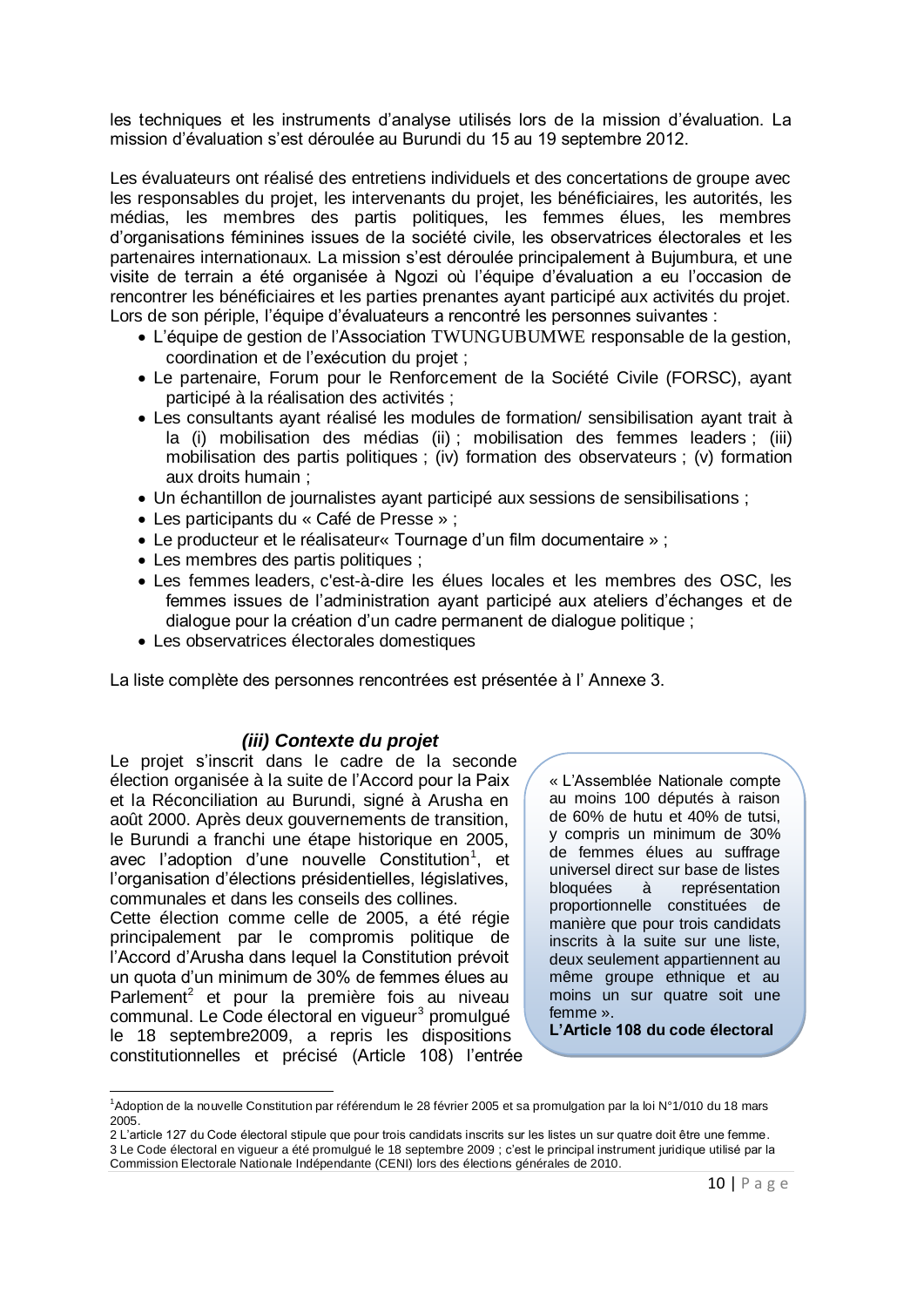progressive des femmes dans les institutions. Il revenait d'ailleurs à la Commission Electorale Nationale Indépendante (CENI) de corriger les déséquilibres éventuels ethniques et de genre au cas où, à l'issue du scrutin, le taux minimal de 30% ne serait pas atteint. Aucun quota de représentation des femmes n'a été prévu pour le niveau collinaire.

Contrairement aux élections de 2005, où la CENI<sup>4</sup> avait dû recourir à la cooptation pour redresser les déséquilibres en matière de genre, les résultats de 2010 ont montré que le Burundi s'est attaché à respecter la règle des quotas. Les femmes ont massivement participé à ces élections.

| Tableau 1 : Nombre et pourcentage de femmes dans les institutions burundaises à l'issue |  |  |  |  |
|-----------------------------------------------------------------------------------------|--|--|--|--|
| des élections de 2010                                                                   |  |  |  |  |

|                          | <b>Gouvernement</b> | <b>Assemblée</b><br><b>Nationale</b> | Sénat | <b>Communes</b> | <b>Collines</b> |
|--------------------------|---------------------|--------------------------------------|-------|-----------------|-----------------|
| <b>Femmes</b>            |                     | 35                                   | 19    | 41              | 136             |
| <b>Hommes</b>            | 12                  | 71                                   | 22    | 88              | 2 7 7 1         |
| <b>Total</b>             | 21                  | 106                                  | 41    | 129             | 2 9 0 7         |
| $%$ des<br><b>Femmes</b> | 42.8%               | 33,01%                               | 46.3% | 31,7%           | 4.7%            |

Source : Commission Electorale Nationale Indépendante du Burundi

Ce résultat très positif est lié à divers facteurs:

 Les partenaires techniques et financiers du Burundi ont été particulièrement actifs pour soutenir les femmes à voter et à se faire élire. Les bailleurs de fonds<sup>5</sup> ont contribué par le biais du Projet d'Appui au Processus Electoral<sup>6</sup> (PACE) à appuyer la CENI et ont mis un accent particulier pour la promotion du genre. Cet appui a d'ailleurs permis de disposer de statistiques électorales permettant d'analyser la participation des femmes dans le processus électoral et de situer la proportion des femmes dans les instances démocratiquement élues.

 La CENI a élaboré et validé en collaboration avec les organisations de la société civile (OSC)le Plan d'Action National d'Education Civique permettant à la société civile de mieux coordonner ses activités en d'utiliser les mêmes outils pédagogiques.

Les OSC y compris les organisations féminines se sont mobilisées lors de ces élections et ont mis en commun leurs efforts pour améliorer l'efficience et la cohérence des actions en matière d'éducation civique, d'observation domestique et de promotion du genre. On peut citer entres autres, le Collectif des Associations et des ONG Féminines du Burundi (CAFOB), la Maison de Paix pour Femmes, la Coalition de la Société Civile pour le Monitoring Electoral (COSOME), l'Association des Femmes Journalistes (AFJO), et l'Association des Femmes Juristes. Le Collectif des Associations et ONG féminines (CAFOB) a par exemple sensibilisé les partis politiques pour qu'ils placent des femmes sur leurs listes électorales dans le cadre de son programme « Les femmes sont capables». l'Association burundaise des Elus locaux (ABELO) a développé des stratégies de communication et de sensibilisation importantes en direction des femmes du monde rural.

Les médias ont aussi été sensibilisés à la question féminine au travers du Plan d'Action Commun d'Appui aux Media (PACAM) qui a facilité la synergie des medias et a permis de

 $\overline{a}$ 4 En 2005, La CENI a dû coopter 12 femmes pour l'Assemblée Nationale et 9 pour le Sénat.<br><sup>5</sup> Les bailleurs de fond ayant contribué au panier commun du projet PACE sont

L'Australie la Belgique, le Canada,la Commission de Consolidation de la Paix des Nations Unies l'Egypte, la France, le Japon, le Luxembourg, La Norvège, les Pays Bas, la Suède, la Suisse, Union Européenne, UK, , PNUD.<br><sup>6</sup> Le PACE est issue d'un accord officiellement signé le 18 septembre 2009 entre le Ministère des Relations Extérieurs et

la Coopération du Burundi et le Directeur Pays du Programme des Nations Unies pour le Développement (PNUD)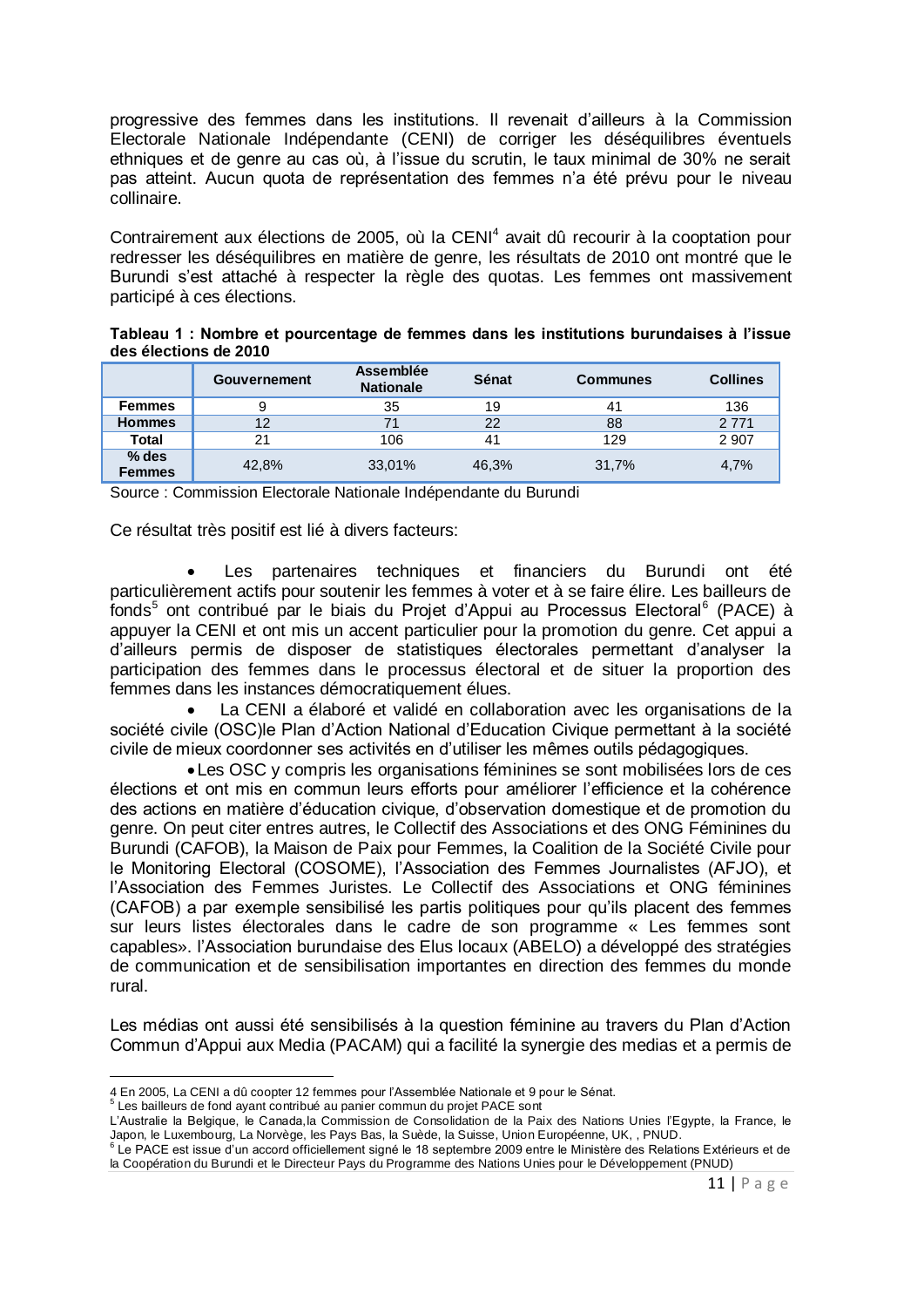relayer les mêmes messages au même moment en faveur de la promotion du genre lors du processus électoral. Les OSC et les partenaires techniques et financiers ont déployé de nombreux observateurs internationaux<sup>7</sup>. L'appui à la participation des femmes dans l'observation électorale domestique a permis de mobiliser plus de  $10,000$  femmes<sup>8</sup> représentant plus de 50% de l'observation domestique lors des cinq scrutins. De nombreuses initiatives<sup>9</sup> ont aussi été menées auprès des partis politiques pour qu'ils placent les femmes dans des situations éligibles.

A l'issue des élections de 2010,le Burundi est devenu le premier pays en Afrique et le deuxième au monde avec 46 % de femmes au Sénat et plus de 30% de femmes au Parlement. La représentation des femmes au Parlement et dans les communes a connu une augmentation de 11 % par rapport à 2005. Toutefois, 2 ans après les élections, la cause de la femme burundaise n'a pas évolué et les élues restent les obligées des partis politiques dirigés majoritairement par les hommes.

## <span id="page-14-0"></span>**IV. Stratégie du projet**

#### *(i) Approche et stratégie du projet*

<span id="page-14-1"></span>Dans ses principales articulations, le projet, qui a été mis en œuvre avant, pendant et après les élections, s'est efforcé de maximiser la participation des femmes et de diversifier les profils des femmes leaders et des prescripteurs dans les activités de sensibilisation, de formation et de dialogues. Ces actions visaient essentiellement à sensibiliser les prescripteurs tels que les journalistes, les femmes leaders issues des partis politiques, de l'administration, les élues nationales et locales et les OSC aux problématiques qui les concernent, afin qu'elle connaissent mieux leurs droits et qu'elles les fassent valoir. Le scrutin électoral qui imposait un quota de 30% de femmes dans les institutions représentait un levier important pour solliciter auprès de tous ces leaders et prescripteurs une prise de conscience collective. La stratégie de l'association TWUNGUBUMWE s'est aussi efforcée de diversifier les thèmes traités au sein d'une même activité pour éveiller les consciences.

Compte tenu de la réalité à laquelle est confrontée l'Association TWUNGUBUMWE qui ne dispose ni de ressources humaines et financières, ni d'une expérience avérée et d'une compétence particulière pour la promotion du genre, celle-ci s'est appuyée sur deux

partenaires : le contenu des sessions de formation/sensibilisation a été défini avec son partenaire, le Forum pour le Renforcement de la Société Civile (FORSC), et les bénéficiaires ont été identifiées en collaboration avec les autorités régionales de Ngozi, Gitega et Bujumbura. Contrairement à ce qui était prévu au départ, le

«Nous avons appris à conduire et à gérer un projet sans en référer aux autres» **Secrétaire Exécutif de l'association TWUNGUBUMWE**

 $\overline{a}$ 

<sup>8</sup>Données statistiques du PACE

<sup>&</sup>lt;sup>9</sup>Le Ministère des droits de la personne et du genre soutenu par UNIFEM et la Fondation Intahe ont remis une enveloppe de 20 millions de Francs burundais aux CNDD-FDD, Uprona, Frodebu Nyakuri, Kaze- FDD, PTD, CELAT- Humura et Déogratias Hakizimana pour encourager leurs efforts en matière de respect des dispositions légales quant au genre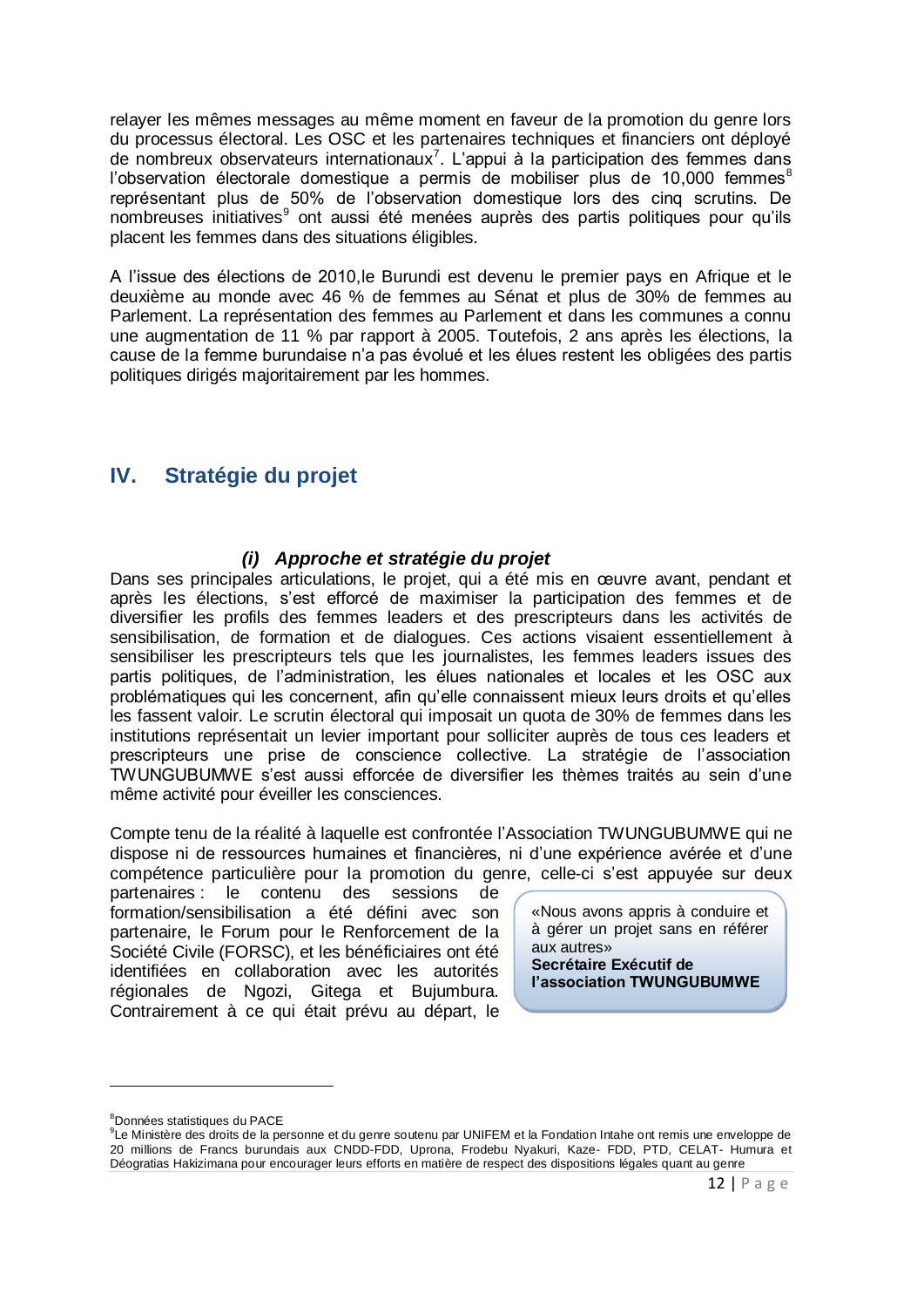projet a été réalisé uniquement dans les trois régions principales du Burundi à savoir le Nord (à Ngozi), le Centre-Est (à Gitega) et le Sud-Ouest (à Bujumbura) pour couvrir les 17 provinces.

L'Association TWUNGUBUMWE et le FORSC ont ainsi identifié de façon conjointe les thèmes de formation et de sensibilisation ainsi que les consultants en charge de l'élaboration des modules pédagogiques. Il convient de souligner qu'aucune information dans le document de projet n'indique comment le FORSC devait être associé au projet. Pendant l'exécution du projet, il semble que FORSC n'a d'ailleurs pas été informé d'une façon ou d'une autre de l'avancée des travaux et n'a pas eu droit de regard sur le rapport final qu'il a reçu en Août 2012, après la clôture du projet en fin d'année 2011.

L'Association TWUNGUBUMWE s'est d'autre part appuyée sur les autorités administratives régionales pour identifier les bénéficiaires potentiels. En d'autre termes, l'Association TWUNGUBUMWE s'est adressé directement aux autorités régionales de Ngozi, Gitega et Bujumbura pour obtenir une liste de femmes leaders pouvant participer aux sessions de formation/sensibilisations et à l'atelier visant a créer le Forum national.

Ce projet est la première initiative initiée par l'Association TWUNGUBUMWE avec un partenaire extérieur. L'association TWUNGUBUMWE a recruté l'équipe du projet, composée de cinq personnes y compris le coordinateur, deux personnes de suivi, et deux personnes de gestion basées à Bujumbura. A l'issue des entretiens menés avec l'équipe du gestion du projet, il reste difficile de déterminer les modalités d'exécution qui ont prévalu au sein de l'Association TWUNGUBUMWE pour mettre en œuvre ce projet et pour en valider les résultats.



**Equipe de gestion du Projet et l'expert local (Photo F. Burban 2012)**

Le projet a globalement réussi à réaliser les activités prévues mais l'enveloppe financière n'a pas été complètement dépensée et le reliquat a été utilisé pour organiser (i) un atelier sur le renforcement des capacités du personnel du projet et des membres de l'organisation, (ii) un « Café de Presse » sur les violence électorales en période d'élection, et un (iii) « Tournage de film documentaire ». Le café de presse visait à faire un point sur la situation politico sécuritaire 160 jours après l'annonce des résultats des élections communales, qui a entrainé le boycott des élections à l'issue des résultats des élections communales. Le documentaire visait à témoigner des activités de l'association et à préparer de futures actions d'accompagnement en tenant compte des recommandations et suggestions des personnes interviewées ayant participé aux diverses sessions de sensibilisation/formation et aux ateliers pour la création du Forum National de dialogue politique.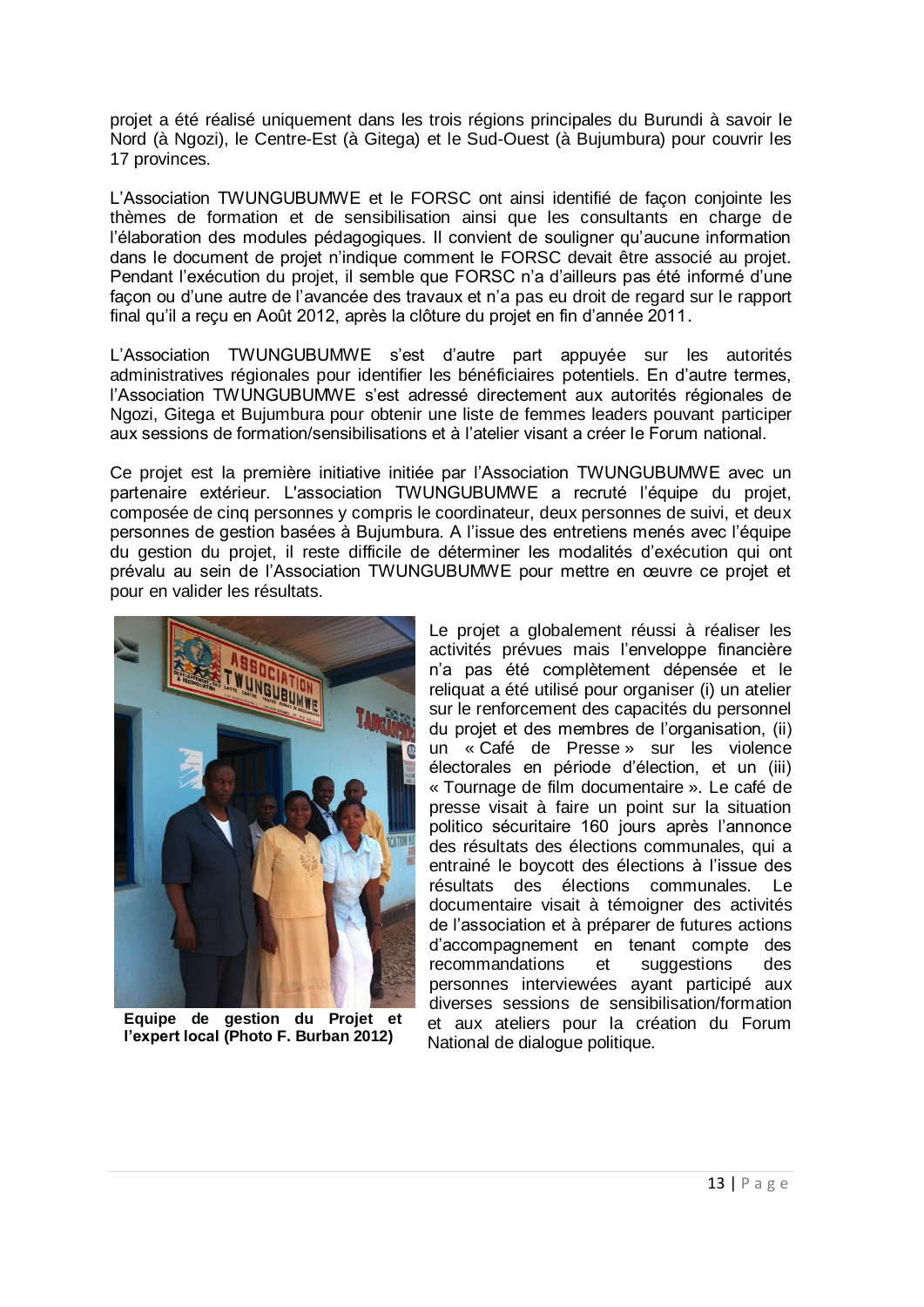### *(ii) Cadre logique*

<span id="page-16-0"></span>Le tableau présente la logique d'intervention du projet déclinée en cinq résultats et six objectifs à long terme. Ce cadre logique se base sur le document du projet.

| Activités du<br>Projet                                                                                                                                                                                                                                                                                                           | Impact à<br><b>Moyen Terme</b>                                                                                                                                                                                                                                           | <b>Résultats</b><br>Escomptés                                                                                                                                                                                                                                                                                                                                                              | Objectifs de<br>développement à<br>Long Terme                                                                                                                                  |
|----------------------------------------------------------------------------------------------------------------------------------------------------------------------------------------------------------------------------------------------------------------------------------------------------------------------------------|--------------------------------------------------------------------------------------------------------------------------------------------------------------------------------------------------------------------------------------------------------------------------|--------------------------------------------------------------------------------------------------------------------------------------------------------------------------------------------------------------------------------------------------------------------------------------------------------------------------------------------------------------------------------------------|--------------------------------------------------------------------------------------------------------------------------------------------------------------------------------|
| • Réalisation de 7 émissions<br>radio télévisées durant<br>toute la durée du projet                                                                                                                                                                                                                                              | R1 : La femme<br>burundaise est informée<br>du déroulement des<br>élections de 2010                                                                                                                                                                                      | •Les moyens financiers<br>destinés à la<br>communication sont<br>disponibles                                                                                                                                                                                                                                                                                                               | Accroître la<br>participation politique<br>des femmes dans les<br>fonctions électives                                                                                          |
| • Identification des<br>participants à la formation<br>• Deux activités de<br>sensibilisation de 100<br>professionnels des médias<br>ont été organisées avant le<br>début des inscriptions des<br>électeurs afin de donner<br>aux professionnels un code<br>de conduite et une<br>neutralité                                     | R <sub>2</sub><br>Les medias ont joué un<br>rôle dans la diffusion du<br>processus électoral                                                                                                                                                                             | •Les professionnels des<br>médias multiplient des<br>émissions visant les<br>femmes et un plan de<br>formation a été planifié<br>pour les inciter à jouer un<br>rôle considérable lors de<br>ces élections<br>•La population burundaise<br>et la communauté sont<br>informées du<br>déroulement du scrutin<br>par les médias et des<br>émissions sur l'égalité de<br>genre sont diffusées. | Les medias ont un<br>rôle important dans le<br>processus<br>démocratique et à<br>l'amélioration de la<br>démocratie ; les<br>femmes doivent<br>collaborer avec ces<br>derniers |
| ●Réalisation d'un atelier de<br>sensibilisation de 120<br>femmes leaders et des OSC<br>pour entrer dans les partis<br>politiques et se faire élire.<br>· Réalisation d'un atelier de<br>sensibilisation des<br>représentants des partis<br>politiques pour mettre les<br>femmes sur les listes<br>électorales en position utile  | R <sub>3</sub><br>Les femmes participent<br>plus activement aux<br>pratiques<br>démocratiques et le<br>taux de participation de<br>la femme comme<br>candidate et électeur a<br>augmenté                                                                                 | 43 représentants de partis<br>politiques sont sensibilisés<br>pour mettre les femmes<br>sur les listes de candidats<br>jusqu'à au moins 30%                                                                                                                                                                                                                                                | La représentativité au<br>niveau local et<br>national a fortement<br>augmenté                                                                                                  |
| • Identification des<br>observateurs<br>•Organisation d'un atelier de<br>formation des observateurs<br>des élections dans 3<br>endroits différents (nord<br>centre et mairie)<br>· Envoi des130 observateurs<br>dans tout le pays<br>• Evaluation des activités à mi<br>parcours                                                 | R <sub>4</sub><br>L'observation des<br>élections par 130<br>observateurs fournit<br>une série<br>d'observations et de<br>recommandations sur la<br>tenue des élections                                                                                                   | •Une équipe de 130<br>observateurs des OSC<br>est mise en place                                                                                                                                                                                                                                                                                                                            | ·La femme suit de<br>près le processus<br>électoral<br>•L'observation sert à<br>la crédibilité du<br>processus électoral                                                       |
| · Organisation d'un Atelier<br>d'échanges d'expériences<br>entre les OSC féminines<br>• 2 formations des élues<br>locales<br>•1 formation des femmes des<br><b>OSC</b><br>•1 formation des élues<br>nationales<br>• 1 atelier de validation de<br>textes de lois visant à<br>l'amélioration des conditions<br>de vie de la femme | R <sub>5</sub><br>Le cadre de dialogue<br>politique constitue un<br>système d'information<br>pour les unes et de<br>formation pour les<br>autres, et aide à la<br>formation des droits<br>humains pour donner<br>aux femmes les<br>compétences pratiques<br>nécessaires. | • Mise en place d'un cadre<br>de dialogue politique entre<br>les femmes élues et les<br>partis politiques<br>• Signature et approbation<br>d'un texte de loi visant à<br>l'amélioration des<br>conditions de vie de la<br>femme                                                                                                                                                            | La femme possède<br>des compétences<br>suffisantes pour<br>contribuer et donner<br>des orientations aux<br>structures de pouvoir<br>en place et à la prise<br>de décisions.    |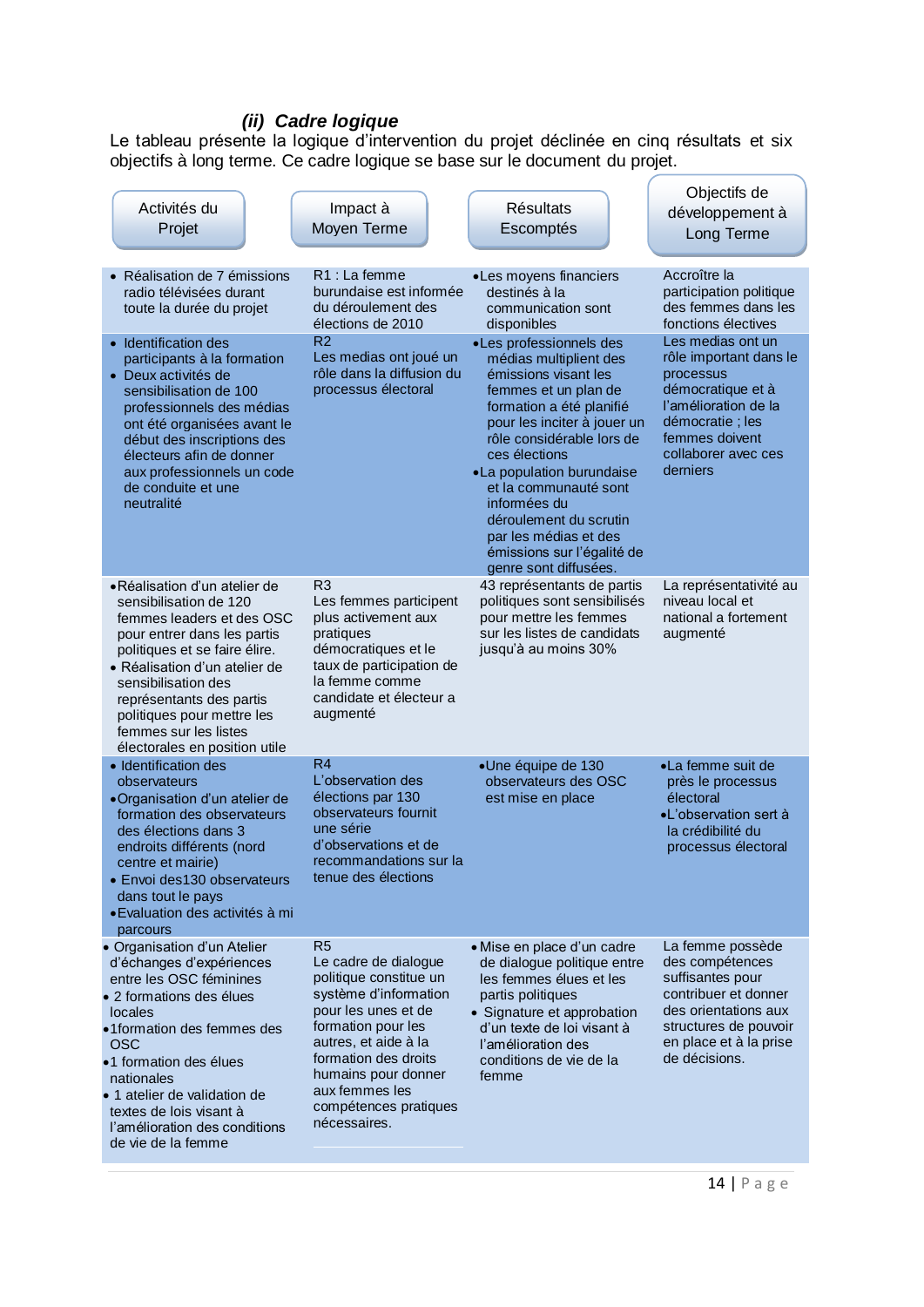Le cadre logique démontre que l'ensemble du projet a été principalement orienté vers un public très divers (journalistes, femmes leaders, partis politiques, etc.) dont le seul point commun est d'être considéré comme des personnes clés pouvant faire évoluer le comportement des femmes lors de ces élections et après ces élections pour définir des politiques en faveur du genre.

Le cadre logique démontre aussi la diversification des thématiques allant de la sensibilisation des journalistes (R2), l'observation électorale domestique (R4), à la création d'un cadre légal en faveur du genre (R5). Le cadre logique reste toutefois assez vague quant au contexte et aux thèmes précis qui devaient être évoqués au sein des sessions de renforcement des capacités des femmes leaders, des OSC et des membres des partis politiques. Il est à cet égard intéressant de souligner que le document de projet ne fait jamais référence à la Politique National Genre adoptée par le gouvernement et les OSC en faveur des femmes en 2003, ni au cadre légal qui discrimine les femmes,

Le cadre logique met aussi en évidence le faible nombre d'activités programmées vis-àvis des résultats attendus. A l'exception des émissions radio télévisées, 11 sessions de formation/sensibilisation en ateliers ont été programmées initialement sur deux ans.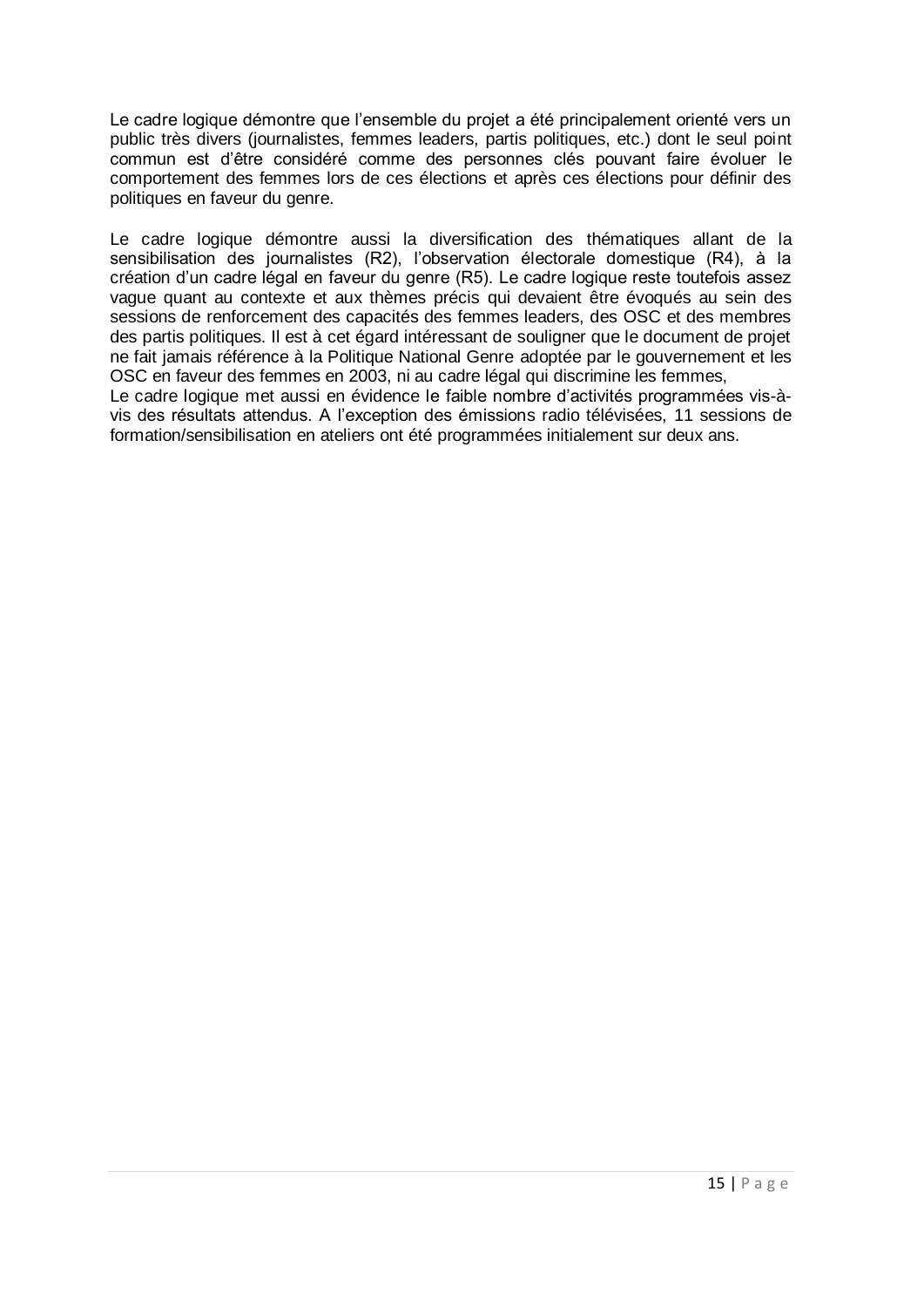## <span id="page-18-0"></span>**V. Questions d'Evaluation**

Les questions analysées durant la mission d'évaluation du projet portent sur les critèresclés d'évaluation à savoir la pertinence, l'efficience, l'efficacité, l'impact et la durabilité. La valeur ajoutée par le FNUD a été également étudiée. L'annexe 1 présente en détail les questions et sous-questions traitées dans l'évaluation.

#### *(i) Pertinence*

<span id="page-18-1"></span>Le projet, visant à promouvoir et à renforcer la capacité des femmes dans des institutions démocratiquement élues, s'inscrit parfaitement dans le contexte électoral du Burundi qui imposait un quota de 30% de femmes conformément à l'accord pour la Paix et la Réconciliation, à la Constitution burundaise, et à la loi électorale promulguée en 2009. Les femmes étaient un élément important du bon déroulement du processus électoral dans la mesure où elles représentaient la majorité des électeurs. Il convient ainsi de rappeler que le taux d'enregistrement des femmes (52%) a été supérieur à celui des hommes(51,4%) et s'est situé bien au dessus de la moyenne nationale<sup>10</sup> (44%).

Le projet a été mis en œuvre avant, pendant et après les élections constitue en soi un excellent tremplin pour éveiller les consciences des femmes quelque soit leur appartenance politique. Il permet de mobiliser les femmes à voter et à se faire élire mais aussi de les mobiliser sur l'introduction d'une véritable politique en faveur des femmes allant au-delà de la cooptation et de la politique des chiffres menée par les partis politiques.

« Dès que les femmes veulent être représentées, elles sont menacées d'être remplacées » **Coordinateur du projet de l'association TWUNGUBUMWE**

Ce projet, qui proposait un renforcement de la participation des femmes en charge de faire évoluer le cadre légal et les politiques en faveur du genre par le biais de la création d'un Forum national de dialogue politique entre les membres des OSC féminines et les femmes leaders, s'inscrit aussi dans les priorités de la Stratégie de réduction de la pauvreté et de développement au Burundi. Le Cadre Stratégique de Consolidation de la Paix (CSCP), mis en place par le Gouvernement, intègre les thèmes du Cadre Stratégique de Croissance et de Lutte Contre la Pauvreté (CSLP) au travers de la promotion de l'égalité des sexes. Il convient de rappeler à cet égard que le Gouvernement a lancé en 2003 la Politique Nationale Genre, qui a été élaborée à travers un processus participatif avec la société civile. En matière d'évolution du cadre légal, un projet de loi sur la propriété foncière et les successions est par ailleurs discuté au Parlement depuis quelques années.

Nonobstant ces éléments positifs, plusieurs facteurs ont conduit à réduire la pertinence du projet :

La logique d'intervention du projet n'a pas pris en compte la réalité des acteurs de la société civile burundaise intervenant sur les mêmes thématiques. L'association TWUNGUBUMWE n'a pas pris en considération l'organisation des diverses plateformes existantes, telles que la plateforme d'éducation citoyenne validée par la CENI, la plateforme des observateurs domestiques dirigée par la COSOME, et le plan de soutien

 $\overline{a}$ <sup>10</sup>Programme des Nations Unies pour le Développement, Burundi, Rapport du Projet d'Appui au Processus Electoral 2010 du Burundi, 2011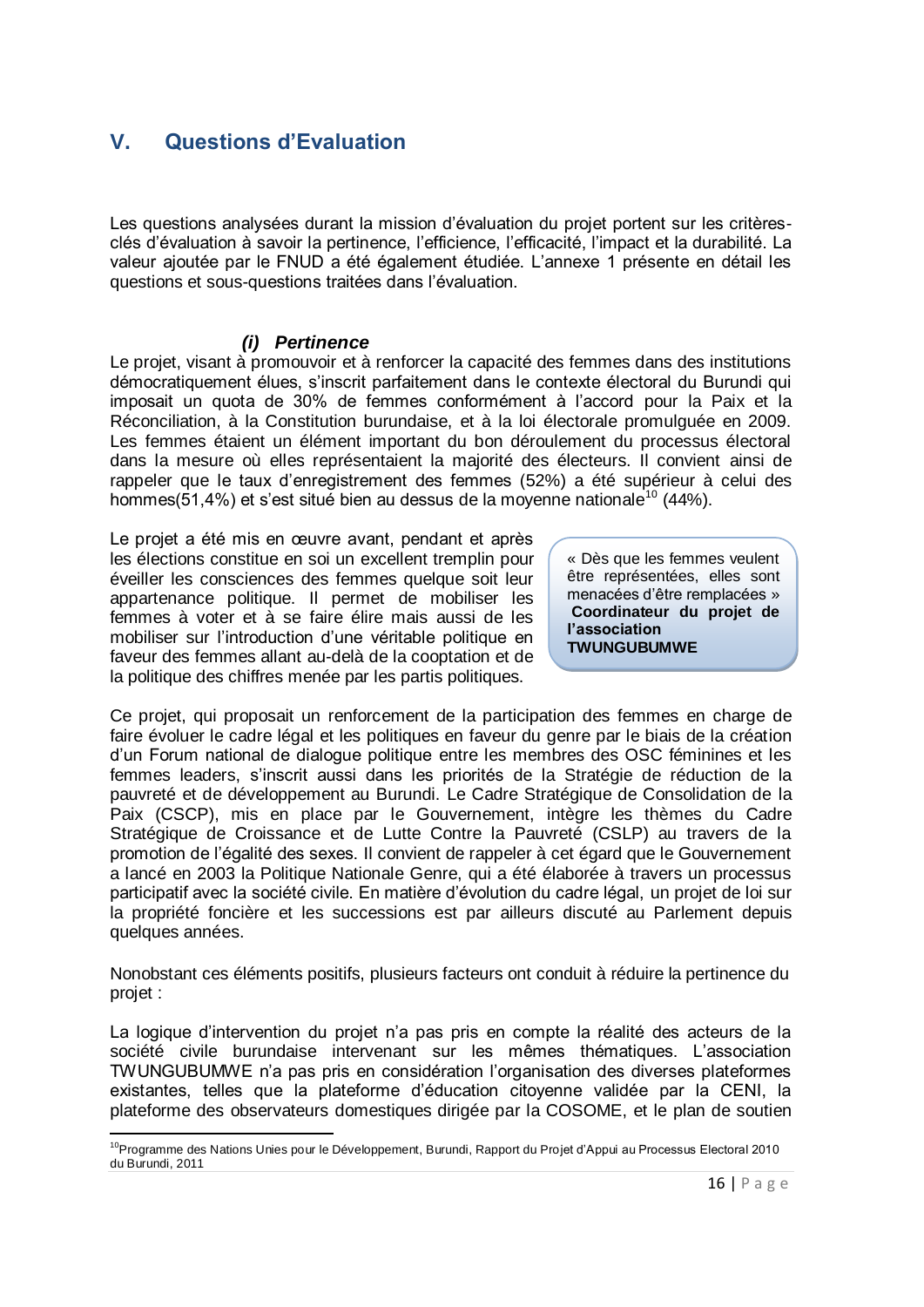au médias (PACAM) ; qui ont toutes servi à éviter la duplication des activités, et à renforcer la crédibilité et la cohérence des actions des OSC sur le terrain en proposant des approches communes à toutes les OSC. L'approche de l'association TWUNGUBUMWE qui a isolé ses actions de celles menées par les plateformes des OSC a réduit considérablement la pertinence de l'ensemble du projet.



**Echantillon d'observatrices électorales domestiques à Bujumbura (Photo F. Burban, 2012)**

L'identification spécifique des groupes cibles s'est avérée très aléatoire et n'a pas permis de prendre en compte les besoins des bénéficiaires. Le choix d'associer les autorités régionales pour proposer des participantes aux sessions de formation/ sensibilisation dans les trois régions principales du Burundi s'est révélé peu adéquat, dans la mesure où l'autorité a agi « à sa guise » sans aucun respect des critères établis. Les entretiens menés à Ngozi ont par exemple montré que les femmes élues et celles issues de l'administration ou des OSC ont été assaillies par les propositions de formation/ sensibilisation, et l'une d'elles

à même déclaré ne pas se souvenir de la formation organisée par l'association TWUNGUBUMWE. Il s'avère au fil des entretiens que certaines participantes ne répondaient pas au profil exigé notamment sur le critère femmes leaders. Les observatrices ont déclaré avoir été identifiées par des réseaux de connaissances et de voisinage.

L'identification spécifique des thématiques s'est avérée très générale visant avant tout a informer les femmes de l'ensemble des questions qui les concernent .Bien que de nombreux thèmes aient été traités lors des sessions de sensibilisation/ formation, L'association TWUNGUBUMWE n'a prévu aucune étude préalable, qui aurait permis d'identifier les blocages qui freinent la mise en œuvre de la « Politique Nationale Genre »adoptée conjointement avec les OSC et le Gouvernement en 2003.Selon les interlocuteurs rencontrés, ces priorités sont toujours d'actualité. L'association n'a pas non plus prévu d'identifier les blocages qui freinent l'émancipation des femmes au sein des partis politiques pour s'impliquer davantage dans les politiques des femmes un fois qu'elles ont des positions de leaders dans la société. Enfin l'association n'a pas utilisé la période électorale pour que ces questions cruciales fassent parti du débat public entre les partis politiques.

La logique d'intervention du projet n'a pas non plus pris en compte la situation politique des femmes lors de ces élections. La création du Forum national permanent de dialogue politique est restée lettre morte, car il semble que l'association TWUNGUBUMWE n'a pas pris conscience du poids qu'exercent les partis politiques sur l'indépendance supposée des candidates, des élues ou encore des leaders de l'administration. En effet, la méfiance traditionnelle des partis politiques vis-à-vis des OSC semble avoir été très forte lors de ces élections. Rappelons que tous les partis de l'opposition ont boycotté les élections à l'issue des résultats du premier scrutin. Au fils des entretiens réalisés, il semble que le poids véritable des femmes leaders issues dans les partis politiques reste principalement le résultat de la cooptation et de la fidélité aux organes dirigeants.

Compte tenu de la diversité des profils des bénéficiaires comprenant des journalistes, des représentantes de partis politiques, des femmes issues des OSC, et de l'administration ; mais aussi comte tenu de la diversité des activités allant de l'observation domestique à la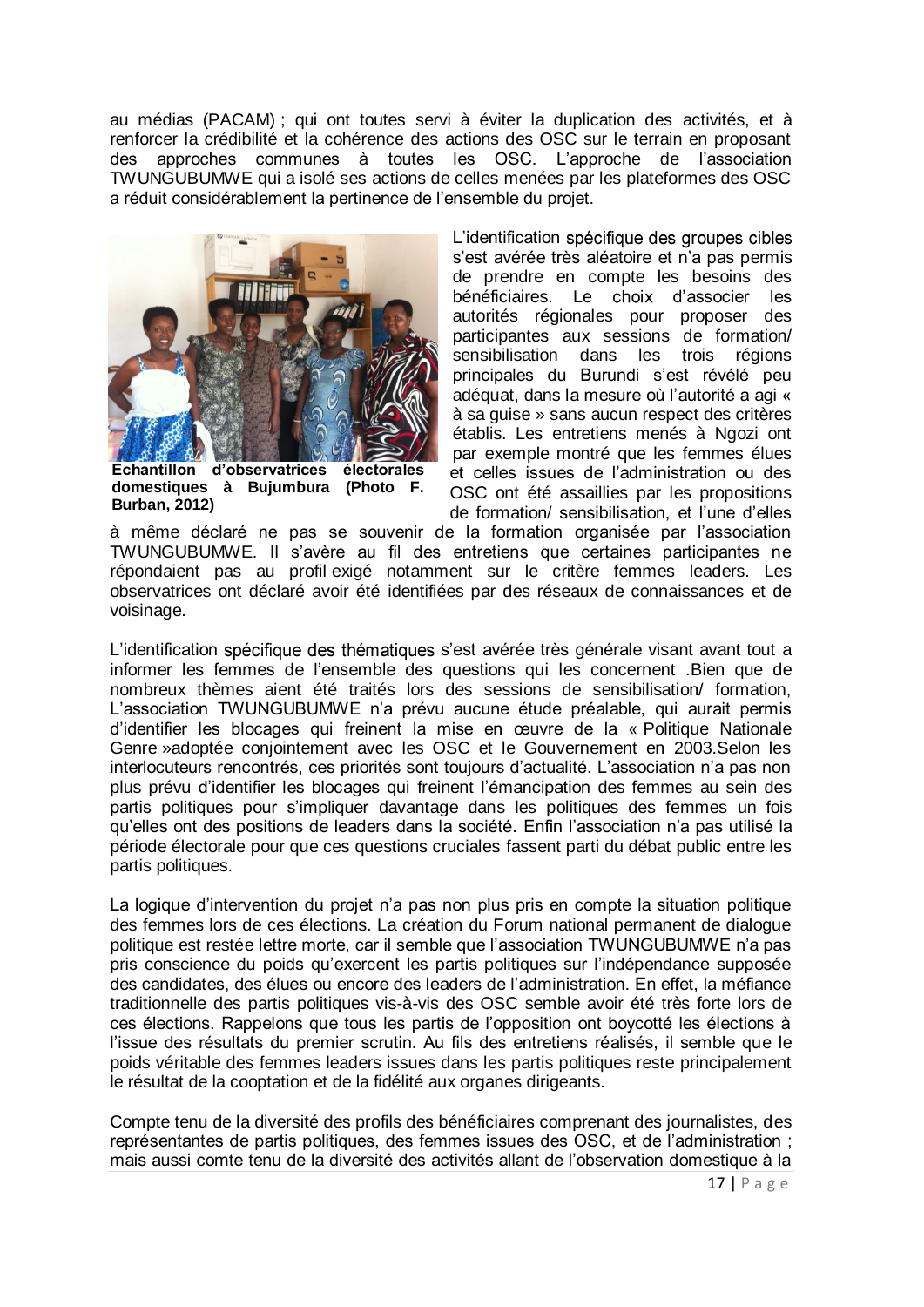création d'un Forum national et à l'examen du cadre légal, il s'avère difficile de comprendre la cohérence des activités du projet.

#### *(ii) Efficience*

<span id="page-20-0"></span>L'analyse des facteurs **d'efficience** permet de mettre en évidence que le projet a fortement souffert d'un manque de ressources humaines qualifiées et rompues à la gestion et à la mise en œuvre d'un projet. Compte tenu du faible nombre d'activités réalisées sur une période de 24 mois, et ce par rapport au coût du personnel et aux autres dépenses diverses, la mission d'évaluation considère que la relation coût/bénéfice est trop élevée.

#### **Tableau 2 : Proportion du budget alloué aux activités**

| Rubrique                                                                                                                          | Proportion du budget alloué aux activités |
|-----------------------------------------------------------------------------------------------------------------------------------|-------------------------------------------|
| <b>Observation Domestique</b>                                                                                                     | 12%                                       |
| Activités de formation des observateurs                                                                                           | 2.9%                                      |
| Sessions de formation / sensibilisation & organisation<br>des ateliers pour les medias, femmes leaders, partis<br>politiques, OSC | 79 %                                      |
| Café de presse                                                                                                                    | 0,8                                       |
| Séminaire de renforcement des capacités du personnel                                                                              | 2,6                                       |
| Documentaire + café de presse                                                                                                     | 4.9%                                      |

La répartition des dépenses démontre que  $57,6\%$ <sup>11</sup> ont été allouées à l'exécution des activités du projet contre 42,4 % réservées aux dépenses diverses et coût du personnel. Toutefois une analyse plus précise des diverses lignes budgétaires pose un certain nombre de questions :

- **Le budget « réunions et sessions de formation** » est fort élevé, si l'on considère que seulement 13 sessions<sup>12</sup> ont été réalisées, y compris celles non prévues initialement.
- **Le budget « réunions et sessions de formation** » reste extrêmement onéreux si l'on considère que **la couverture géographique** du projet ne s'étend que sur trois régions. Aucune information ne permet de vérifier si le projet a effectivement couvert les 17 provinces.

L'analyse des lignes budgétaires liées aux activités exécutées, montre que 75% d'entre elles sont des frais de supervision, de déplacement, de mission pour les séminaires, de location de voiture, de restauration, de carburant, de location d'équipement, etc. La location d'équipement pose aussi problème. Pourquoi en effet avoir acheté des équipements telle qu'une caméra pour ensuite devoir louer des caméras lors de la tenue de séminaires et d'ateliers de formation ?

L'enveloppe financière allouée au projet n'a pas été complètement dépensée et le reliquat a été utilisé pour essayer de pérenniser les résultats du projet. Le choix qui s'était porté sur (i) la réalisation d'un atelier sur le renforcement des capacités du personnel du projet et des membres de l'organisation ; (ii) l'organisation du café de presse ; et (iii) la réalisation du documentaire, pose problème si l'on considère que ce budget (qui représente environ 5% du budget total alloué à l'exécution des activités) n'est pas

 $\overline{a}$ 

 $11$ Rapport interne de suivi – évaluation du projet de l'association TWUNGUBUMWE

<sup>&</sup>lt;sup>12</sup>Rapport interne de suivi – évaluation du projet de l'association TWUNGUBUMWE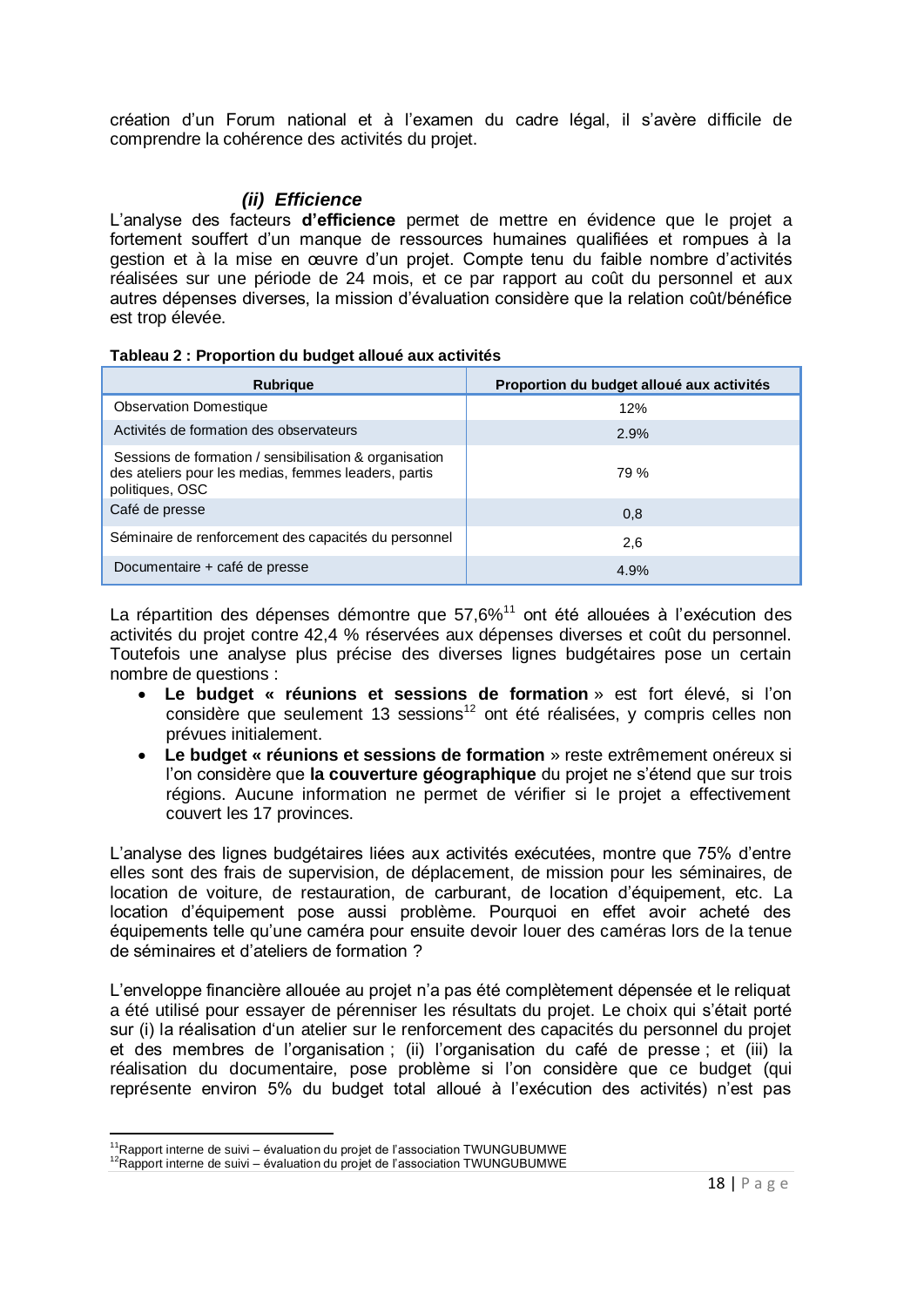directement lié à l'objectif du projet ; aucune de ces activités ne ciblant directement la participation citoyenne des femmes leaders.

Enfin, les dépenses allouées au suivi et à l'évaluation du projet représentent plus de 10% du budget total. Cela démontre clairement que le projet a accordé une priorité au suivi et l'évaluation interne du projet. Toutefois, l'entretien réalisé avec l'évaluateur démontre que celui-ci n'a qu'une connaissance partielle du projet. Il est surprenant de constater que l'évaluateur, au cours de l'entretien, n'a pas été en mesure d'éclairer la mission d'évaluation sur les principaux indicateurs de performances utilisés (changements observés) les recommandations et sur les obstacles rencontrés lors de l'exécution du projet pour parvenir aux résultats escomptés. Il convient enfin de souligner que les salaires perçus par l'évaluateur, en complément de l'enveloppe financière dédiée à l'évaluation et au suivi interne du projet, semblent peu justifiés à partir du moment où l'enveloppe « suivi et l'évaluation interne » avait été préalablement établie dans le document de projet.

#### *(iii) Efficacité*

<span id="page-21-0"></span>Le projet a globalement réussi à réaliser les activités prévues et celles-ci ont permis de toucher un large public de femmes issues de divers horizons qu'elles soient élues ou citoyennes. Toutefois, il convient de souligner certaines faiblesses dans l'exécution du projet :

L'examen du contenu des sessions de formations/sensibilisation (R2, R3, ) démontre que ce sont des formations théoriques ne permettant pas de répondre aux besoins précis des journalistes et des femmes sur le « comment faire ». Au fil des interviews, il semble que les bénéficiaires soient informées des questions cruciales concernant les femmes, mais qu'ils ne disposent pas pour autant des outils permettant de faire évoluer le cadre légal et les politiques en faveur des femmes. La plupart des bénéficiaires ont mentionné que ces formations sont souvent très théoriques et ne représentent pas la réalité des besoins. L'examen du contenu des formations démontre aussi que les thèmes ont été abordés de façon succincte sans être ancré dans le débat public qui opposaient les partis politiques lors des élections. En d'autres termes, il est difficile de voir comment ces formations ont permis d'influencer les femmes leaders au sein de leurs partis ou de leurs administration alors même que la période électorale représente un moment idéal pour débattre de ces questions cruciales. Par exemple, le module concernant « Le rôle des partis politiques dans la protection des droits des citoyens, qu'en est il pour la femme ?" ne donne aucune information sur les partis politiques qui lors de ces élections ont promu des programmes en faveur de femmes. En outre, les modules de formations ainsi que les sessions de formations ont majoritairement été réalisées en français alors même que les femmes dans les zones rurales ne parlent presque exclusivement que le Kirundi.

La multiplicité et la dispersion des thèmes traités au sein d'un même séminaire a clairement nui à l'efficacité du projet car « qui trop embrasse peu étreint ». Il est en effet très difficile de comprendre les liens et la complémentarité des thématiques abordées au sein d'une même session allant de (i) La femme et la planification familiale ;(ii) les problématiques de la participation de la femme dans les élections, à élire et à se faire élire ; (iii) la femme et la justice transitionnelle ; et (iv) le leadership et la communication. Il est clair que tous ces thèmes ont été abordés de façon superficielle.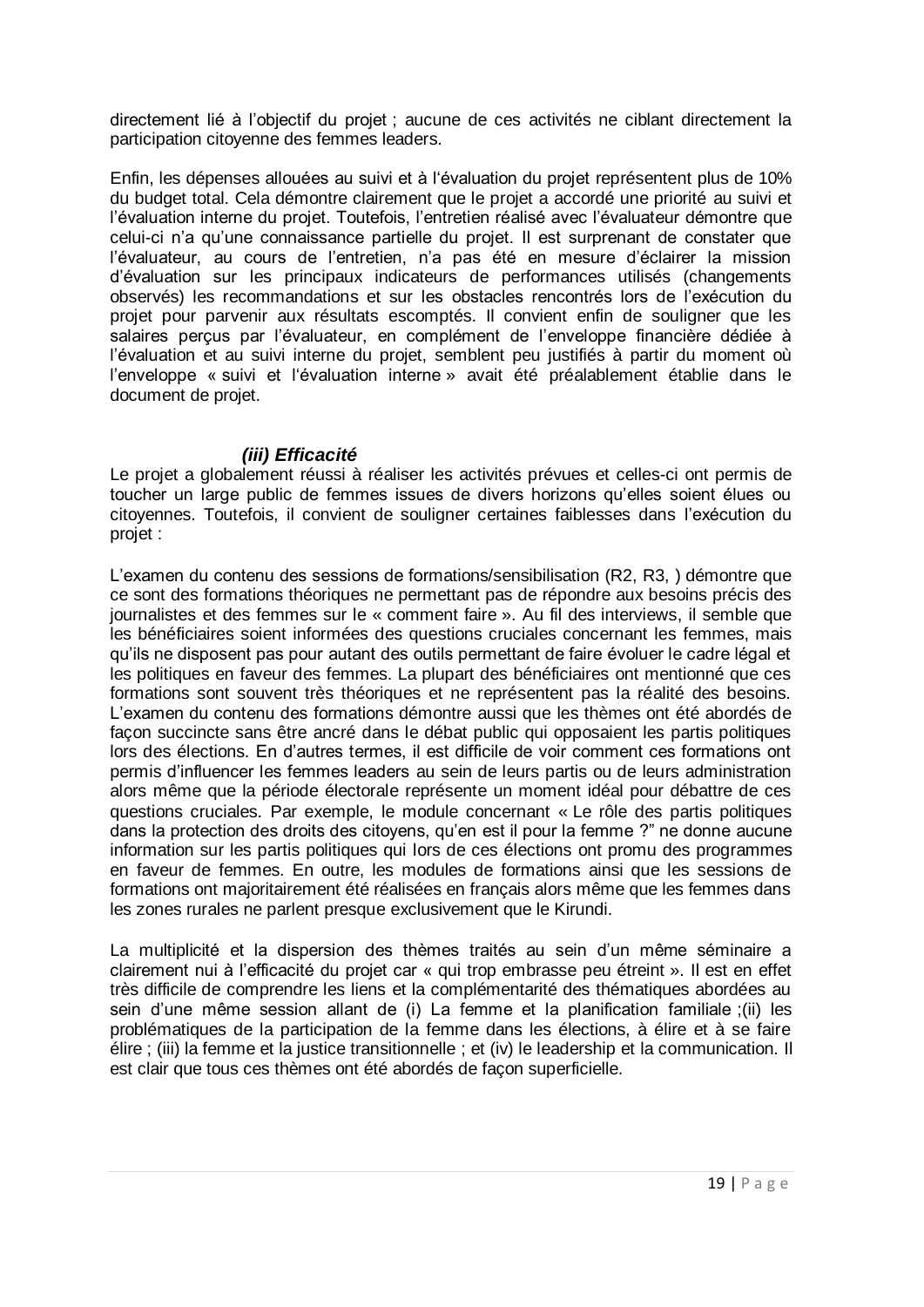Il est apparu que les thèmes pédagogiques<sup>13</sup> comme « Le rôle et la responsabilité de la femme élue dans la promotion des droits de la femme », « Les problématiques de jouissance effective des droits de la femme au Burundi : Etat des lieux », « Le renforcement des capacités de la femme élue locale sur les droits humains », « La lutte et la répression des violences sexuelles contre les femmes », sont des thèmes souvent redondants utilisés par de nombreuses OSC.

On est en droit de se poser la question de l'efficacité des sessions de formations des femmes leaders de Ngozi, Bujumbura et Gitega, qui ont rassemblé une centaine de femmes en moyenne (cf. Tableau 3). Aucun indicateur ne permet de justifier que ces femmes étaient des « femmes leaders », car le nombre de participantes semble important en comparaison avec le nombre supposé de « femmes leaders » au Burundi. En outre, il semble très optimiste de la part de l'association d'avoir considéré qu'une seule journée rassemblant 125 participantes permettrait de créer de façon efficace un Forum national pour établir un cadre de dialogue politique entre les OSC et les femmes leaders.

|            |  | Tableau 3. Inventaires des thématiques abordées lors des formations et espaces |  |  |  |
|------------|--|--------------------------------------------------------------------------------|--|--|--|
| d'échanges |  |                                                                                |  |  |  |

| <b>TYPE D'ATELIER</b>                                                                | <b>THEMATIQUES AU SEIN D'UNE ATELIER</b>                                                                                                                                                                                                                                                                                                                                          | Nombre de<br>femmes<br>leaders/nombre<br>de jours                                                        |
|--------------------------------------------------------------------------------------|-----------------------------------------------------------------------------------------------------------------------------------------------------------------------------------------------------------------------------------------------------------------------------------------------------------------------------------------------------------------------------------|----------------------------------------------------------------------------------------------------------|
|                                                                                      | Ateliers de formation/sensibilisation                                                                                                                                                                                                                                                                                                                                             |                                                                                                          |
| Capacités des<br>femmes leaders<br>des OSC féminines                                 | -La femme et la planification familiale<br>-Le leadership et la communication<br>- La femme dans les élections et dans les processus de prise<br>des décisions.<br>- La femme leader et la justice transitionnelle                                                                                                                                                                | 63 femmes<br>leaders<br>$(3$ jours)                                                                      |
| Médias                                                                               | -La Gouvernance et la culture démocratique en faveur de la<br>femme au Burundi<br>- Les médias dans la protection des droits humains et de la<br>femme<br>-L'éthique du journaliste dans le processus électoral<br>- Le journaliste dans le maintien de la paix et de la sécurité en<br>période électorale                                                                        | 38 journalistes<br>$(2$ jours)                                                                           |
| Leaders des Partis<br>politiques.                                                    | -Le rôle des partis politiques dans la représentation<br>démocratique des femmes<br>- Le plaidoyer pour l'intégration du genre dans les programmes<br>de développement<br>-Le rôle des partis politiques dans la protection des droits des<br>citovens / Femmes<br>- La collaboration des partis politiques et les confessions<br>religieuses pour la paix et la démocratie       | 48<br>représentants<br>des Partis<br>politiques<br>(2 jours)                                             |
| Femmes leaders<br>potentielles<br>candidates des<br>élections de 2010<br>au Burundi. | -Les innovations du nouveau code électoral, 1 <sup>ere</sup> et 2 <sup>eme</sup> partie<br>-Le code de conduite des partis politiques, des médias et de<br>l'administration en période électorale<br>- L'organisation de l'administration communale et le rôle des<br>organes élus<br>-Le forum des partis politiques<br>-Le leadership et la communication + exercices pratiques | 118 femmes<br>Ngozi<br>124 femmes<br><b>Bujumbura</b><br>125 femmes<br>Gitega<br>$(3$ jours /<br>région) |
| <b>Observateurs</b><br>domestiques                                                   | -Les principaux intervenants dans un processus électoral<br>-Comment observer les élections<br>-La gestion des conflits électoraux                                                                                                                                                                                                                                                | 192<br>observatrices<br>(2i/ Bujumbura                                                                   |

 $\overline{a}$ <sup>13</sup>Les outils pédagogiques ont trait au (i**)** rôle de l'élue dans le développement économique locale (ii) L e rôle et la responsabilité de la femme élue dans la promotion des droits de la femme (iii) les problématiques de jouissance effective des droits de la femmes au Burundi- Etats des lieux et (iv) le protocole de la CIRGl sur la prévention et la répression des violences sexuelles faîtes aux femmes et enfants) .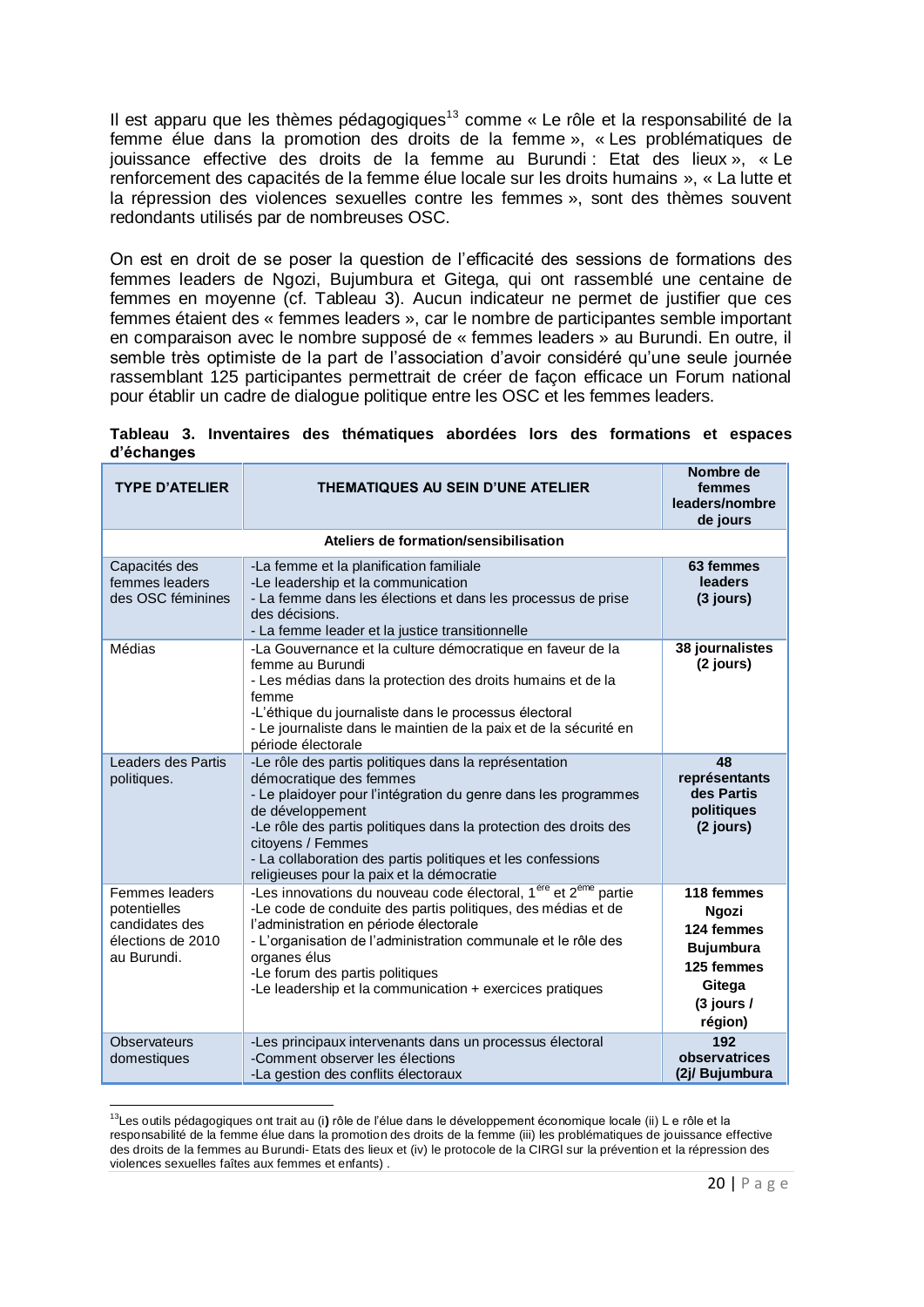|                                                                           | -Code de conduite des observateurs électoraux<br>- La grille d'observation d'un observateur des élections                                                                                                                                                                                                                                                                                            | & Ngozi)                                                                                                     |  |  |  |
|---------------------------------------------------------------------------|------------------------------------------------------------------------------------------------------------------------------------------------------------------------------------------------------------------------------------------------------------------------------------------------------------------------------------------------------------------------------------------------------|--------------------------------------------------------------------------------------------------------------|--|--|--|
| Atelier de<br>renforcement des<br>capacités de la<br>femme élue locale    | -Sensibilisation sur le Protocole sur la prévention et la répression<br>des violences faites aux femmes et aux enfants<br>-Les problématiques de jouissance effective des droits de la<br>femme au Burundi:<br>-Le rôle et la responsabilité de la femme élue locale dans la<br>promotion des droits de la femme au Burundi :<br>-Le rôle de la femme élue dans le développement économique<br>local | 33 femmes<br><b>Ngozi</b><br>48 femmes<br><b>Bujumbura</b><br>72 femmes<br>Gitega<br>$(2$ jours /<br>région) |  |  |  |
| Espace d'échanges et de discussions                                       |                                                                                                                                                                                                                                                                                                                                                                                                      |                                                                                                              |  |  |  |
| Atelier pour Forum<br>National des<br><b>Femmes Leaders</b><br>au Burundi | - Amendement et approbation des statuts régissant le Forum                                                                                                                                                                                                                                                                                                                                           | 265<br>participantes<br>$(1$ jour)                                                                           |  |  |  |

Les entretiens ont montré que certains bénéficiaires ont participé à des sessions de formation/sensibilisation similaires mises en œuvre par les plateformes des OSC, la CENI etc. sur la promotion du genre. Les journalistes interviewés ont d'ailleurs déclaré avoir participé à de nombreuses autres formations similaires sur la promotion du genre organisées par l'UNESCO, la CENI etc. Rappelons aussi que les journalistes ont été vivement sollicités dans le cadre du PACAM, qui a permis de relayer les messages en matière de la promotion du genre des radios sur tout le territoire burundais. Aucune des bénéficiaires interrogées n'a été capable de déterminer l'efficacité et la valeur ajoutée de ces sessions de sensibilisation/formations, en comparaison des autres formations reçues.



**Atelier de renforcement des capacités de la femme élue locale aux droits humains (Photo TWUNGUBUMWE 2011)**

La multiplicité des bénéficiaires et dispersion des activités n'a pas non plus permis d'engager un processus<br>efficace pour que chaque efficace pour que chaque composante se renforce mutuellement. Les émissions radiotélévisées (R1) ont bien été exécutées par les diverses radios publiques et privées pour encourager les femmes à voter et à se faire élire mais les recommandations à l'issue des sessions de formations / sensibilisation (R2, R3) et la création du Forum national (R5) permettant de créer un cadre de dialogue politique avant et après les élections en faveur du droit des femmes n'a par exemple pas été médiatisé.

L'association TWUNGUBUMWE n'a instauré aucun dispositif de suivi et de contrôle qualité lors de l'identification des cibles, et à l'issue des formations. Bien que les observatrices domestiques aient apprécié le fait de s'impliquer plus activement dans le processus électoral, elles ont regretté l'absence de suivi après la formation reçue (R4). Il en est de même pour la couverture géographique du projet : rien n'indique en effet que l'échantillon des femmes, identifié par les trois autorité régionales, ont identifié les femmes leaders sur l'ensemble du territoire.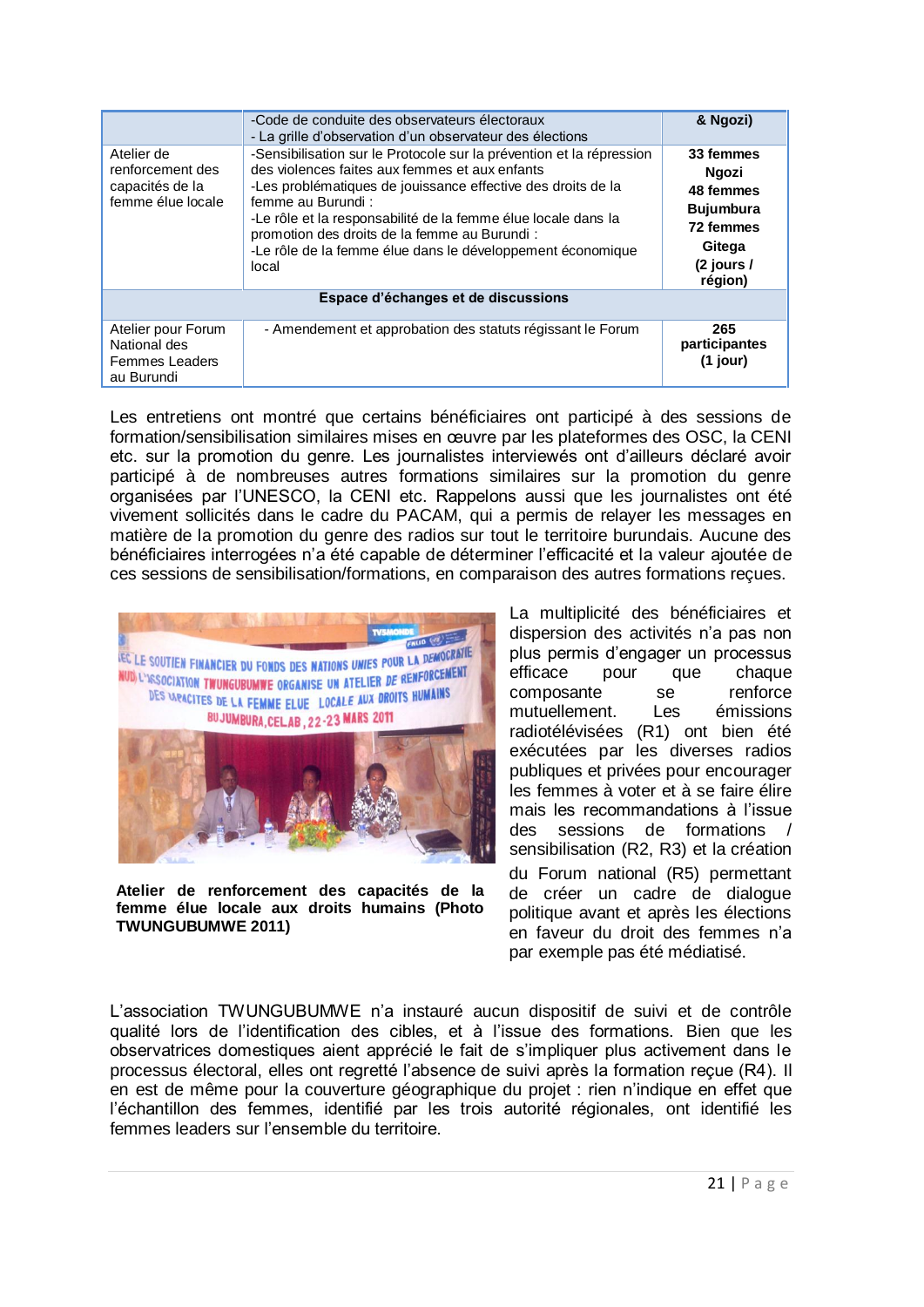L'association TWUNGUBUMWE n'a pas non plus utilisé les outils pédagogiques proposés par les plateformes d'OSC, telle que la grille d'évaluation des observateurs domestiques proposée par la COSOME, <sup>14</sup> afin de promouvoir une cohérence dans l'observation électorale domestique et de produire un rapport commun représentant l'opinion générale des acteurs de la société civile à l'issue des élections. .Le rapport d'observation des élections réalisé par l'association TWUNGUBUMWE n'a pas été diffusé et les observatrices interviewées n'en connaissaient pas l'existence (R4).

Le rapprochement des femmes leaders de la base au sommet n'a pas eu lieu et aucun élément n'a permis d'ébaucher une politique en faveur des femmes pendant et après ces élections. La Signature et approbation d'un texte de loi visant à l'amélioration des conditions de vie de la femme reste un vœu pieux. Aucun document et aucune indication sur le terrain ne permet de vérifier les propositions d'amendements d'un cadre légal en faveur des femmes notamment en matière de droits de successions et d'héritage. A



**Atelier de mise en place du Forum National des femmes leaders élues (Photo TWUNGUBUMWE)**

l'exception des statuts qui confirment la création du Forum national des femmes leaders, le Forum national reste un document de bonne intention et le cadre de dialogue politique entre les femmes n'existe pas. (R5). Les femmes interrogées ont toutes souligné la pertinence de ce type d'action et ont regretté le caractère inachevé de l'initiative. Cela s'explique en partie par l'absence de considération de la situation clientéliste des partis politiques qui prévaut au Burundi, qui s'accaparent la clientèle des femmes

sans pour autant répondre aux besoins des femmes. Rappelons en effet que le nombre de femmes figurant en tête de liste pour les élections communales est resté plutôt limité<sup>15</sup>, ce qui est représentatif du rôle de la femme en politique, vu par les partis politiques. Les femmes demeurent « les petits soldats » des organes dirigeants et leur cooptation ne permet aucune indépendance.

L'exécution des activités non prévues initialement n'a pas permis de répondre efficacement à l'objectif du projet. L'efficacité de l'atelier sur le renforcement des capacités du personnel du projet et des membres de l'organisation, reste indubitablement discutable, et les entretiens réalisés avec l'équipe de gestion ont laissé une impression en demi teinte. Aucun document n'a été remis à la mission sur les outils pédagogiques utilisés lors de cette session et les résultats en restent flous. A l'exception du Coordinateur et du Secrétaire Exécutif, une grande partie des membres de l'Association ne semble pas très bien connaître et maitriser les activités du projet. La Représentante Légale de l'Association TWUNGUBUMWE n'a pas participé au projet et n'en connait ni les tenants ni les aboutissants. Le choix de la réalisation du documentaire et l'organisation du café de presse étaient censés renforcer la « communication » et la visibilité du projet. Toutefois, il est difficile d'en appréhender l'efficacité. Le café de presse a rassemblé principalement des diplomates et les médias pour discuter des violences électorales. La visite de terrain a montré que le documentaire qui a été tourné dans quatre provinces du Nord, à savoir, Ngozi, Muyinga, Kayanca et Cankuzo, n'a jamais été diffusé et se trouve

 $\overline{a}$ 

 $1518$  femmes ont été mises en tête de liste sur un nombre total de 81 listes.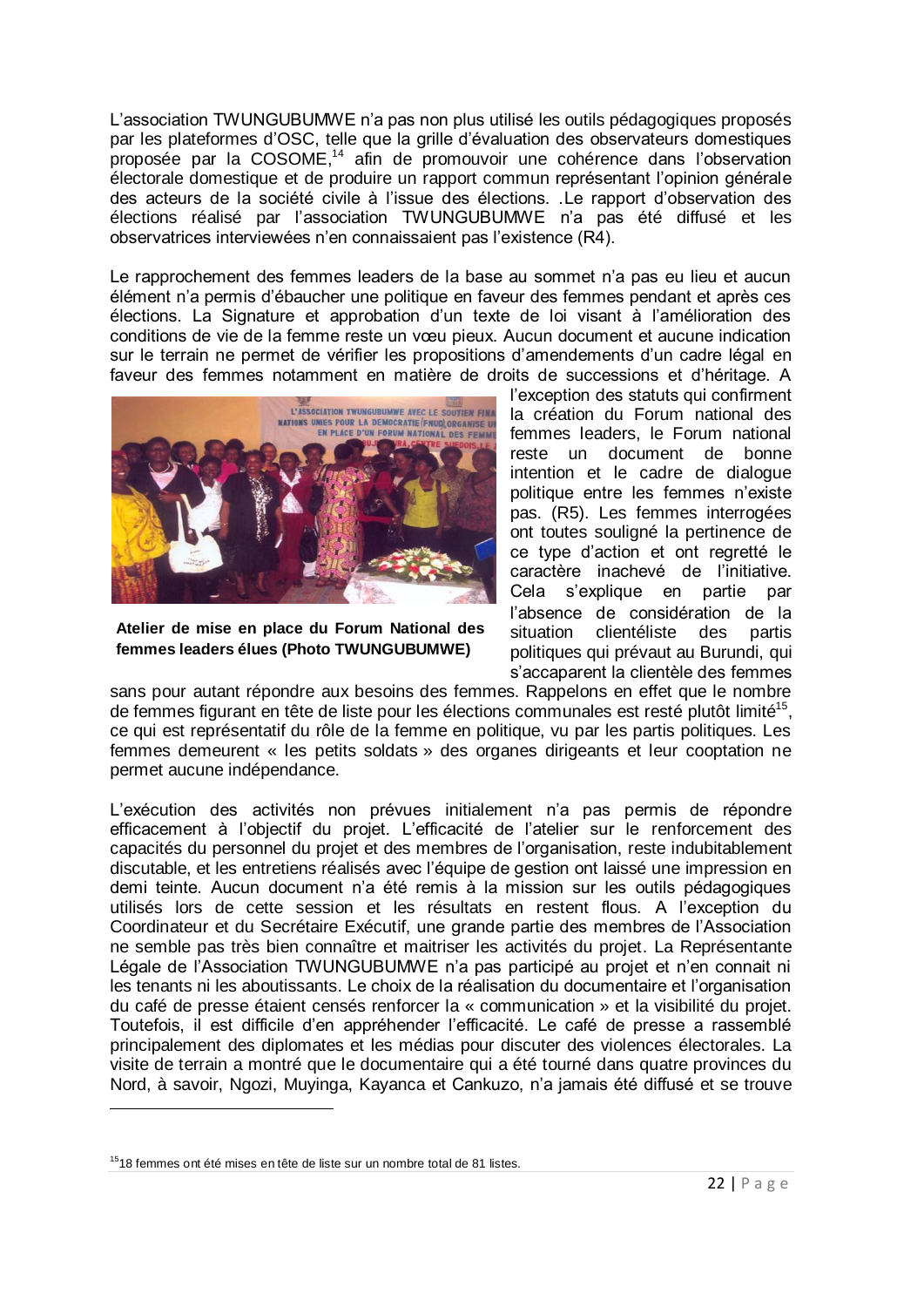encore à ce jour dans les tiroirs de l'association. En outre il est difficile d'appréhender l'influence de ce documentaire sur les capacités opérationnelles de l'équipe de gestion. Il convient de rappeler que ce documentaire avait aussi pour objectif de définir « les leçons apprises » à l'issue de ce projet afin de permettre aux membres de l'Association d'ajuster leur approche stratégique auprès des femmes dans le futur.

#### *(iv) Impact*

<span id="page-25-0"></span>Si le Burundi est à l'avant-garde en ce qui concerne sa politique d'égalité des sexes, et a respecté le quotas des 30 % de femmes au sein des institutions démocratiquement élues, l'environnement politique au Burundi, deux ans après les élections, n'a pas permis de déterminer une politique en faveur des femmes, ni un rapprochement des femmes de la

base au sommet. Il convient par conséquent aujourd'hui de s'interroger sur ce type de projet. Il est clair que des obstacles majeurs se dressent sur le chemin d'une véritable promotion politique des femmes : l'autonomisation économique des femmes, les barrières culturelles, le niveau d'éducation etc. Et la

«Ce projet est une posture magnifique sans impact réel » **Réalisateur du documentaire Société Shining STAR**

tâche de l'association TWUNGUBUMWE n'était pas aisée. Toutefois, l'identification aléatoire des femmes leaders, l'improvisation et la dispersion des activités sans lien apparent, l'absence d'indicateur qualitatif précis, le manque de suivi et des actions, ainsi que le caractère inachevé des actions, remettent en cause l'impact et la durabilité de ce type de projet.

En outre l'Association TWUNGUBUMWE ne peut se prévaloir des résultats positifs de ces élections en matière du respect des quotas « genre »,qui étaient une obligation préalable de validité de ces élections quelque en soient les résultats, grâce au système de cooptation instauré par le législateur en charge de rétablir les déséquilibres potentiels à l'issue des scrutins.

Malgré tous ces aspects négatifs, trois impacts méritent toutefois d'être soulignés :

- Ce projet a permis de sensibiliser les femmes burundaises à leurs droits ;
- Ce projet a permis de créer des échanges entre les femmes issues de divers horizons, et ces discussions les ont conscientisées à faire valoir leurs droits ;
- Cette initiative a permis en soi d'afficher à nouveau et ouvertement le besoin de mettre en œuvre une politique pour les femmes faite par des femmes

#### *(v) Durabilité*

<span id="page-25-1"></span>Aucun élément de permet aujourd'hui de pérenniser cette action au sein de l'association TWUNGUBUMWE. Rappelons que c'était une première initiative pour l'Association mais il semble qu'aucune stratégie n'existe véritablement pour continuer cette action. Bien que le documentaire était censé constituer une « auto-évaluation » de l'Association lui permettant de préparer des actions d'accompagnement à l'issue du projet, en tenant compte des recommandations et suggestions des personnes interviewées, l'Association TWUNGUBUMWE n'a pas renforcé son potentiel humain en matière de promotion du genre. Aucune mesure, deux ans après l'exécution du projet, n'a été prise pour appuyer la pérennité du Forum national et faire évoluer le cadre légal ou proposer des politiques en faveur des femmes. Les bénéficiaires ont d'ailleurs regretté n'avoir pas été sollicité pour continuer le Forum national et définir hors de la période électorale un cadre de dialogue politique entre les femmes leaders et les OSC. En outre, les bonnes intentions de l'association pour consolider son expertise et sa compétence en matière de gestion de projet ne semblent pas très explicites.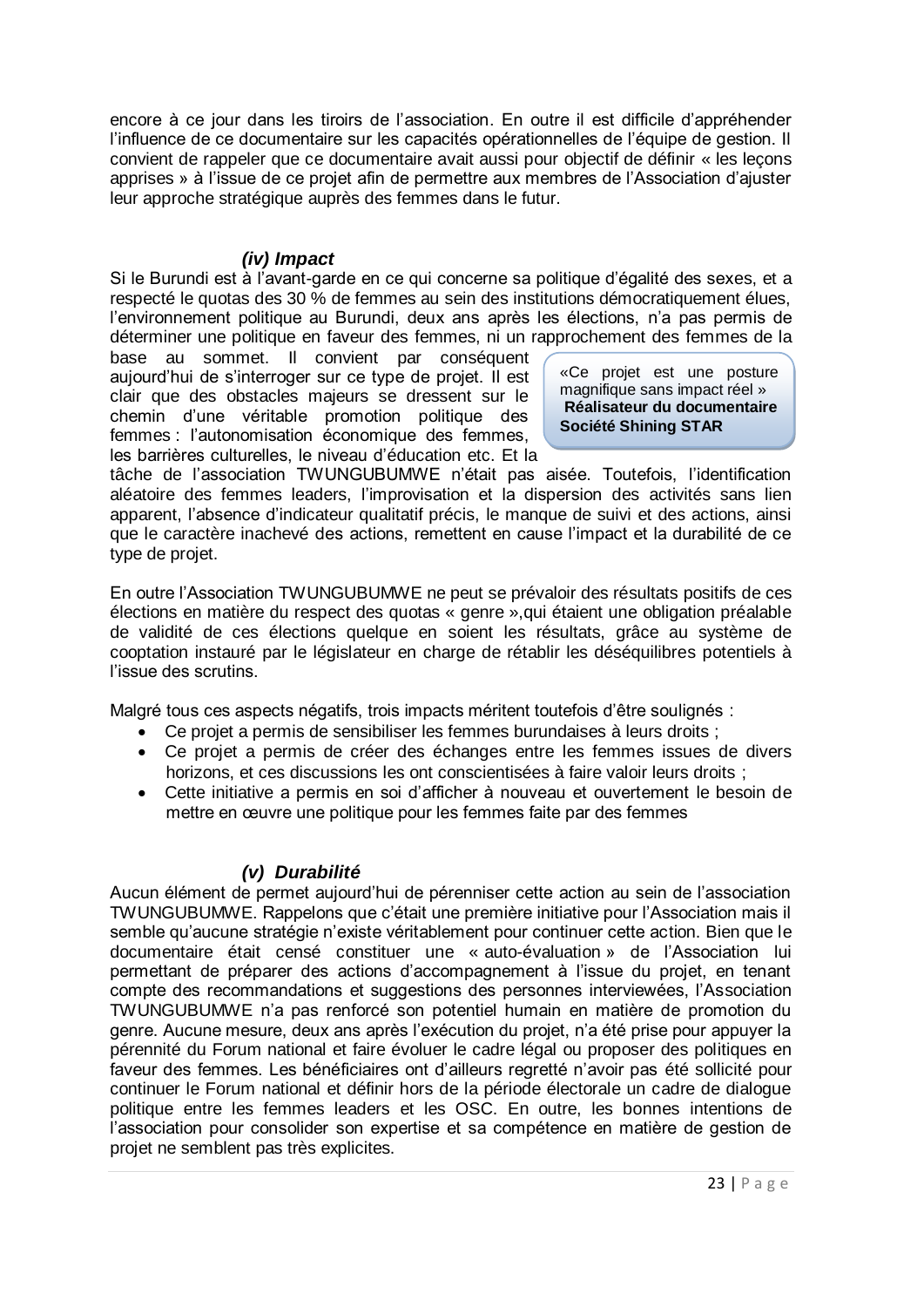## <span id="page-26-0"></span>**VI. Conclusions**

*i.* Le projet s'est révélé *pertinent dans le contexte électoral du Burundi* car les élections constituent toujours un moment privilégié pour initier des débats publics entres gouvernants et gouvernés, candidats et électeurs. Dans un pays comme le Burundi qui a connu plus de 16 ans de guerre civile, promouvoir la participation politique des femmes s'inscrit dans le prolongement des initiatives de consolidation de la paix, de la cohésion sociale, de la réconciliation nationale et de l'éveil de la vigilance citoyenne. Toutefois, le projet aurait aussi gagné à mieux appréhender *la véritable situation des bénéficiaires* afin d'identifier quelles sont les femmes leaders issues de l'administration et des partis politiques qui disposent d'une indépendance réelle vis-à-vis des organes dirigeants. *Une meilleure analyse du contexte électoral dans lequel évoluent des femmes leaders et du contexte qui freine la mise en œuvre de la politique Nationale Genre* aurait permis de valoriser la pertinence du projet, notamment pour identifier les blocages et les priorités à mettre en œuvre avant, pendant et après la période électorale. Le projet aurait aussi gagné à mieux appréhender *la véritable situation des bénéficiaires* afin d'identifier quelles sont les femmes leaders issues de l'administration et des partis politiques qui disposent d'une indépendance réelle vis-à-vis des organes dirigeants.

*ii. L'Association TWUNGUBUMWE aurait aussi gagné à coordonner son action avec les plateformes des OSC rompues à la question du genre et de l'observation domestique* afin d'identifier de façon plus rigoureuse les cibles et rendre ses activités plus crédibles, cohérentes et visibles avant, pendant et après ces élections.. Cela aurait permis de mieux répondre aux besoins des bénéficiaires et de réduire le risque de duplication des sessions de formation/ sensibilisation comprenant les mêmes thématiques dans les mêmes zones géographiques. Considérant la méfiance des partis politiques au Burundi vis-à-vis des acteurs de la société civile, il semble qu'une collaboration conjointe avec les OSC réputées professionnelles et expérimentées aurait facilité la tâche de l'Association. Ces acteurs de la société civile semblent avoir un accès plus aisé avec les leaders des partis politiques.

*iii. L'Association TWUNGUBUMWE aurait aussi gagné à identifier les hommes favorables à « la cause des femmes » au sein des partis politiques ou de l'administration***.** Rappelons que la participation des femmes pour définir des politiques durables en faveur des femmes n'est pas simplement le résultat de la politique des chiffres et des quotas, mais bien plus le résultat d'une volonté de changement en faveur des femmes, qui implique évidemment d'éveiller les hommes leaders sur ce sujet.

*iv.* Le faible nombre d'activités réalisées (13) sur une période de24 mois par rapport au budget total, l'éparpillement des dépenses liées à la déconnection des activités entre elles, ont contribué à rendre **ce** *projet inefficient en terme de coût/bénéfice***.** Rappelons que le budget alloué au projet était important et que seul 57,6% a été alloué à l'exécution des activités. Il eut été sage que les gestionnaires du projet s'interrogent sur la véritable capacité de l'association TWUNGUBUMWE pour mener à bien un tel projet. Une simple vérification des expériences précédentes aurait permis d'éclairer les gestionnaires sur ce sujet.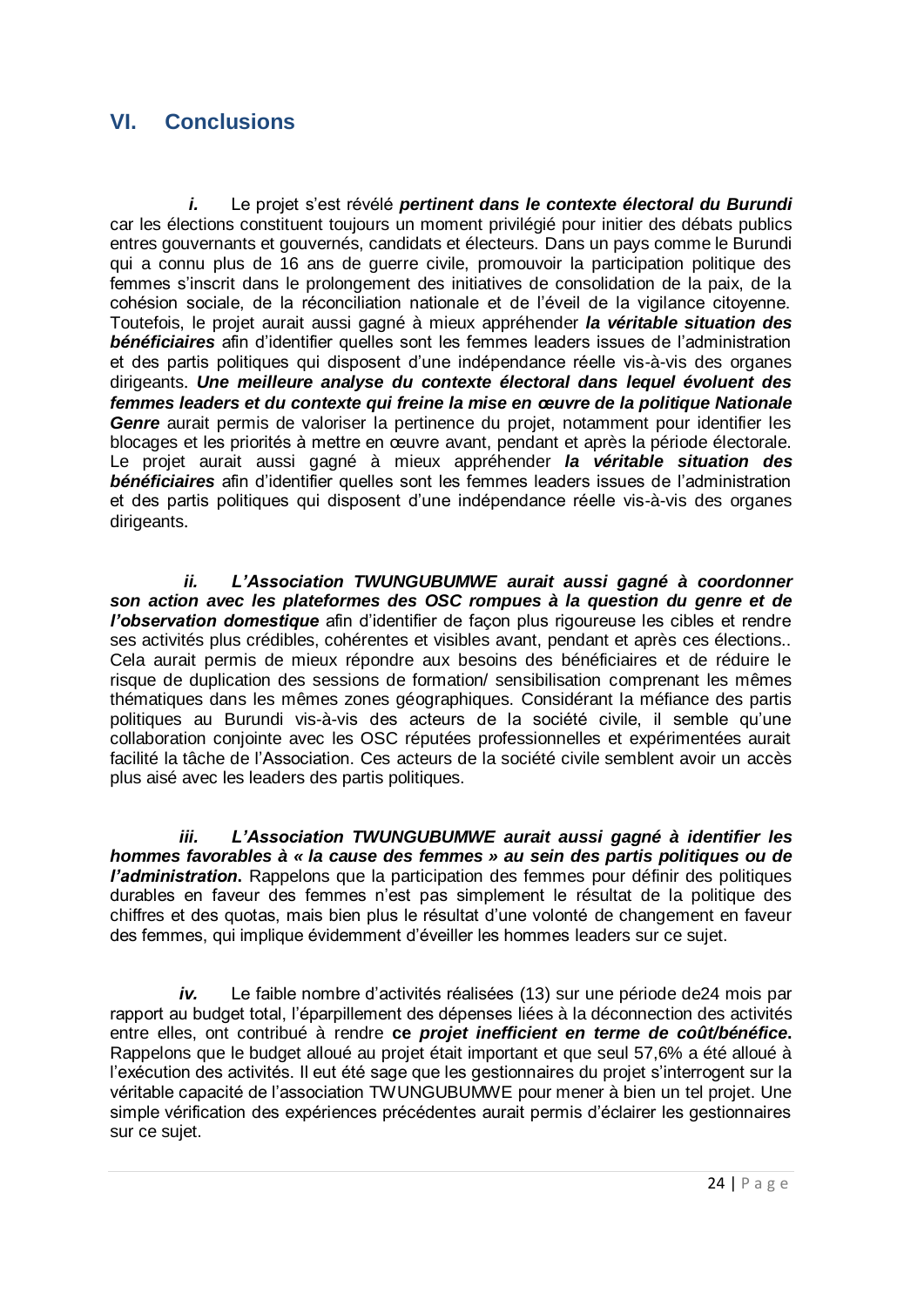*v. L'approche « fourre tout » n'a pas permis pas d'assurer l'efficacité globale de l'action. Bien que* les activités aient permis de toucher *un large public de femmes issues de divers horizons* avant, pendant et après les élections, *l'identification aléatoire des cibles dépendant exclusivement des autorités régionales, l'identification des thèmes trop souvent théoriques et sans lien apparent entre eux* (leadership, observation électorale, lutte contre les violences sexuelles …), révèle une certaine improvisation dans la programmation et l'exécution des activités. Tous ces éléments révèlent aussi l'absence de consultation des bénéficiaires et une volonté précipitée de réaliser des activités pour les activités, plutôt que de les utiliser comme des moyens pour parvenir à l'objectif final. La *méthodologie d'identification des cibles et l'exécution des activités* auraient dû être valorisées par une stratégie plus rigoureuse répondant aux besoins des bénéficiaires.

*vi. L'achèvement partiel des résultats et le manque de continuité dans l'action remettent en cause l'impact et la durabilité de cette action*. Bien que ce projet ait clairement servi à sensibiliser les femmes à l'importance d'une politique pour les femmes faites par les femmes, il est regrettable de constater que ce projet- concernant la mobilisation et la participation citoyenne des femmes - s'arrête à mi-chemin en brandissant seulement la carte des quotas prévus (30% de femmes au moins),alors que le projet allait au delà de la politique des chiffres et des clivages politiques en proposant un rapprochement des femmes leaders issues de divers horizons. Les principaux défis en matière électorale et démocratique pour permettre aux femmes d'exister et d'initier des changements en faveur des femmes, demeurent au sein des formations politiques.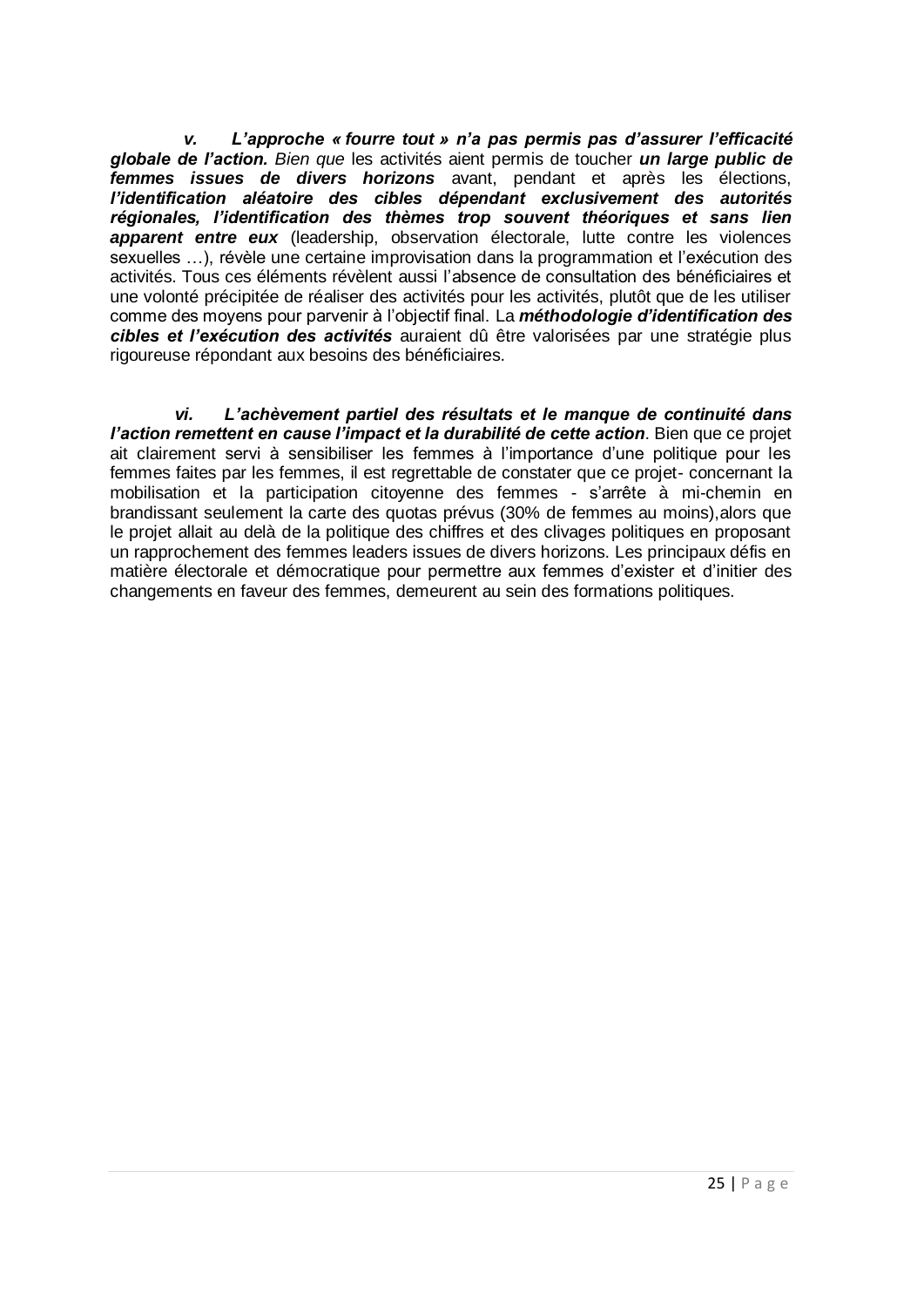## <span id="page-28-0"></span>**VII. Recommandations**

*i. Mieux prendre en considération le contexte e*t *avoir une phase préparatoire au début du projet*. Dans le contexte des élections 2010, le projet aurait dû capitaliser les initiatives antérieures, prendre en considération la situation sociopolitique des femmes qui a prévalu au Burundi pendant ces élections, identifier les acteurs intervenant sur le même créneau et évaluer objectivement les principaux freins et les pas franchis par les OSC et le gouvernement dans la politique de la promotion de la femme adoptée depuis 2003 en collaboration avec les OSC. Cela lui aurait permis d'orienter son action et de répondre aux besoins des bénéficiaires.

*ii. S'associer et coordonner les efforts avec les plateformes des OSC burundaises présentes sur le terrain et expérimentées sur la promotion du genre* afin d'éviter les duplications et de créer une synergie, une crédibilité et une visibilité de l'action. Rappelons que les acteurs de la société civile intervenant dans le domaine de l'appui à la participation politique et citoyenne de la femme sont très nombreux au Burundi notamment en période électorale. La coordination des efforts et l'évaluation de l'impact des actions précédentes pour ajuster les stratégies d'intervention des membres de la société civile paraissent donc essentiels pour créer une véritable force des acteurs de la société civile vis-à-vis des pouvoirs publics et des partis politiques.

*iii. Identifier et associer les hommes favorables à « la cause des femmes » au sein des partis politiques afin de sensibiliser à la nécessité de la mise en œuvre d'une politique en faveur des femmes***.** Appuyer la participation politique des femmes devrait d'abord et surtout être une opportunité d'appuyer les femmes à jouer un rôle de premier plan dans les organes dirigeants des partis politiques. La sensibilité des femmes leaders aux préoccupations des femmes apparait aujourd'hui comme un enjeu d'une vraie participation politique et d'intégration du genre, pour lesquelles les femmes élues doivent s'émanciper et ne pas être simplement redevables aux responsables des partis politiques. Tant que les femmes n'entraineront pas les hommes dans le combat pour l'égalité et la participation politique de tous les citoyens, les efforts en cours auront peu de résultats.

*iv. Analyser la nécessité de la dépense, le ratio des coûts estimés d'un projet pour parvenir aux résultats escomptés* s'avère important pour piloter un projet aussi délicat. A cet égard, la prise en compte des expériences passées est un excellent indicateur.

*v. Ajuster l'approche méthodologique pour répondre aux besoins des bénéficiaires*. Il serait souhaitable que l'association porte une attention spécifique aux éléments de référence qualitatifs et non seulement quantitatifs. La prise en compte du contexte dans lequel évoluent les cibles, des enseignements au fils des expériences passées, les outils de références existants, telle que la politique du genre mis en perspective avec le besoin des cibles, est fondamentale pour déterminer des priorités d'actions et la cohérence de l'action envisagée.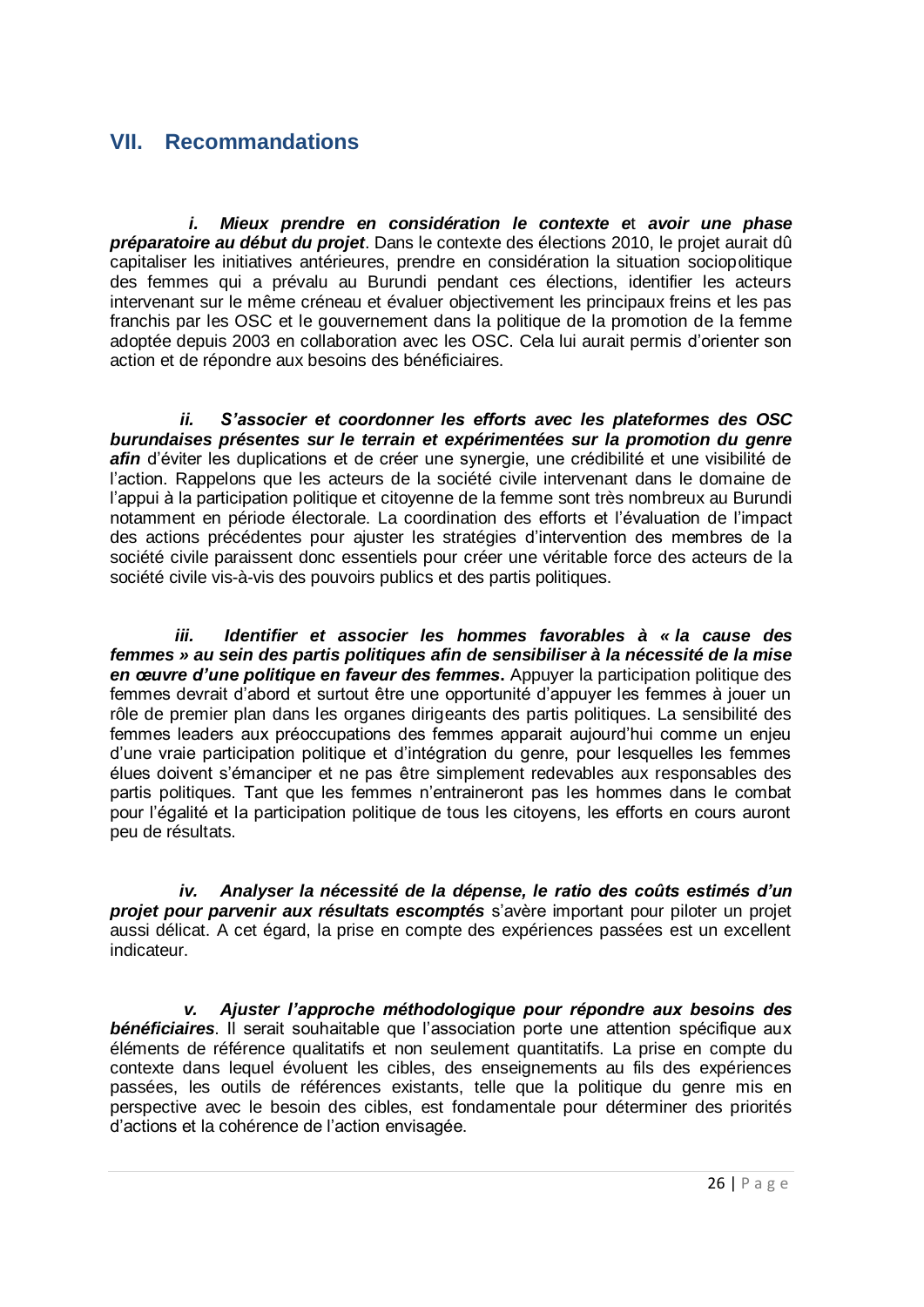*vi. Les faiblesses identifiées dans l'exécution du projet sont en partie liées aux faiblesses qui existent dans le document de projet*. Un complément d'information à l'association TWUNGUBUMWE sur la couverture géographique vis-à-vis du nombre d'activités planifiées aurait dû être requis lors de la présentation de la proposition. *Un complément d'information aurait aussi dû être demandé* par le FNUD lors de la présentation des activités additionnelles. Cela aura permis de réajuster le cadre opérationnel de ces interventions en fonction de l'objectif général, et de mieux appréhender les difficultés d'ores et déjà rencontrées pour parvenir aux résultats escomptés.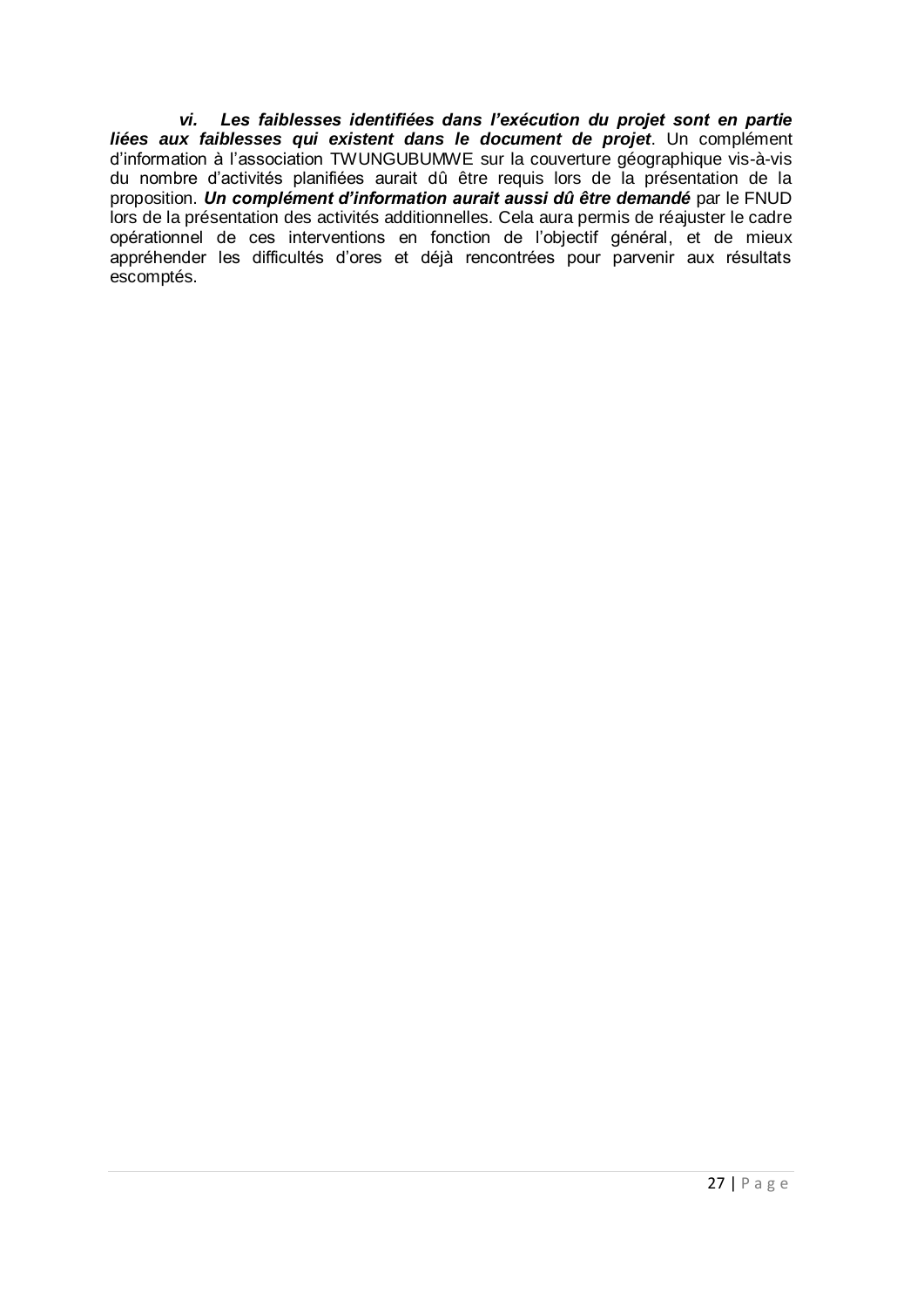## <span id="page-30-0"></span>**VIII. ANNEXES**

# <span id="page-30-1"></span>**Annexe 1 : Questions d'évaluation**

| <b>Critères</b><br><b>CAD</b>          | <b>Questions d'évaluation</b>                                                                                                                                                                                   | <b>Sous-questions</b>                                                                                                                                                                                                                                                                                                                                                                                                                                                                                                                                                                  |
|----------------------------------------|-----------------------------------------------------------------------------------------------------------------------------------------------------------------------------------------------------------------|----------------------------------------------------------------------------------------------------------------------------------------------------------------------------------------------------------------------------------------------------------------------------------------------------------------------------------------------------------------------------------------------------------------------------------------------------------------------------------------------------------------------------------------------------------------------------------------|
| Pertinence                             | Dans quelle mesure le projet tel<br>qu'établi et mis en œuvre par le<br>bénéficiaire a-t-il répondu aux<br>spécificités du contexte et aux<br>besoins des bénéficiaires aux<br>niveaux local et national?       | Au regard du contexte, les objectifs du projet étaient-ils<br>$\bullet$<br>en adéquation avec les priorités et les besoins<br>pressentis pour un développement démocratique?<br>La préférence aurait-elle dû être donnée à une autre<br>$\bullet$<br>stratégie que celle appliquée, afin de mieux répondre à<br>ces besoins, priorités, contexte? Pourquoi?<br>Les risques ont-ils été bien identifiés? Dans quelles<br>$\bullet$<br>mesures les stratégies établies étaient-elles<br>appropriées pour faire face aux risques identifiés? Le<br>projet était-il excessivement risqué ? |
| Efficacité                             | Dans quelle mesure le projet, tel<br>que mis en œuvre, était en<br>mesure d'atteindre les objectifs<br>et résultats fixés?                                                                                      | Dans quelle mesure les objectifs du projet ont-ils été<br>$\bullet$<br>atteints?<br>Dans quelle mesure le projet a-t-il été mis en œuvre en<br>$\bullet$<br>accordance avec le document de projet?<br>Les activités choisies étaient-elles appropriées pour<br>$\bullet$<br>atteindre les objectifs fixés?<br>Qu'est ce qui a été accompli par le projet? Dans les<br>situations où le résultat prévu initialement dans le<br>document de projet n'a pu être obtenu, quelles en sont<br>les raisons?                                                                                   |
| Efficience                             | Dans quelle proportion la<br>relation entre les ressources<br>déployées et les impacts<br>obtenus est-elle raisonnable ?                                                                                        | La proportion entre l'effort fourni et les résultats<br>obtenus était-elle raisonnable?<br>Les dispositions institutionnelles étaient-elles en faveur<br>$\bullet$<br>de l'obtention de résultats et de la responsabilisation du<br>projet?<br>Le budget a-t-il été conçu et mis en œuvre de façon à<br>$\bullet$<br>atteindre les objectifs du projet?                                                                                                                                                                                                                                |
| Impact                                 | Dans quelle mesure le projet a-<br>t-il permis la mise en place de<br>pratiques et de mécanismes<br>soutenant le rôle actif des<br>jeunes dans les processus<br>politiques ?                                    | Dans quelle mesure la réalisation des objectifs et<br>$\bullet$<br>résultats a-t-elle eu un impact sur le problème<br>spécifique visé par le projet?<br>Les bénéficiaires ciblés ont-ils ressenti un impact<br>$\bullet$<br>tangible? A-t-il été positif ou négatif ?<br>Dans quelle mesure le projet a-t-il provoqué des<br>$\bullet$<br>changements et effets, positifs ou négatifs, prévus ou<br>imprévus, sur la démocratisation?<br>Est-il vraisemblable que le projet agisse comme un<br>catalyseur? Comment ? Pourquoi ? Quels exemples?                                        |
| Durabilité                             | Dans quelle mesure le projet tel<br>qu'établi et mis en œuvre a-t-il<br>créé ce qui vraisemblablement<br>constituera un élan continu en<br>faveur de l'exercice des droits et<br>de la démocratisation?         | Dans quelle mesure le projet a-t-il mis en place des<br>$\bullet$<br>mécanismes et des réflexes qui continueront à<br>alimenter l'impact perçu par les évaluateurs?<br>Les parties prenantes sont-elles motivées et capables<br>$\bullet$<br>de poursuivre les activités du projet par elles-mêmes?                                                                                                                                                                                                                                                                                    |
| La valeur<br>ajoutée du<br><b>FNUD</b> | Qu'est-ce que le FNUD a<br>accompli via ce projet qui<br>n'aurait pu être accompli via un<br>autre projet, une autre source<br>de financement ou d'autres<br>agences exécutrices<br>(gouvernement, ONG, etc.) ? | Qu'est-ce que le FNUD a accompli via ce projet qui<br>$\bullet$<br>n'aurait pu être accompli via un autre projet, une autre<br>source de financement ou d'autres agences exécutrices<br>(gouvernement, ONG, etc.) ?<br>Est-ce que la structure du projet ainsi que ses<br>$\bullet$<br>modalités de mise en œuvre mettent à profit les<br>avantages comparatifs du FNUD, notamment sa priorité<br>explicite sur les questions de démocratisation?                                                                                                                                      |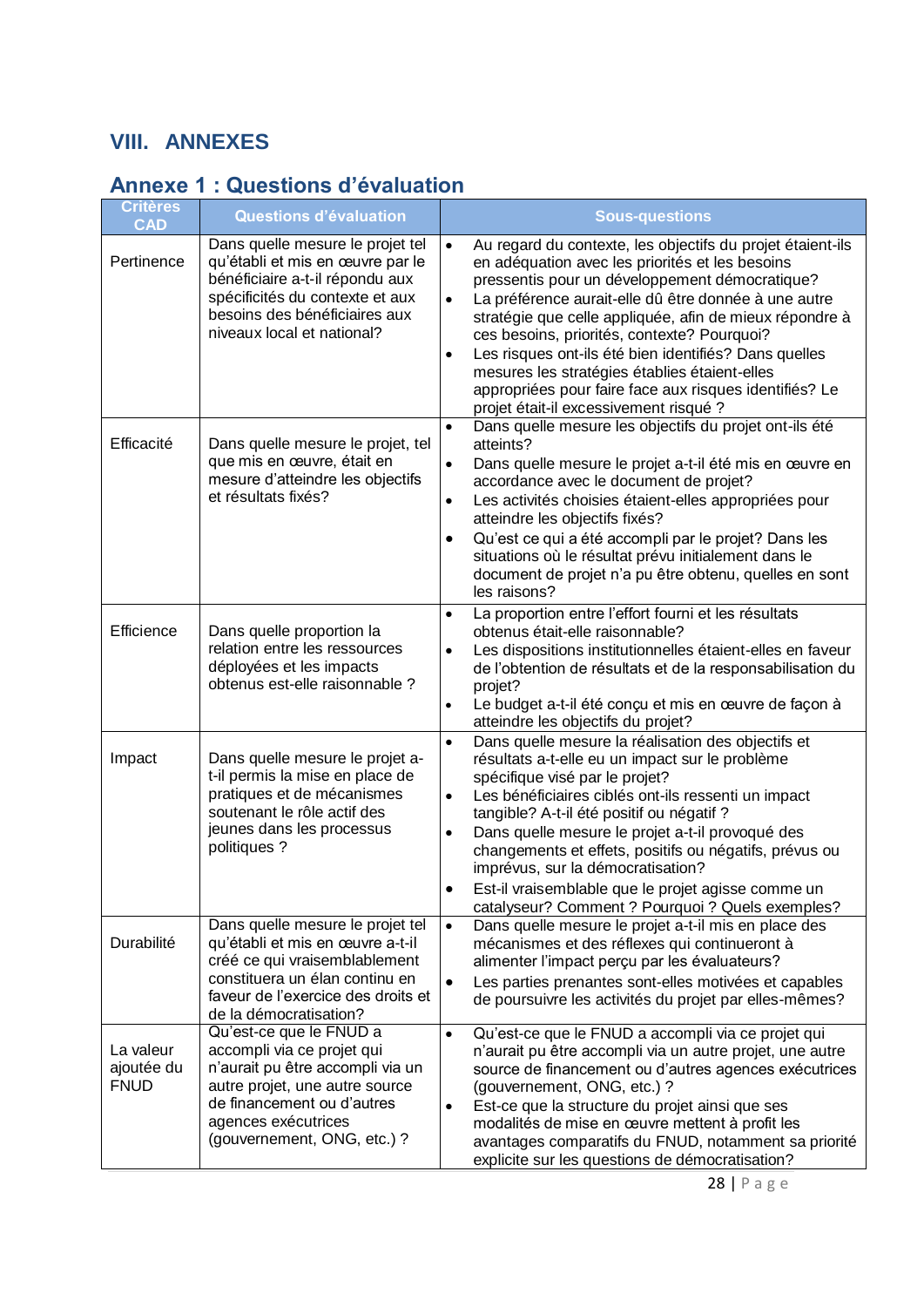## <span id="page-31-0"></span>**Annexe 2 : Documentation consultée**

- o *Documents de programmation et de gestion du projet :*
	- Document de Formulation du Projet ;
	- Rapport Intérimaire d'exécution
	- Rapport Final Narratif du Projet ;
- o *Matériaux de support et documents élaborés dans le cadre du projet :*
	- Module de formation sur rôle de l'élue dans le développement économique locale
	- Module de formation sur le rôle et la responsabilité de la femme élue dans la promotion des droits de la femme
	- Module de formation sur les problématiques de jouissance effective des droits de la femme au Burundi- Etats des lieux
	- Module de formation sur le protocole de la CIRGl sur la prévention et la répression des violences sexuelles faîtes aux femmes et enfants
	- Termes de référence pour l'atelier de renforcement des capacités de la femme élue locale. (GITEGA du 7-8/2011)
	- Termes de référence pour l'atelier de sensibilisation des femmes leaders potentielles ou candidates aux élections de 2010 au Burundi.
	- Termes de référence pour le recrutement d'un consultant national chargé de l'organisation et la conduite des ateliers de renforcement des capacités des femmes leaders – élues et actrices de la société civile.
	- Termes de référence pour le recrutement d'un consultant ou d'une maison chargé de la production et réalisation d'un film documentaire centré sur la « la participation citoyenne de la femme au Burundi »
	- Synthèse des recommandations des Ateliers de renforcement des capacités de la femme élue locale en droits humains tenus à Ngozi, ,Bujumbura, Gitega, en dates du 17 ,18 , 23 , 24Mars et 7 , 8 Avril 2011
	- Statut du Forum National des Femmes Leaders du Burundi, 2011
	- Rapport Général d'Observation Electorale : Election communales, Présidentielles et législatives
	- Rapport de l'observation électorale des élections communales du 24/05/2010
	- Rapport général des séminaires-ateliers régionaux organisées respectivement, du 1<sup>er</sup> au 3 mars 2010 à Ngozi, du 9 au 11 mars 2010 en Mairie de Bujumbura, du 15au 17 mars 2010 à Gitega, à l'intention des femmes leaders politiques des partis politiques.
	- Rapport narratif de la réunion d'échanges entre les leaders des partis politiques au 24/02/2010
	- Des résultats du projet et de l'état des lieux de la participation politique des femmes.
	- Rapport interne de suivi Evaluation du projet de l'Association TWUNGUBUMWE : «UDF-BDI-08-223 ».
- o *Autres documents*
	- Union Européenne, Mission d'Observation Electorale, Burundi2010, Elections communales, présidentielles, législatives, sénatoriales et collinaires, Mai 2010
	- CENI du Burundi, Elections communales de 2010 Répartition des sièges par genre, ethnie, commune et province, Bujumbura, Décembre 2010.
	- CENI du Burundi, Rapport Général sur le Processus électoral de 2010, Bujumbura, Décembre 2010.
	- COSOME, rapport 2009 de monitoring des principes démocratiques au Burundi, décembre 2009
	- COSOME,- coalition de la Société Civile pour le Monitoring Electoral-<sup>16</sup>Résumé Exécutif du Rapport d'observation du 24 mai 2010, juin 2010
	- COSOME, rapport d'observation de l'enrôlement des candidats électeurs au Burundi, Mars 2010
	- Ligue des droits de la personne dans la région des grands lacs- LDGL-

 $\overline{\phantom{a}}$ <sup>16</sup> http://www.cosome.bi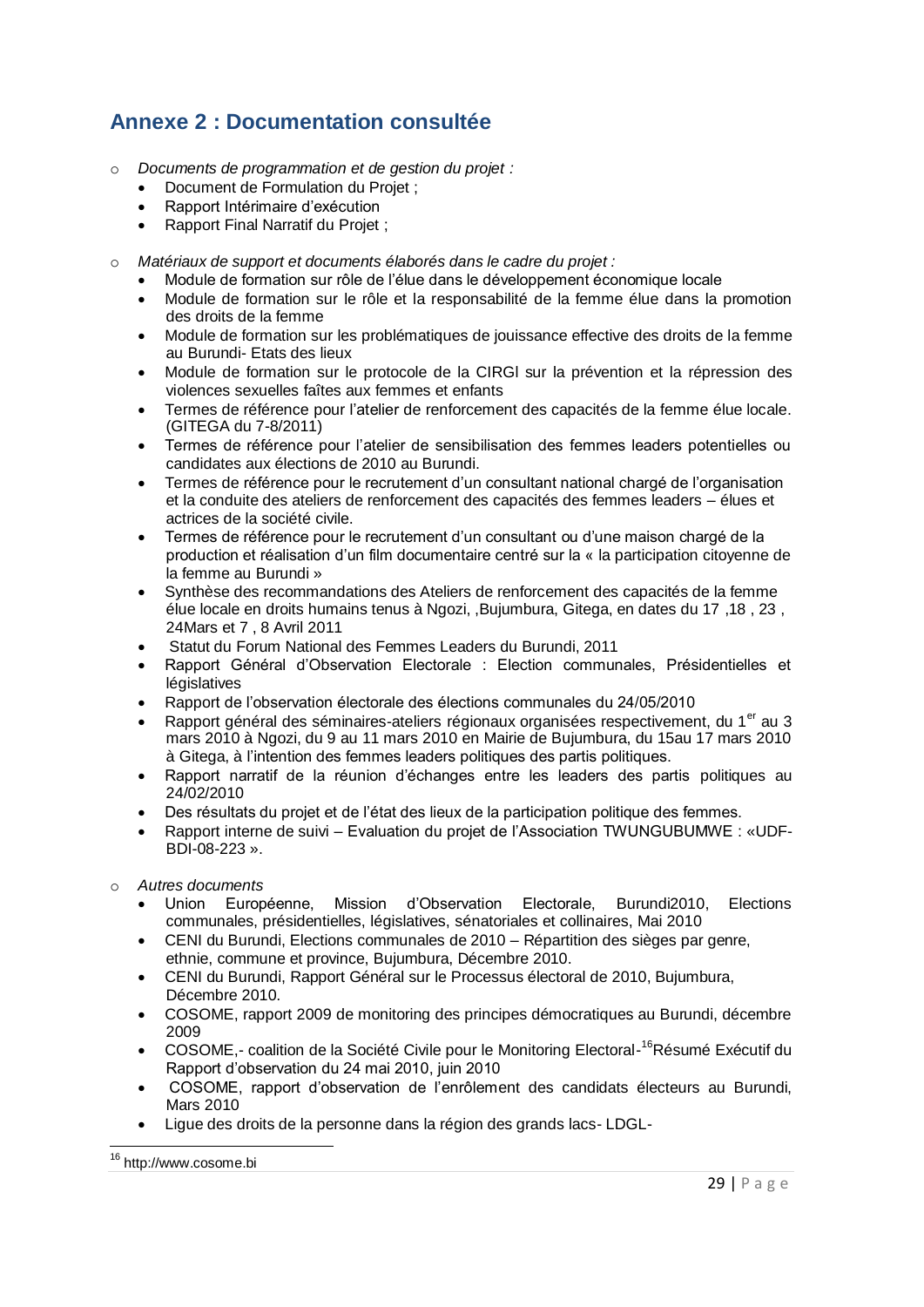- FIDH, Burundi : les élections de 2010, un test à ne pas rater pour consolider la paix, 2010
- FIDH, Note sur la situation des droits de l'Homme au Burundi (50ème Session ordinaire de la Commission africaine des droits de l'Homme et des Peuples 24 octobre – 7 novembre 2011. Examen du Rapport soumis par le Burundi / 3
- Amatora Mu Mahoro (financé par IFES) –Rapport final 26 avril- 12 septembre 2010, Système de monitoring des principes démocratiques et de prévention de la violence électorale, Septembre 201[0www.burundi.ushahidi.com](http://www.burundi.ushahidi.com/)
- NDI, Le Chemin Devant Nous: L'état d'esprit des citoyens du Burundi après les élections de 2010, février 2011
- PNUD, rapport du Projet d'Appui au Processus Electoral du Burundi, 2011
- Human Rights Watch, Des portes qui se ferment ? Réduction de l'espace démocratique au Burundi, Novembre 2010
- Loi no 1/010 du 18 mars 2005 portant Constitution de la République du Burundi.
- Loi no 1/006 du 26 juin 2003 portant fonctionnement des partis politiques.
- Loi no1/22 du 18 septembre 2009 portant révision de la Loi no 1/05 du 20 avril 2005 portant Code électoral.
- Loi no 1/02 du 25 janvier 2010 portant Organisation et Fonctionnement de l'Administration communale.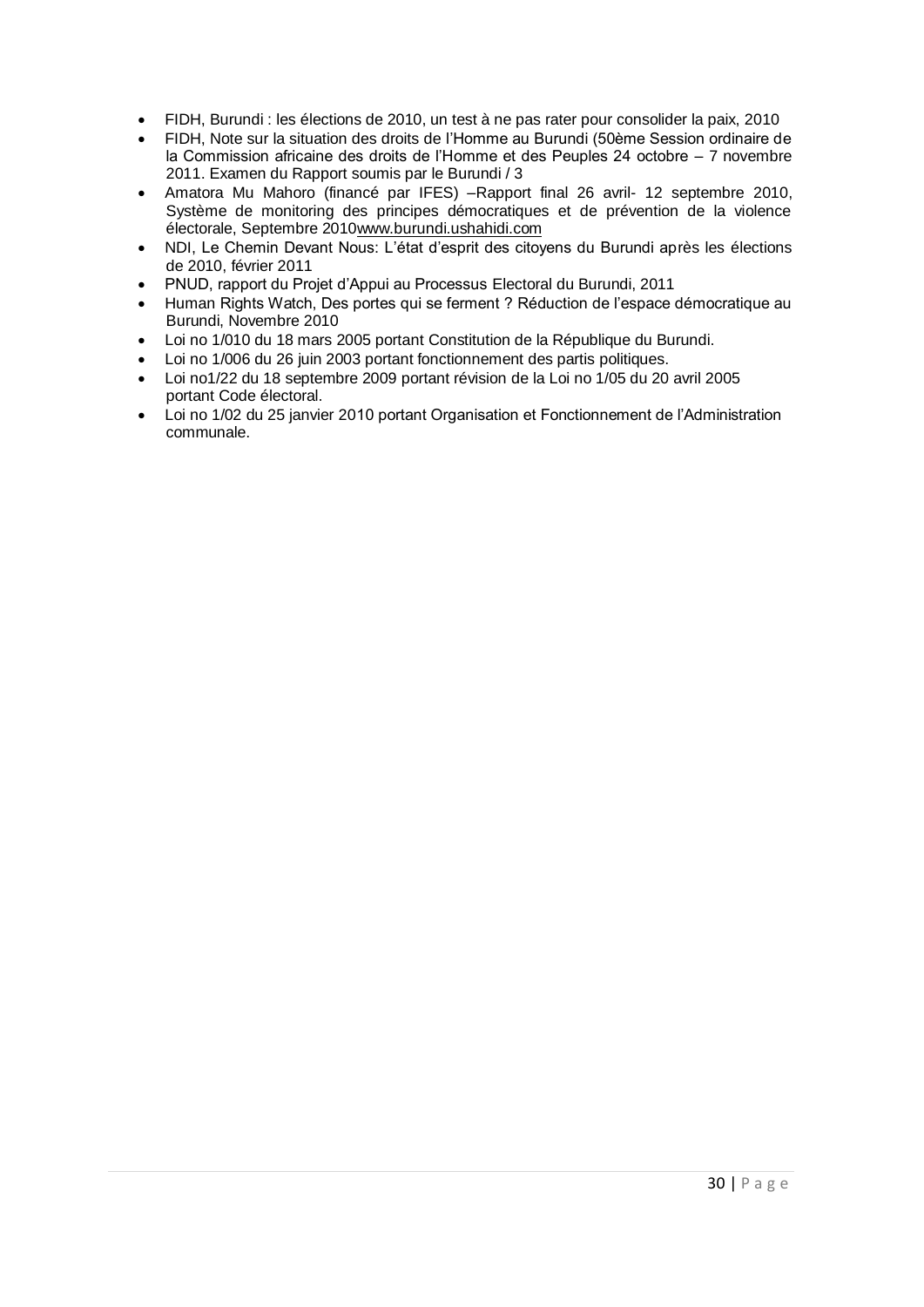# <span id="page-33-0"></span>**Annexe 3 : Personnes interviewées**

|                                  | <b>Bujumbura</b>                                                                               |
|----------------------------------|------------------------------------------------------------------------------------------------|
| <b>Ernest NIKOBAHOZE</b>         | Secrétaire Exécutif de l'Association TWUNGUBUMWE                                               |
| Madame Eusébie HAKIZIMANA,       | légale<br>de<br>l'Association<br>Représentante<br><b>TWUNGUBUMWE</b>                           |
| Madame Placide KWIZERA,          | Membre de l'équipe logistique du Projet                                                        |
| Martin NAHIMANA,                 | Chargé du Suivi et Evaluation du Projet                                                        |
| <b>Jean BARAKAMFITIYE</b>        | Coordonnateur du Projet                                                                        |
| Madame Béatrice NDAHIGEJEJE      | Comptable du Projet                                                                            |
| Pierre NINDEREYE,                | Représentant légal suppléant                                                                   |
| Eric NSENGIYUMVA,                | Journaliste au journal « L'Arc-en-ciel » et Correspondant<br>de E.News Channel Africa          |
| Madame Spéciose NDAYISENGA       | Journaliste à l'Agence Burundaise de Presse                                                    |
| <b>Victor HARAGIRAMUNGU</b>      | Journaliste au journal JAMAA Infos                                                             |
| Pilote KIGONGWE,                 | Directeur de la société Shining Star                                                           |
| <b>Blaise NIYUHIRE</b>           | Réalisateur de films documentaires, Shining Star                                               |
| Madame Rébecca NDAYISHIMIYE      | Monitrice électorale, Commune de Cibitoke, Mairie de<br>Bujumbura                              |
| Madame Pélagie NINDORERA         | Monitrice électorale, Commune de Kayokwe, Province<br>de Cibitoke                              |
| Madame Pétronie NDABIHAWENIMANA, | Monitrice électrice, Commune de Musaga, Mairie de<br>Bujumbura                                 |
| Madame Gloriose NIYONKURU        | Monitrice électrice, Mairie de Bujumbura                                                       |
| Madame Thérèse NIYONKURU         | Monitrice électorale, Commune Kamenge, Mairie de<br>Bujumbura                                  |
|                                  | <b>NGOZI</b>                                                                                   |
| Madame Constance NGENDABANKA,    | Membre du Conseil communal de Ngozi                                                            |
| Madame Marie Thérèse BAZIRA      | Représentante de l'Association MUKENYEZIMENYA                                                  |
| Madame Jacqueline INARUKINNDO    | Membre du conseil communal, UPRONA                                                             |
|                                  | <b>Bujumbura</b>                                                                               |
| Madame Thérèse NIYONDIKO         | Expert en Genre et Groupes vulnérables<br>à<br>la<br>Conférence Internationale des Grands Lacs |
| <b>Martin NINTERETSE</b>         | Inspecteur Principal de l'Etat                                                                 |
| Augustin NIYONGABO               | Chargé de Programme à l'Association Fontaine ISOKO                                             |
| Madame Patricia NDAYIZEYE        | Présidente du Parti pour la Promotion des Masses<br>Laborieuses (PML)                          |
| Jean Paul YENGAYENGE             | Consultant indépendant                                                                         |